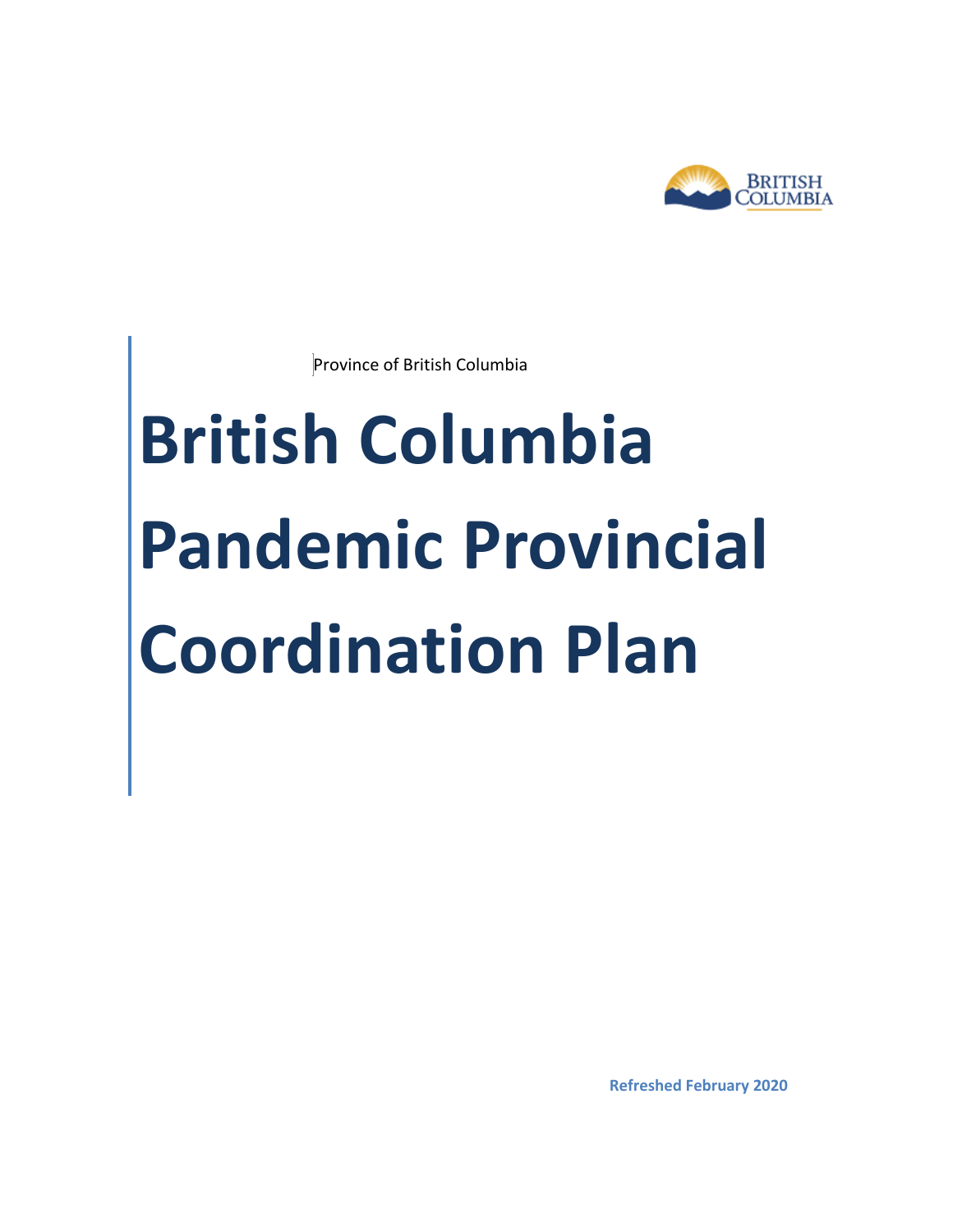Ministry of Health Date Deputy Minister

\_\_\_\_\_\_\_\_\_\_\_\_\_\_\_\_\_\_\_\_\_\_\_\_\_\_\_\_\_\_\_\_ \_\_\_\_\_\_\_\_\_\_\_\_\_\_\_\_\_\_\_\_\_\_\_\_\_\_\_\_\_\_\_\_\_\_ March 5, 2020

 $\frac{1}{2}$  March 5, 2020

Emergency Management BC **Date** Deputy Minister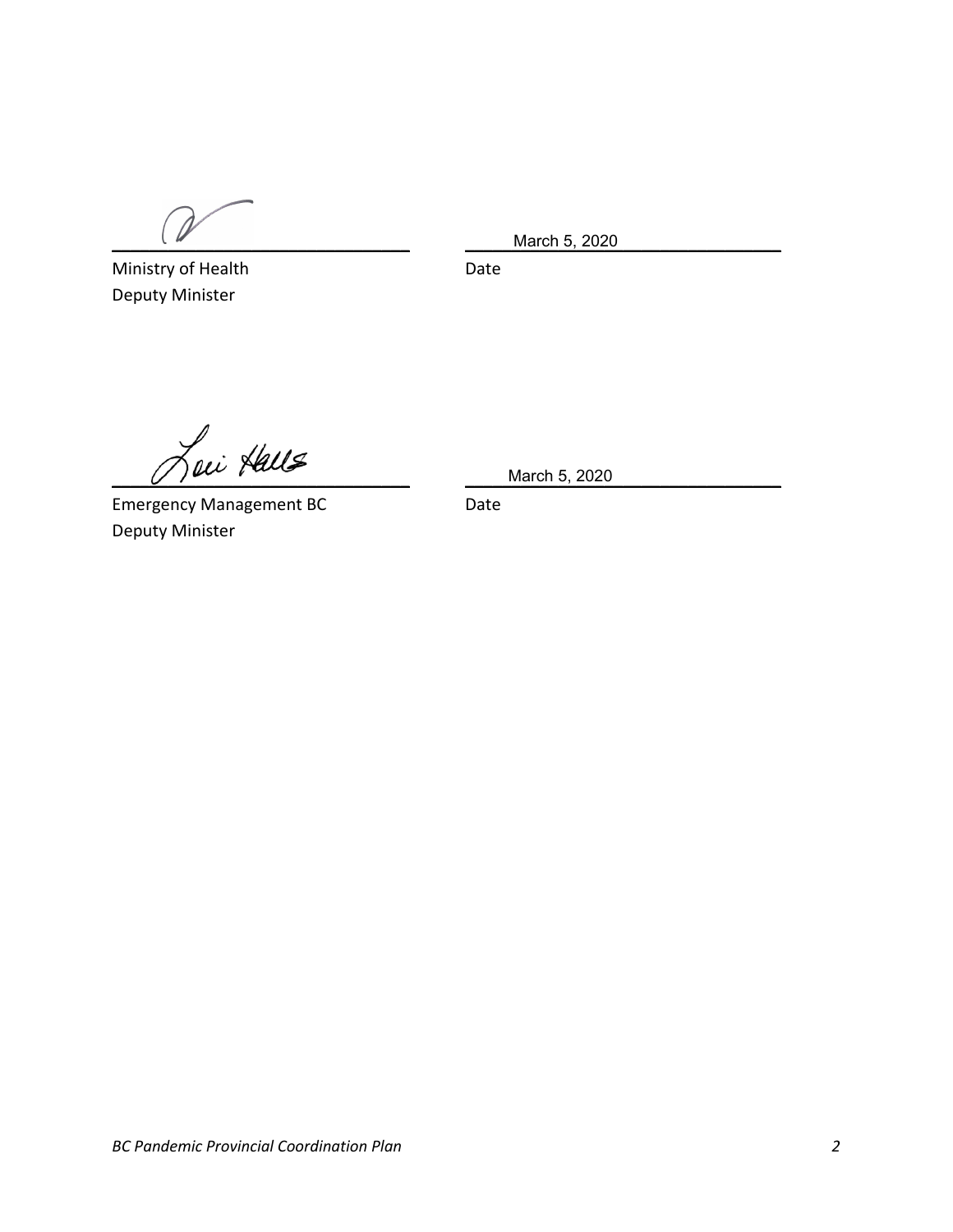#### Table of Contents

| EMBC Regional Offices/Provincial Regional Emergency Operations Centres  13 |  |
|----------------------------------------------------------------------------|--|
|                                                                            |  |
|                                                                            |  |
|                                                                            |  |
|                                                                            |  |
|                                                                            |  |
|                                                                            |  |
|                                                                            |  |
|                                                                            |  |
|                                                                            |  |
|                                                                            |  |
|                                                                            |  |
|                                                                            |  |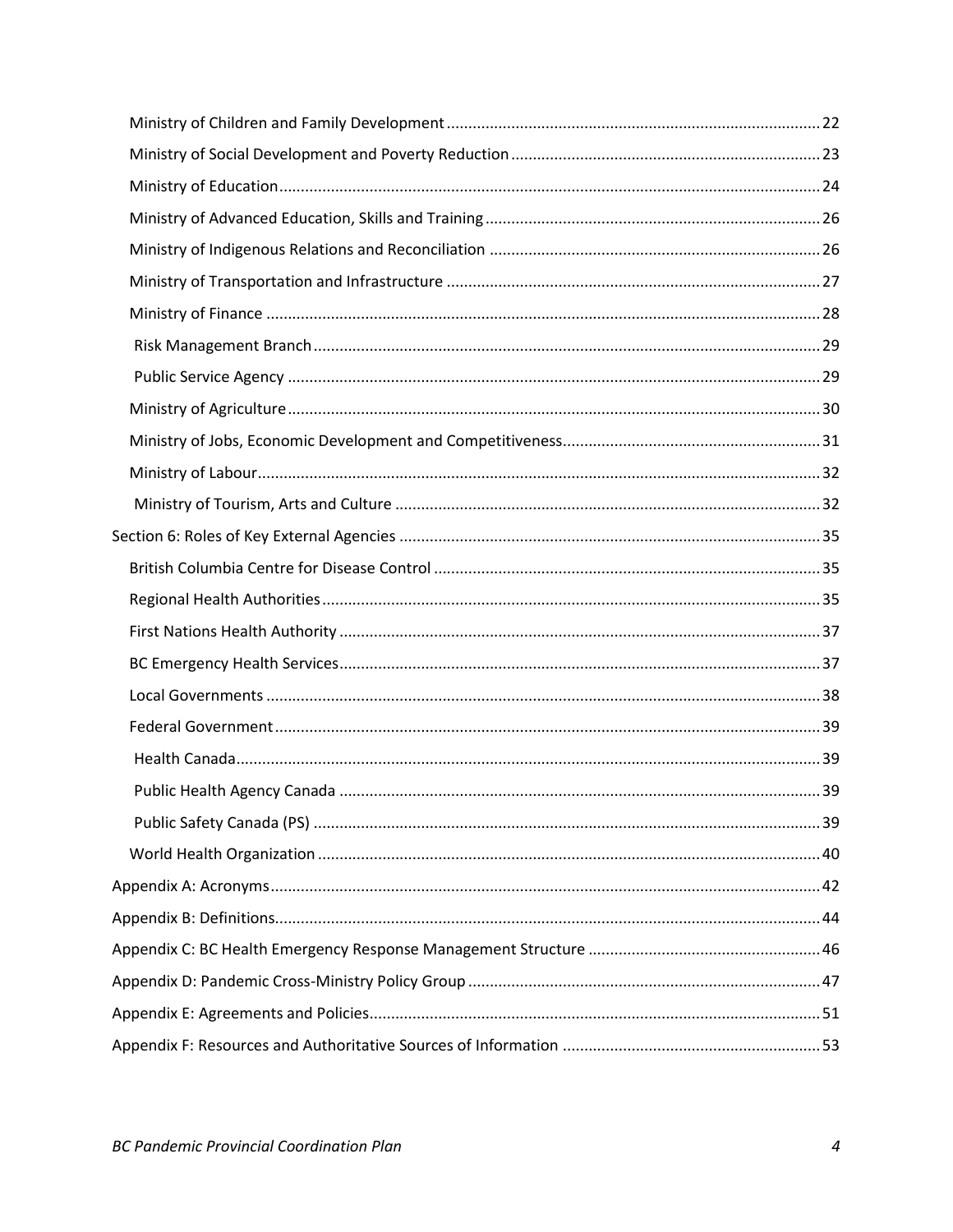## BC Pandemic Provincial Coordination Plan

## <span id="page-4-1"></span><span id="page-4-0"></span>**Section 1: Introduction**

#### Purpose

The British Columbia Pandemic Provincial Coordination Plan describes the provincial government's strategy for cross-ministry coordination, internal and external communications and provincial government business continuity in response to public health events that are pandemic in nature. This plan fosters cooperation and collaboration among provincial government ministries involved in the active management of the consequences and policy needs associated with public health pandemics. This plan is designed to complement the *[Federal/Provincial/Territorial Public Health Response Plan for Biological Events](https://www.canada.ca/en/public-health/services/emergency-preparedness/public-health-response-plan-biological-events.html)*.

This plan is not intended to replace existing Ministry plans, but rather is intended to complement and when applicable, be used in conjunction with the existing suite of plans and protocols currently in use by each Ministry by providing an overarching governance framework that can be used to respond to a spectrum of public health events caused by biological agents.

#### Background

Biological agents are the cause of pandemics and include bacteria, viruses, fungi, other microorganisms and their associated toxins. They can adversely affect human health in a variety of ways, ranging from relatively mild allergic reactions to serious medical conditions and even death. These organisms are widespread in the natural environment; they are found in water, soil, plants, and animals.

Pandemics can be naturally occurring disease outbreaks that occur at local, provincial, national and international levels. They can be the result of accidental exposure to pathogens (disease causing agent) in the context of biomedical diagnostics and research, significant shortages of drugs and biologics, or intentional use of pathogens or biotoxin (poisonous substances produced by a living organism) against humans, plants, or animals for harmful purposes. The scope of this plan is intended for those situations where the principal issue is human health and includes biological agents found in the environment or diagnosed in animals that have the potential for transmission to humans (zoonosis). Pandemics that are restricted to animal, plant, or food health or safety are outside the scope of this plan.

It is recognized that public health events that are intentional in nature (e.g., bioterrorism) will require a law enforcement/security response in addition to a public health response. While the elements of the public health response to an intentional event may not significantly differ from those described in this plan (and therefore this plan may be utilized for the public health consequence management), the linkages to the law enforcement/ security response are not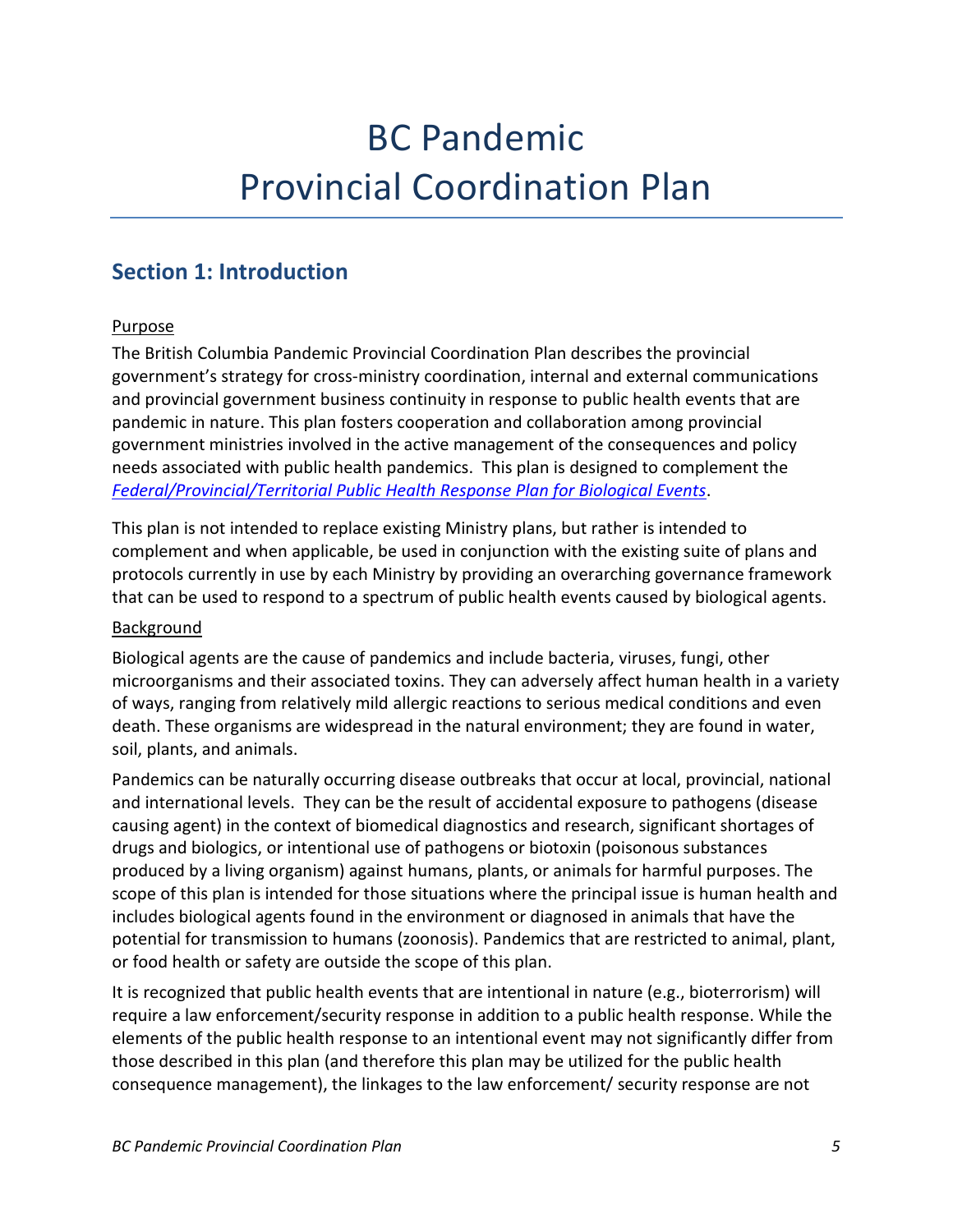within the scope of this plan. Nevertheless, it is expected that the governance structure for a pandemic where the intent is malicious would be similar to that as described in this plan.

#### <span id="page-5-0"></span>Scope

The scope of this plan is limited to the activities of the provincial government outside of the health system and describes the ways in which non-health actors coordinate and interact with their health partners. The Province's medical response to a pandemic will be led by those agencies responsible for disease control and public health, applying provisions of the *[Public](http://www.bclaws.ca/civix/document/id/complete/statreg/08028_01)  [Health Act](http://www.bclaws.ca/civix/document/id/complete/statreg/08028_01)* as appropriate. For information related to the health sector response to pandemic influenza, please see the *BC COVID-19 [Response Plan](https://www2.gov.bc.ca/gov/content/health/about-bc-s-health-care-system/office-of-the-provincial-health-officer/current-health-topics/pandemic-influenza)* that outlines the activities and responsibilities of the health sector to mitigate and respond to an influenza pandemic including plans and guidelines for public health, clinical care, Indigenous peoples, human resources, communications and education, and psychosocial support.

The Pandemic Provincial Coordination Plan is scalable and flexible. The severity of the pandemic, the requirements for coordination and communications, and the existence of unique policy issues, will determine the degree of engagement and the extent of activities required by provincial actors.

This plan is a hazard-specific annex of the provincial *[Comprehensive Emergency Management](https://www2.gov.bc.ca/gov/content/safety/emergency-preparedness-response-recovery/emergency-management-bc/provincial-emergency-planning/provincial-emergency-planning-cemp)  [Plan](https://www2.gov.bc.ca/gov/content/safety/emergency-preparedness-response-recovery/emergency-management-bc/provincial-emergency-planning/provincial-emergency-planning-cemp)* (CEMP) and it aligns with the *[BC Emergency Management System](https://www2.gov.bc.ca/assets/gov/public-safety-and-emergency-services/emergency-preparedness-response-recovery/embc/bcems/bcems_guide_2016_final_fillable.pdf)* (BCEMS).

This plan replaces all previous versions including the BC Pandemic Influenza Provincial Coordination Plan (2014).

#### <span id="page-5-1"></span>Plan Administration

This plan will be reviewed and updated as necessary following changes in organizational structure and/or roles and responsibilities of any of the agencies identified. In addition, the plan will be updated to reflect current best practices and lessons learned from events and exercises.

#### <span id="page-5-2"></span>Plan Activation

The activation of this plan will be determined through consultation between and recommendation from the Deputy Ministers of Health (HLTH) and Emergency Management British Columbia (EMBC) to the Deputy Ministers Committee on Emergency Management. This Plan will be activated in coordination with the *[BC COVID-19 Response Plan](https://www2.gov.bc.ca/gov/content/health/about-bc-s-health-care-system/office-of-the-provincial-health-officer/current-health-topics/pandemic-influenza)*.

#### <span id="page-5-3"></span>Considerations for Provincial Government Response

Pandemics are unique from other hazards in various ways including:

- The event is not isolated and will stretch across regional, provincial and international borders at the same time.
- Nearly simultaneous impacts across jurisdictions could affect the activation of existing mutual aid agreements amongst governments, agencies and corporations.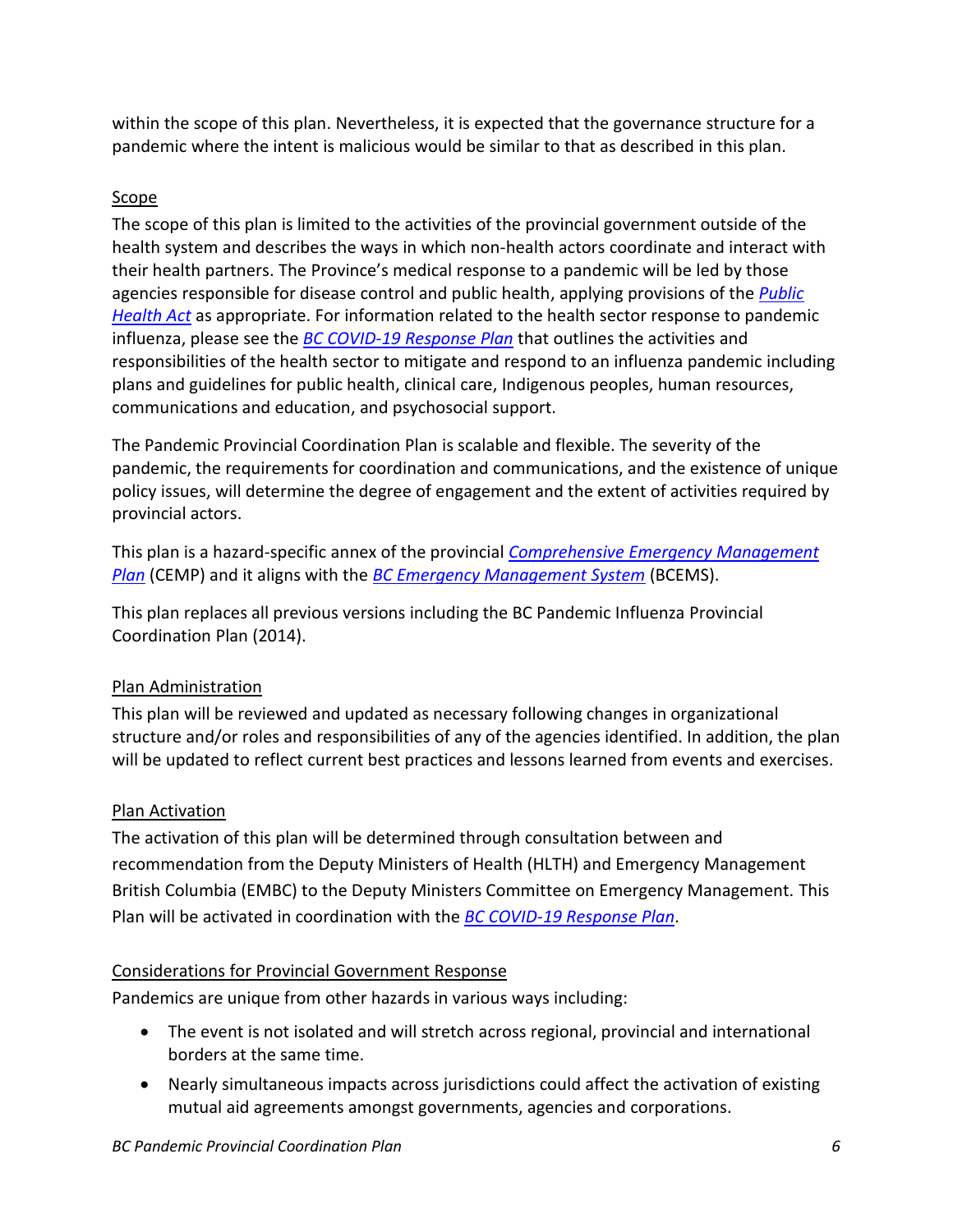- Uncertain timing and impacts of pandemics require flexibility to address critical needs as determined by the event.
- A pandemic is a long-term event with multiple peaks (also called waves). As a result, operational requirements and considerations are different from events with a shorter duration.
- Unlike other hazards, which are communicated from the site level to local authority/First Nations and then provincial level, pandemics are communicated from the international and national level to the provincial and local levels.

The potential impacts of pandemics are far-reaching and diverse. The following list outlines some of the activities, challenges and consequences that government agencies may need to manage because of a pandemic.

- Consistent and ongoing information for the public regarding the level of risk and preventative measures will be required. Additional communication efforts may be required to manage public fears and personal concerns.
- The maintenance of regular services at all levels of government may be interrupted or reduced due to staff shortages. Government agencies may need to develop modified business practices in order to maintain critical services.
- Government policy may need to be developed in order to facilitate the response to a pandemic and to address key issues.
- An extreme public health emergency may result in an increased demand for psychosocial, mental and behavioural health services.
- If possible, influenza vaccine development will begin as soon as the vaccine seed strain for influenza is developed and delivered to the manufacturer. It may take several months to produce a vaccine. For other pandemics a vaccine will likely need to be developed de novo.
- If school and daycare closures are recommended by the Provincial Health Officer (PHO), it will result in increased demands on parents and the need for guidance to school boards and independent schools regarding levels of risk and appropriate public health measures.
- A pandemic may impact BC's multi-modal transportation network, including both government and industry provided transportation services.
- The health structure may require unconventional support from other agencies to maintain levels of service and coordinate the public health response.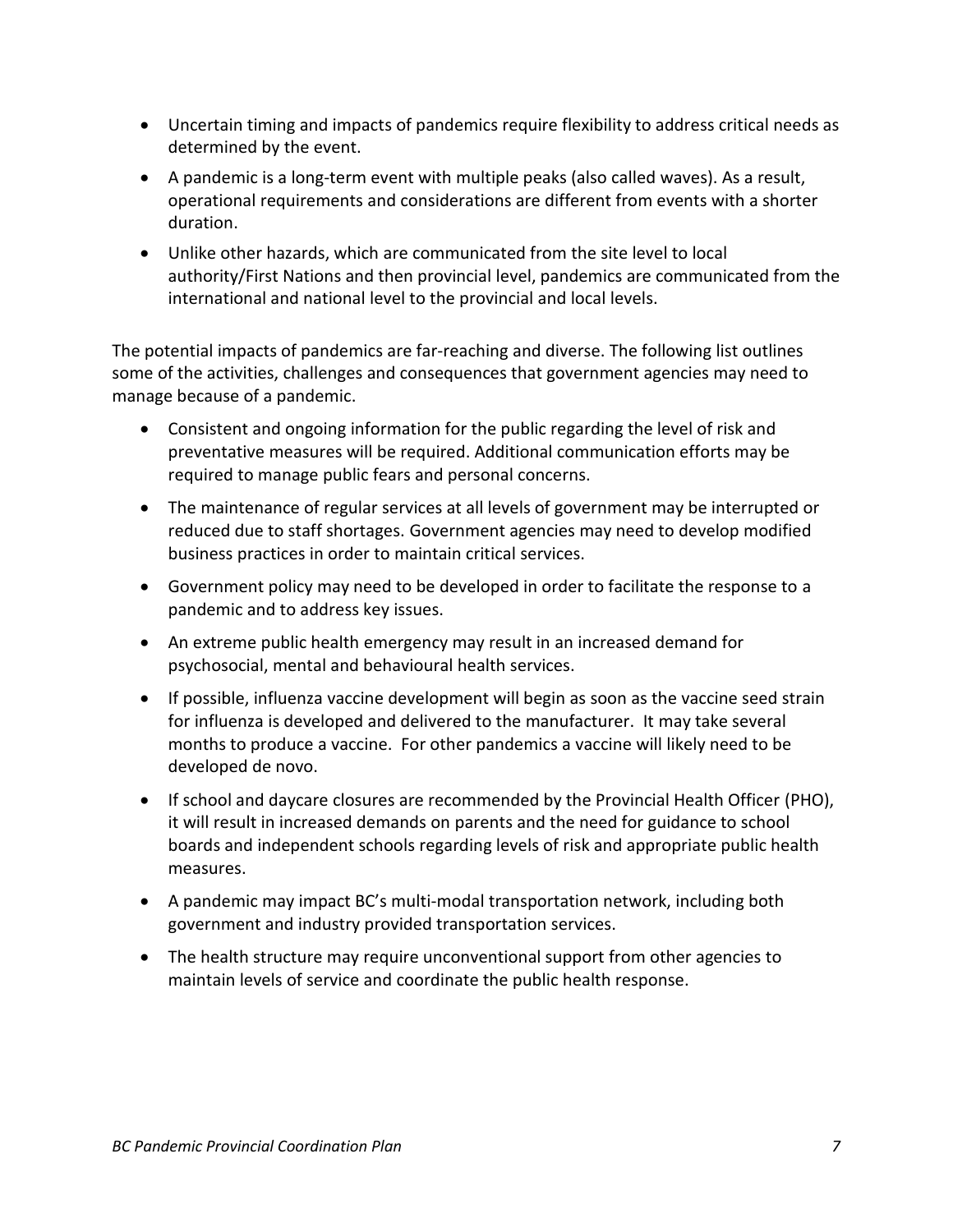- Pandemics can impact the economy over the long-term and in a variety of ways, such as:
	- o decreased production levels due to illness;
	- o temporary loss of jobs and business closures (particularly small to mid-size enterprises);
	- o reduction or restrictions on public gatherings;
	- $\circ$  potential impact to supply chains;
	- o a negative impact to the agricultural sector;
	- o adverse ripple effects in the world-wide investment community; and
	- $\circ$  decreased activity within the hospitality and tourism industry due to travel restrictions.

Please note the preceding consequences include extreme scenarios and the extent of these impacts and countermeasures will be determined by the characteristics of the disease. Not all pandemics will overtax the health, economic and/or social support systems.

#### <span id="page-7-0"></span>Legislation

Under the authority of the *[Public Health Act](http://www.bclaws.ca/civix/document/id/complete/statreg/08028_01)* and the *[Emergency Program Management](http://www.bclaws.ca/civix/document/id/complete/statreg/477_94)  [Regulation](http://www.bclaws.ca/civix/document/id/complete/statreg/477_94)*, Ministry of Health (HLTH) is the lead agency and authority in public health emergencies and human diseases as well as responsible for providing critical incident stress debriefing and counselling services.

Provincial and local government legal authority to plan and respond to the health consequences of a pandemic resides within the *[Public Health Act](http://www.bclaws.ca/civix/document/id/complete/statreg/08028_01)*. This Act addresses health planning, prevention, and response.

The *[Emergency Program Act](http://www.bclaws.ca/Recon/document/freeside/--%20E%20--/Emergency%20Program%20Act%20%20RSBC%201996%20%20c.%20111/00_96111_01.xml)* and its accompanying regulations specify the roles and responsibilities of provincial ministries as well as local authorities for general emergency preparedness, response and recovery.

According to the *[Emergency Program Management Regulation](http://www.bclaws.ca/Recon/document/freeside/--%20E%20--/Emergency%20Program%20Act%20%20RSBC%201996%20%20c.%20111/05_Regulations/11_477_94.xml)* and provincial government Core Policy, all ministries are required to complete a business continuity plan to outline the manner and means by which the ministry will minimize the impact of an emergency or disaster on its provision of essential services. During a pandemic, provincial ministries may need to implement business continuity plans to ensure that critical public services remain in place.

WorkSafeBC's *[Occupational Health and Safety Regulation](https://www.worksafebc.com/en/law-policy/occupational-health-safety/searchable-ohs-regulation/ohs-regulation) (OHSR)* outlines requirements for the development and implementation of an exposure control plan when workers are occupationally exposed to biological agents. Under the OHSR, the employer is required to conduct a risk assessment, performed by a qualified person that includes a listing of all work activities for which there is a potential for exposure. Based on the risk assessment, control measures (including engineering controls, administrative controls, and personal protective equipment) will need to be considered to reduce or prevent worker exposure.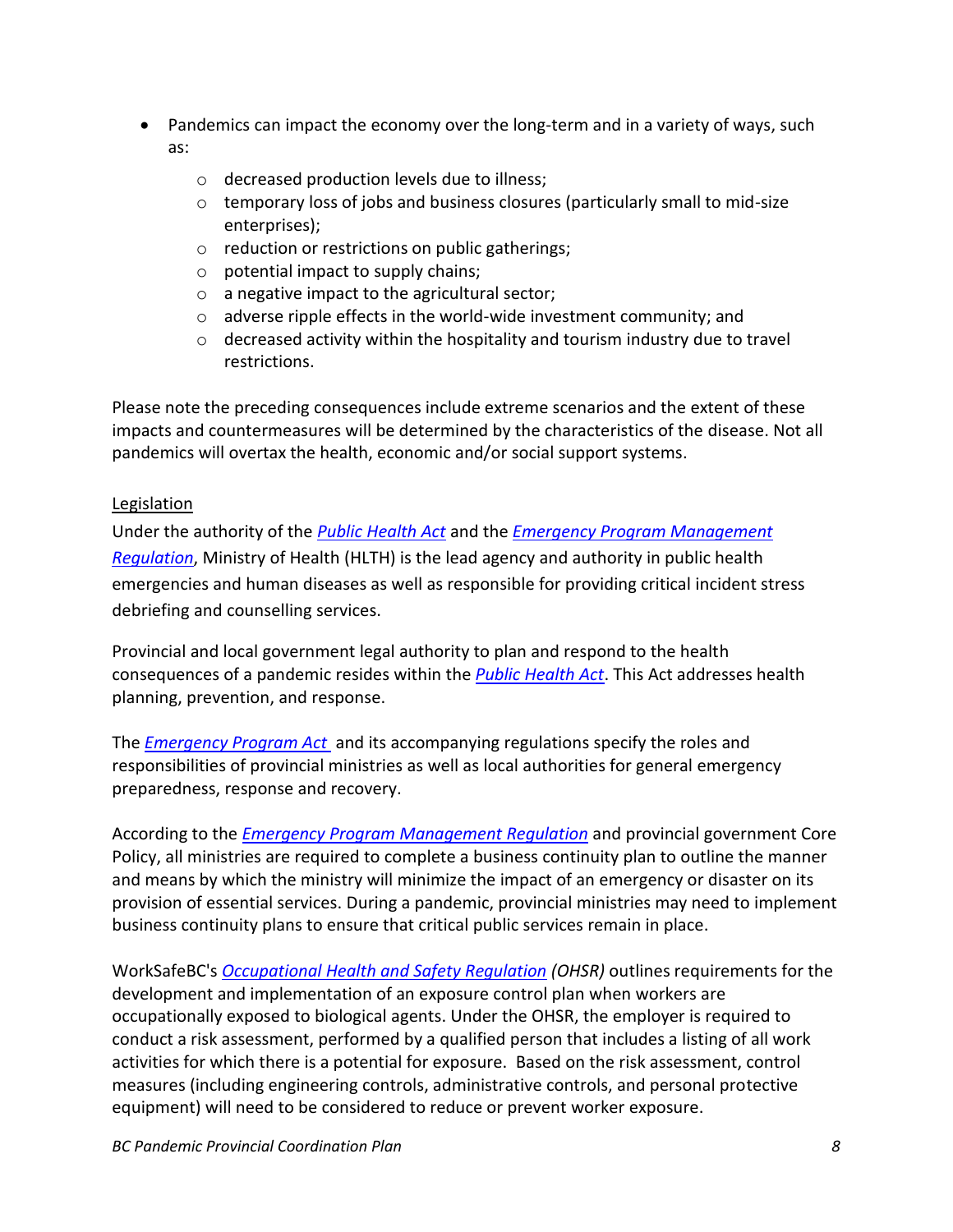## <span id="page-8-1"></span><span id="page-8-0"></span>**Section 2: Provincial Coordination**

#### Intent of Coordination

The provincial government's response to a pandemic requires integration and coordination of multiple organizations. The intent of effective provincial coordination during a pandemic is to ensure consistent communications and information sharing, conduct effective provincial business continuity and develop cross-ministry policy as required.

#### <span id="page-8-2"></span>Organizational Structure

The following organizational chart follows BCEMS and outlines the linkages between provincial operational centres and the health sector. This structure will be implemented to the degree necessary to deal with the provincial coordination, communication and policy needs of a pandemic resting outside of the health sector. The PHO and HLTH maintain ultimate authority over the public health emergency.



*\* See Appendix C for the Health Emergency Response Management Structure*

*Figure 1: Illustration of the provincial emergency management structure and the relationship with the Ministry of Health and other Ministry Business Continuity operations during a pandemic.*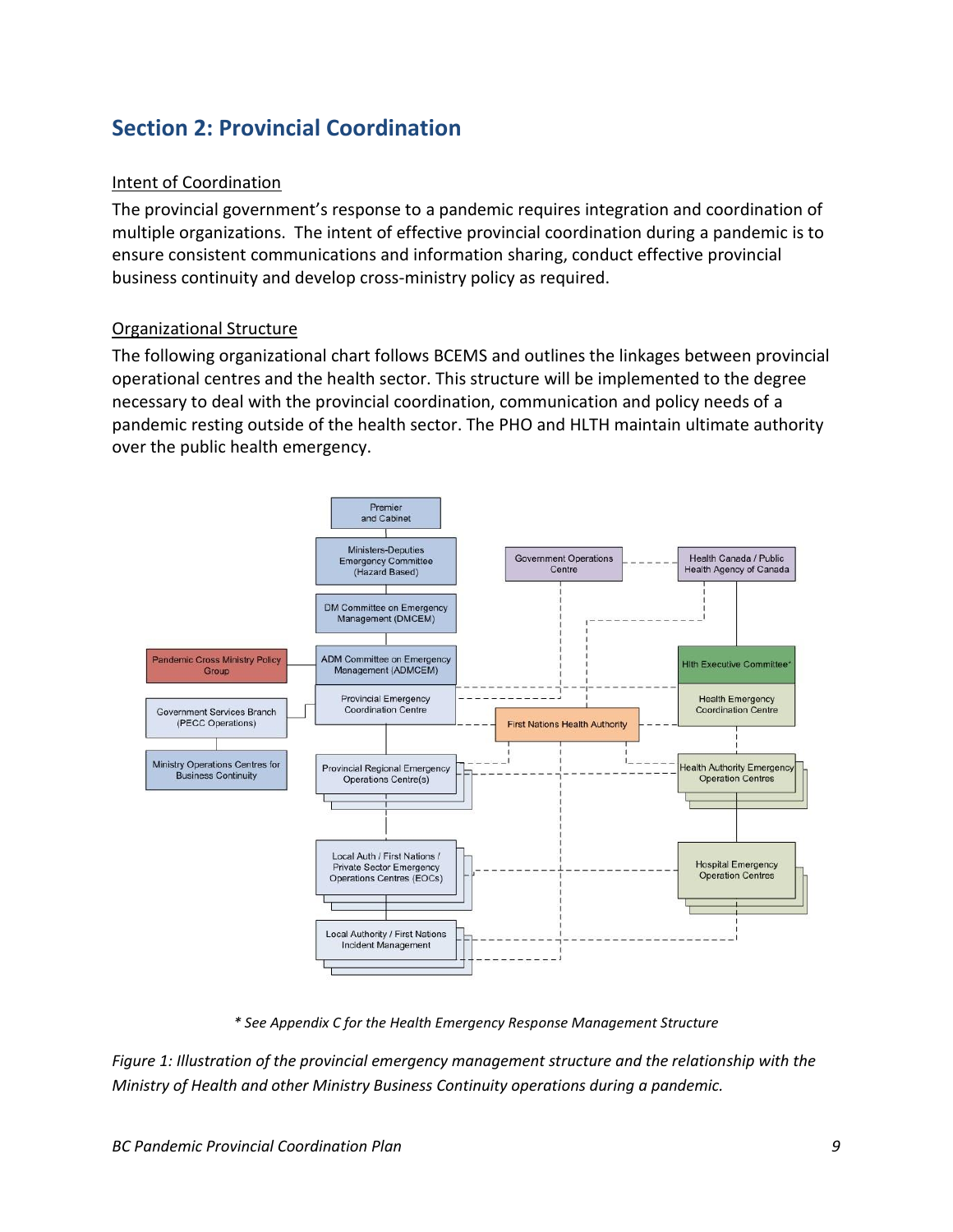#### <span id="page-9-0"></span>*Ministers–Deputies Emergency Committee*

The Ministers-Deputies Emergency Committee (M-DEC) is comprised of a provincial crosssection of the key provincial Ministers and Deputy Ministers (or designates) who provide direction and strategic guidance to the Deputy Ministers' Committee on Emergency Management (DMCEM) during a pandemic. DMCEM often recommends the activation of the M-DEC.

#### <span id="page-9-1"></span>*Deputy Ministers' Committee on Emergency Management*

DMCEM leads executive-level prioritization and alignment of provincial emergency management policy, legislation, and operations to ensure that resources are directed towards the most critical emergency management issues and initiatives. During a pandemic, Emergency Management British Columbia (EMBC) and HLTH will co-chair DMCEM. DMCEM provides direction and guidance to the Assistant Deputy Ministers' Committee on Emergency Management (ADMCEM).

#### <span id="page-9-2"></span>*Assistant Deputy Ministers' Committee on Emergency Management*

During a pandemic ADMCEM may be activated to guide cross-government coordination and activities. ADMCEM provides strategic and policy direction to the Provincial Emergency Coordination Centre (PECC) and all provincial ministries and agencies involved in the response to an emergency. ADMCEM is an avenue to discuss significant challenges that require high-level cross-government coordination. In addition, ADMCEM:

- Evaluates the situation and assesses provincial government involvement;
- Supports the activation of M-DEC and DMCEM;
- Oversees the implementation of cross ministry communications; and
- Briefs senior government officials on the pandemic threat as well as preventative, response and recovery activities.

EMBC and HLTH will co-chair ADMCEM during the response to a pandemic. The HLTH-related co-chair position can be designated to a HLTH senior ministry representative or the Office of the PHO. ADMCEM is activated by one of the co-chairs based on an assessment of the risk or the determined need for provincial coordination, provincial business continuity activities or an extensive communications effort. ADMCEM will also activate if there is a potential for public safety issues due to the severity of the pandemic.

The suggested makeup of ADMCEM for a pandemic event is as follows:

- Ministry of Public Safety and Solicitor General, EMBC (co-chair);
- Ministry of Health (co-chair);
- Ministry of Transportation and Infrastructure;
- Ministry of Education;
- Government Communications and Public Engagement;
- Ministry of Advanced Education, Skills and Training;
- Ministry of Social Development and Poverty Reduction;
- Ministry of Children and Family Development;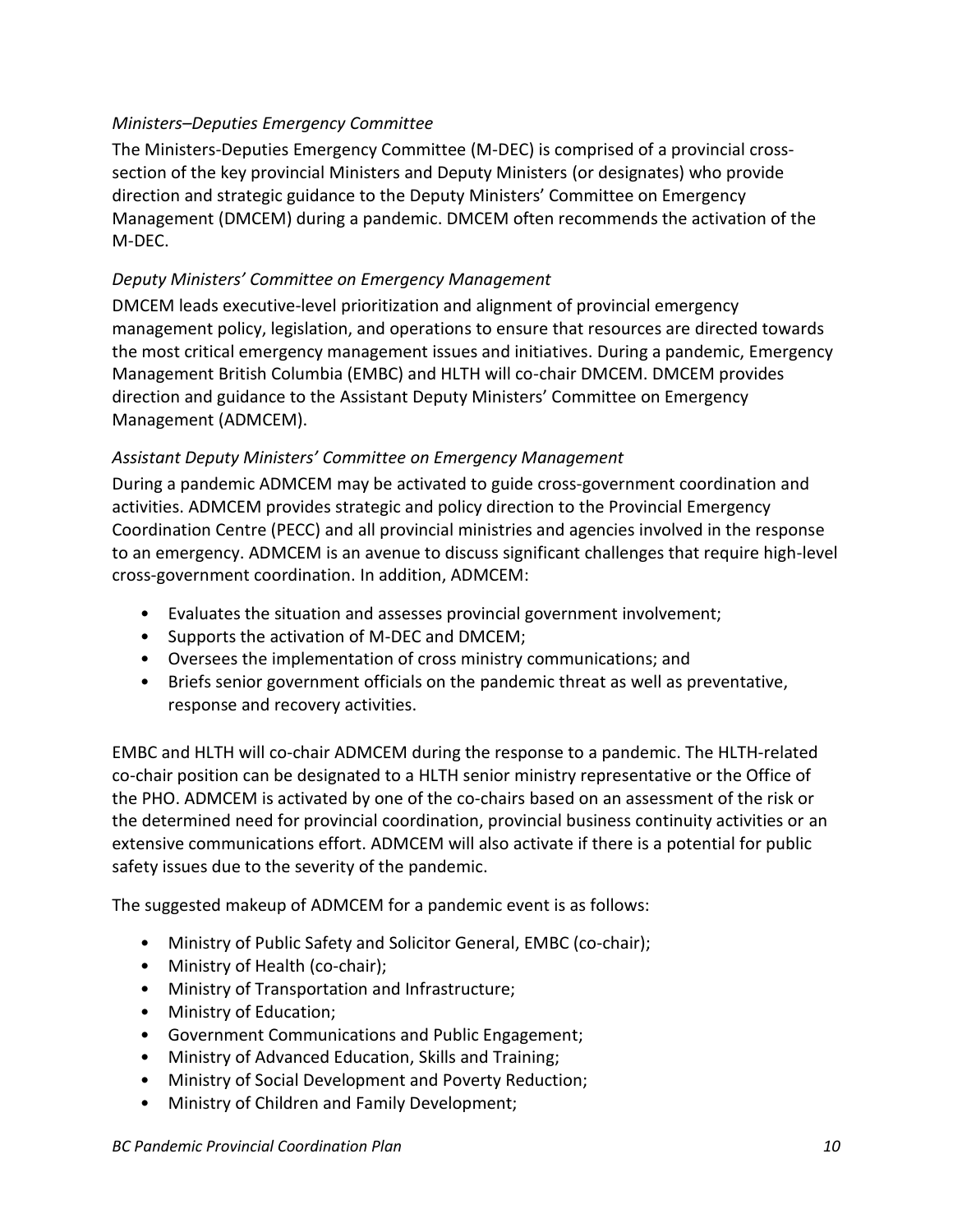- Ministry of Indigenous Relations and Reconciliation;
- Ministry of Finance;
- Ministry of Finance, BC Public Service Agency;
- Ministry of Jobs, Economic Development and Competitiveness;
- Ministry of Labour;
- Ministry of Tourism, Arts and Culture;
- Ministry of Agriculture; and
- Ministry of Municipal Affairs and Housing

Depending on response requirements, additional organizations, provincial ministries or federal agencies may be invited to participate in ADMCEM, such as the BC Centre for Disease Control (BCCDC), health authorities, Public Safety Canada (PS), Health Canada (HC) and the Public Health Agency of Canada (PHAC).

Each Ministry that is requested to participate in ADMCEM will designate a senior representative (i.e. Assistant Deputy Minister level) and one alternate to represent them on ADMCEM. Each representative will report to ADMCEM on the prevention, business continuity, response and recovery activities of their respective ministry.

When required ADMCEM will task the Pandemic Cross-Ministry Policy Group to analyze specific pandemic-related issues and situations. The policy group will then provide decision support and recommendations for resolution by the ADMCEM, HECC, PECC or PHO.

#### <span id="page-10-0"></span>*Pandemic Cross-Ministry Policy Group*

As a sub-component of ADMCEM, the Pandemic Cross-Ministry Policy Group can be activated to address specific pandemic policy issues that may arise.

The Policy Group will assist ADMCEM with:

- Decision support relating to the management and resolution of unresolved policy issues pertaining to or caused by the pandemic;
- Development of processes and policies that support a consistent and equitable resolution to issues that fall outside established policies and protocols; and
- Recommendations for decisions on issues where cross-government involvement and community resilience coordination is required.

Examples of cross-ministry policy areas that may need to be discussed and/or addressed include:

- School closures;
- Transportation sector impacts;
- Financial impacts and/or protocols;
- Agricultural impacts and potential transmission to or from livestock/poultry;
- Workplace policies;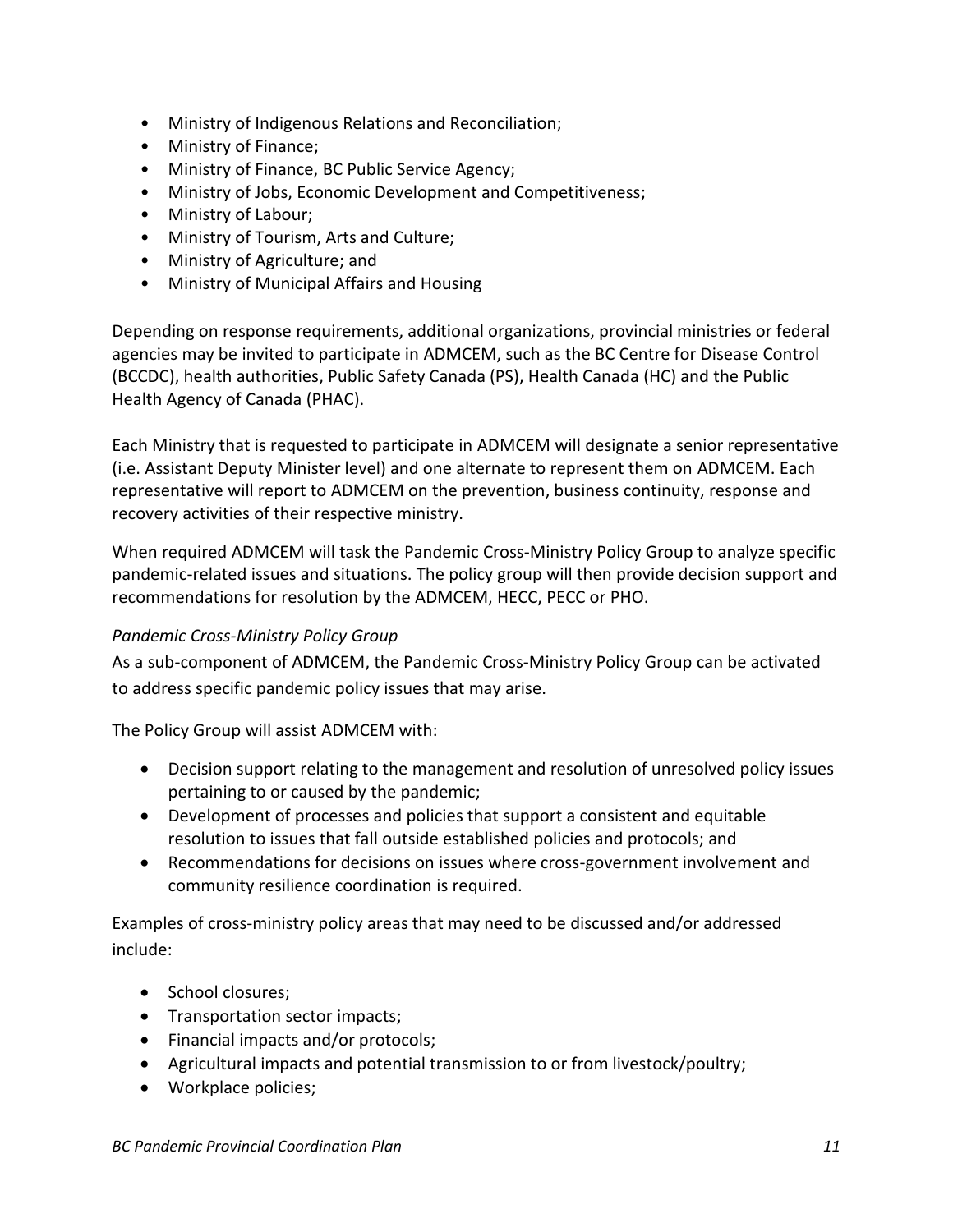- Supply chain management;
- Psychosocial impacts on the public and workers/responders; and
- Impacts to external services, such as healthcare services, daycare, education, food processing, local governments and their operations/community services, etc.

See Appendix D for the Terms of Reference for the Pandemic Cross-Ministry Policy Group.

#### <span id="page-11-0"></span>*Provincial Emergency Coordination Centre*

During a pandemic the PECC located in Victoria may be activated to coordinate crossgovernment activities, to monitor internal and external communications for consistency and to facilitate business continuity of the provincial government.

The PECC can be activated to:

- Provide coordination, support and information products to EMBC regional offices or activated Provincial Regional Emergency Operation Centres (PREOCs);
- In coordination with the Health Emergency Coordination Centre (HECC), provide crossgovernment support to emergency management stakeholders including local authorities;
- Coordinate provincial communications with the HECC and the Office of the PHO;
- Coordinate government's business continuity to support mission critical functions;
- Provide business continuity support to provincial senior officials as requested;
- Facilitate, as required, the acquisition of provincial, territorial, state, national and international assistance;
- Provide support to Senior Officials as required; and
- Provide internal and external situational awareness.

EMBC's Business Continuity Management (BCM) Program will lead the Government Services Branch (GSB) within the PECC Operations Section in order to support and maintain awareness of provincial government business continuity activities within provincial ministries, and central agencies. For further information on the GSB, refer to Section Four: Government Business Continuity During a Pandemic.

HLTH will provide representatives to sit in the PECC Operations Section Health Branch to provide assistance as necessary and to act as a link between the HECC and the PECC.

#### <span id="page-11-1"></span>*Health Emergency Coordination Centre*

The HECC is operated by HLTH. When activated, the HECC provides inter-region policy direction and coordination. It acts as an overall provincial health coordination centre in the event of multi-region disaster impacts, such as a pandemic, and serves as the coordination and communications link with the provincial emergency management structure, as well as the Federal health portfolio (PHAC and HC).

The HECC has overall responsibility for the following activities: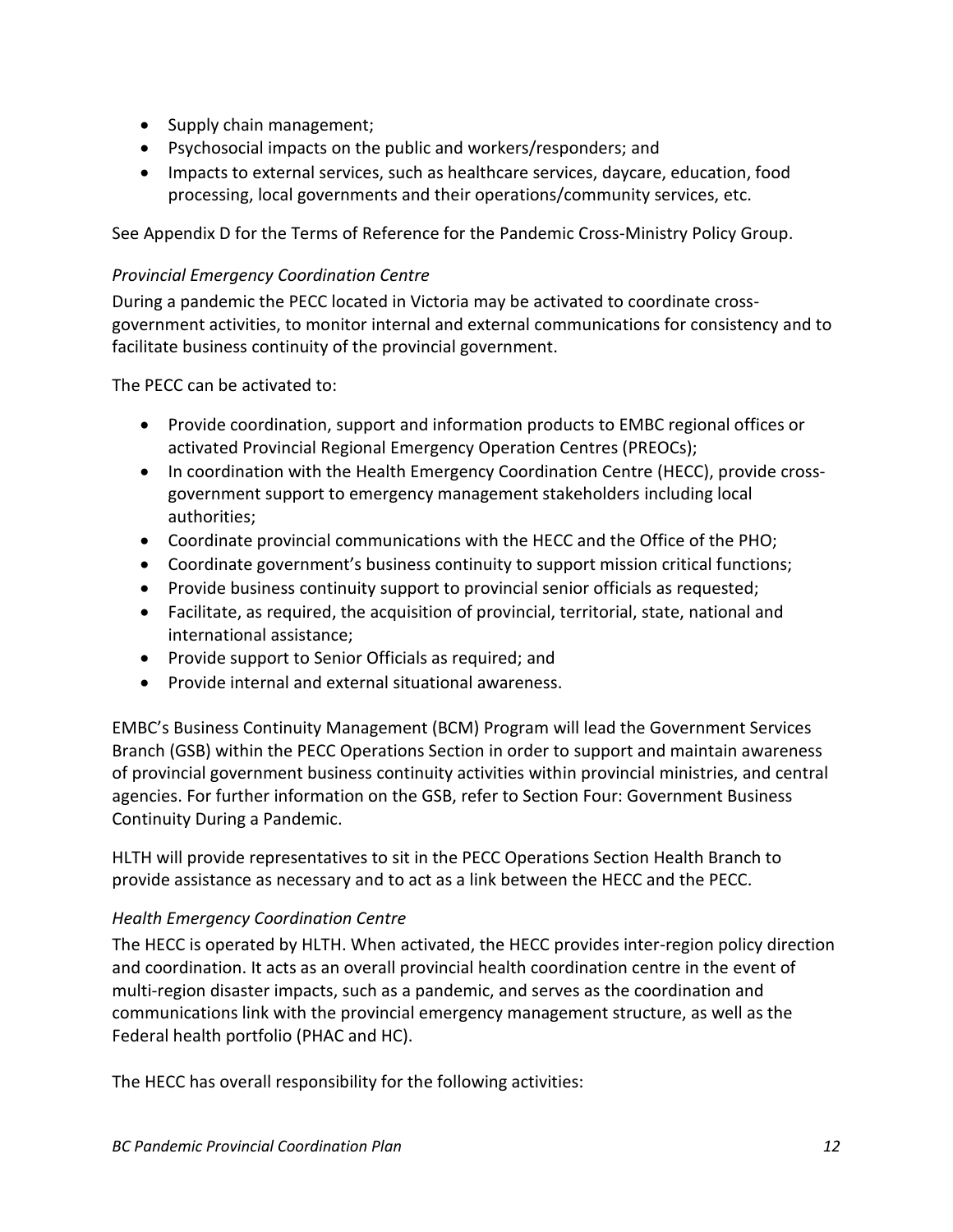- Provide support to the emergency management activities of all health partner organizations such as Health Authority Emergency Operation Centres, BC Emergency Health Services, etc.;
- Manage event documentation, situational awareness and reporting;
- Provide support to the planning, response, and recovery activities of HLTH and the Office of the PHO;
- Manage health specific media and public information issues with GCPE;
- Provide emergency-related direction and/or advice to BC health sector organizations, including policy instruction, as appropriate;
- Provide timely and well-coordinated communication within the provincial emergency management structure;
- Provide timely and well-coordinated communication to other provincial, national and international health sector entities;
- Provide access to and advice on the acquisition and use of emergency resources such as the National Emergency Stockpile System (NESS);
- Ensure that appropriate disaster psychosocial support services to the public and workers are in place when needed; and
- Work with the Provincial Health Services Authority (PHSA) Supply Chain on the acquisition and deployment of BC health resources, such as stockpiles, and personal protective equipment (PPE).

#### <span id="page-12-0"></span>*Ministry Operation Centres for Business Continuity*

To address business interruption needs and ensure service continuation some ministries may open a Ministry Operation Centre (MOC). If this is the case, the MOC will forward situation reports to the GSB of the PECC Operations Section.

#### <span id="page-12-1"></span>*EMBC Regional Offices/Provincial Regional Emergency Operations Centres*

During a pandemic, the EMBC regional office or activated PREOC(s) will support HLTH in the distribution of public health messaging. The regional office/PREOC may also assist with the distribution of government policy to local authorities on behalf of the provincial government. In addition, regional offices or activated PREOC(s) will provide guidance to local government decision-makers during pandemics and liaise with the appropriate health authorities, as required.

If a PREOC is activated, a regional and/or First Nations Health Authority representative may be deployed to the Operations Section Health Branch or as an agency representative to act as a link between the regional health authority EOC and to provide assistance, as needed.

#### <span id="page-12-2"></span>*Health Authority*

Regional health authorities and the First Nations Health Authority are responsible for the provision of emergency, acute and critical care hospital services as well as public health services. In addition, health authorities also work to ensure the continuity of community-based services such as residential care, home care and support, mental health and addictions services.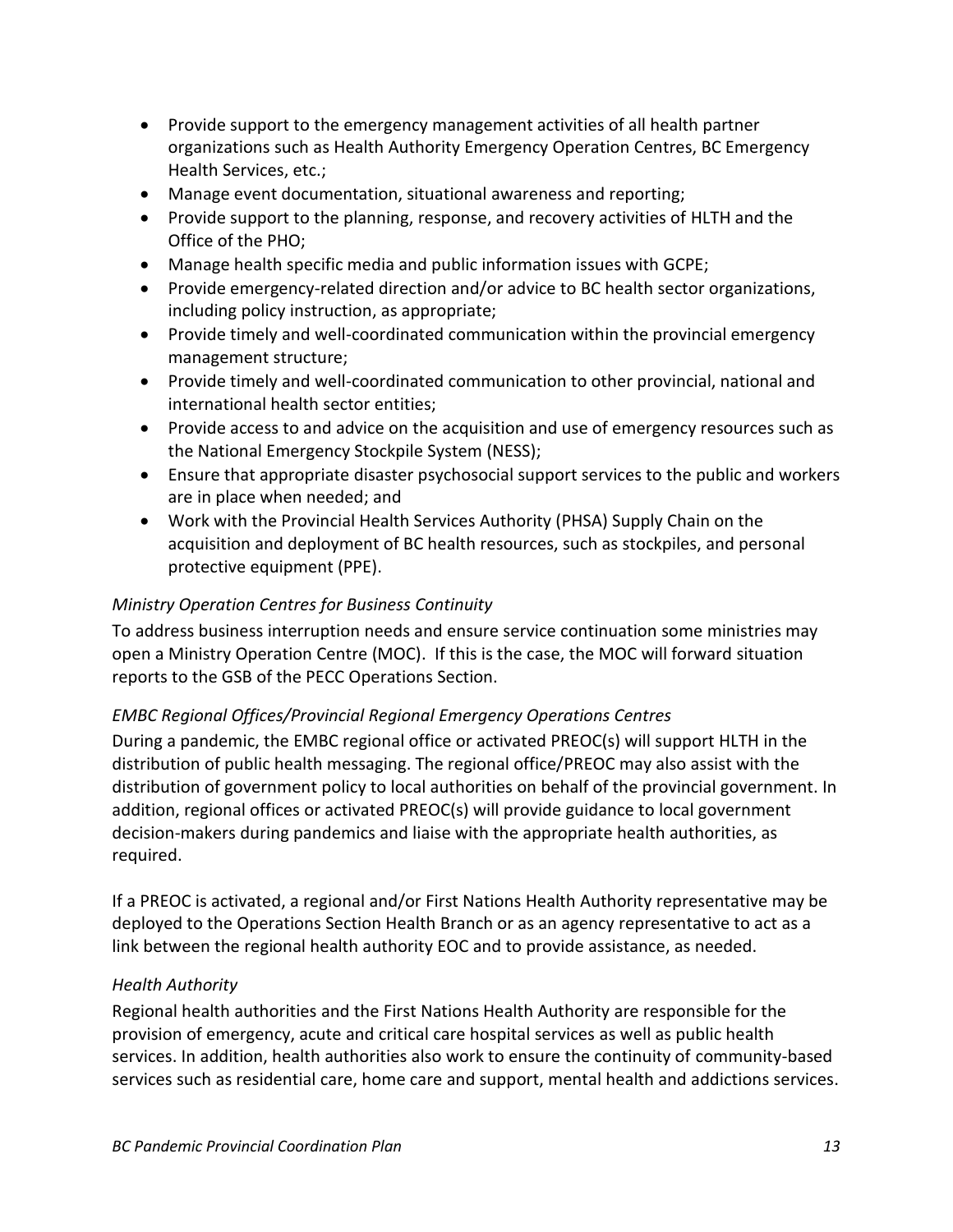A health authority EOC may activate to coordinate their response to an emergency and support individual health authority sites, such as hospitals.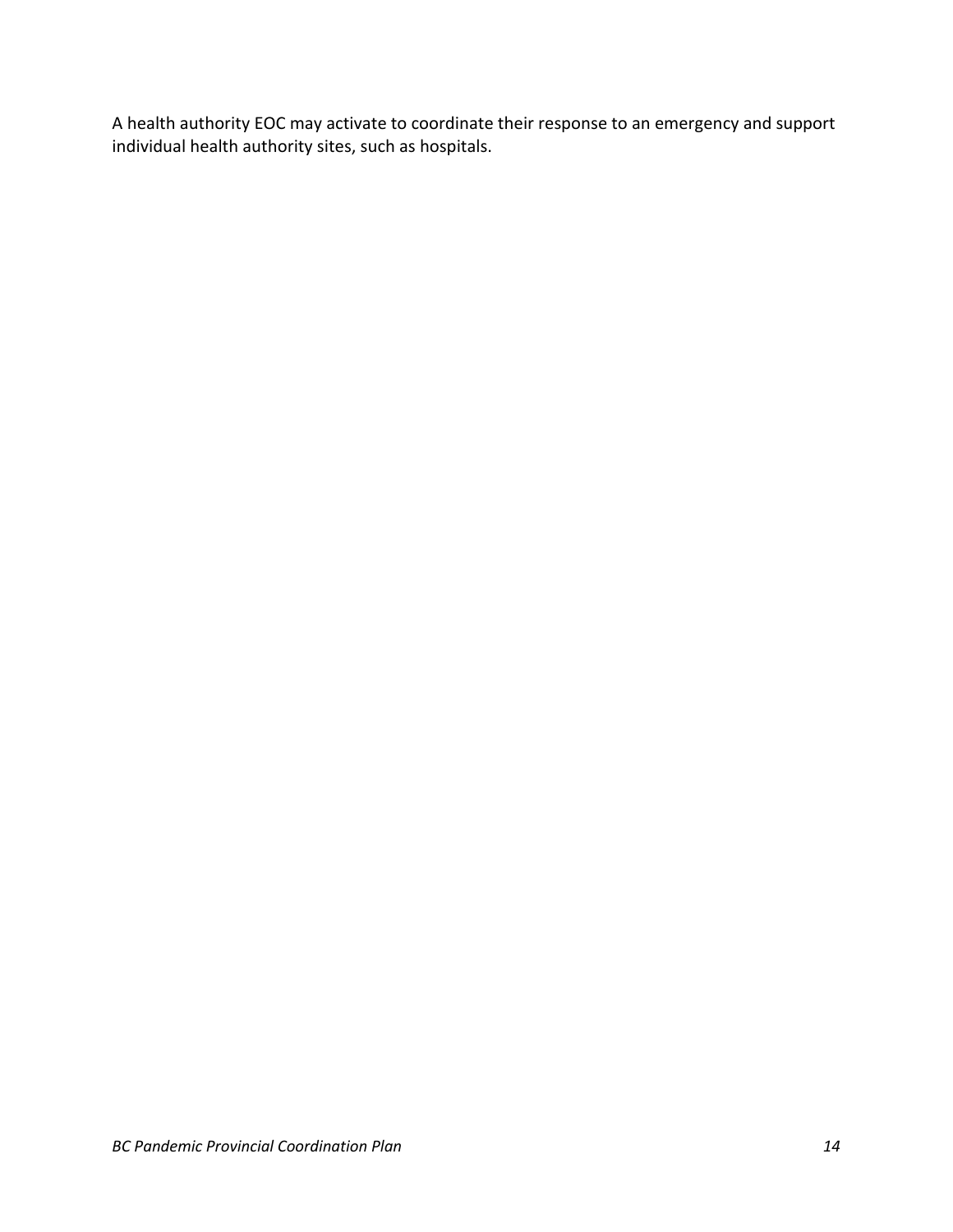## <span id="page-14-1"></span><span id="page-14-0"></span>**Section 3: Communications**

#### Internal Communications

Communications will be directed from the PHO to the ministries and provincial public service organizations. The BC Public Service Agency (PSA) will work in partnership with GCPE and internal communication teams with direction from the Office of the Premier to coordinate the necessary internal communications involving the approximately 30,000 employees of the public service.

At the time a pandemic announcement is made in any country or the World Health Organization (WHO) declares a pandemic phase, the BC PSA will assemble a team, led by the head of the BC PSA (or designate) which includes medical and safety representation. This group would begin monitoring the situation and communicating with clients and employee representatives.

The @Work website, which can be accessed by all public service employees, can be used to post situation specific communications for the information of staff.

#### <span id="page-14-2"></span>External Communications

The *[BC COVID-19 Response Plan](https://www2.gov.bc.ca/gov/content/health/about-bc-s-health-care-system/office-of-the-provincial-health-officer/current-health-topics/pandemic-influenza)* has a chapter on public communications that is general enough to be applicable to the majority of pandemics.

The GCPE representatives within HLTH will be the lead on all external pandemic-related communications to the public. GCPE holds primary responsibility to develop the provincial communications strategy to support the provincial emergency management structure once activated.

GCPE is responsible for the release of news releases and regular information bulletins, as well as protocols around timing and method of how and when information will be released publicly. During a province-wide pandemic response, GCPE will work closely with the PHO and HECC. The ministry communication staff must work in close cooperation with HECC information officers in order to develop emergency public health information responses at all provincial levels.

GCPE will also lead coordination with national communication partners (e.g. PHAC communications staff) to ensure messaging in BC is consistent with that being given throughout the country and around the world.

To ensure consistent messaging, communications between HLTH and the health authorities, the BCCDC, and chief medical health officers, are ideally shared with GCPE prior to distribution with media or the public.

In the event of a public service campaign, the corporate communications division of GCPE will take the lead on the creation of any provincial public service announcement materials.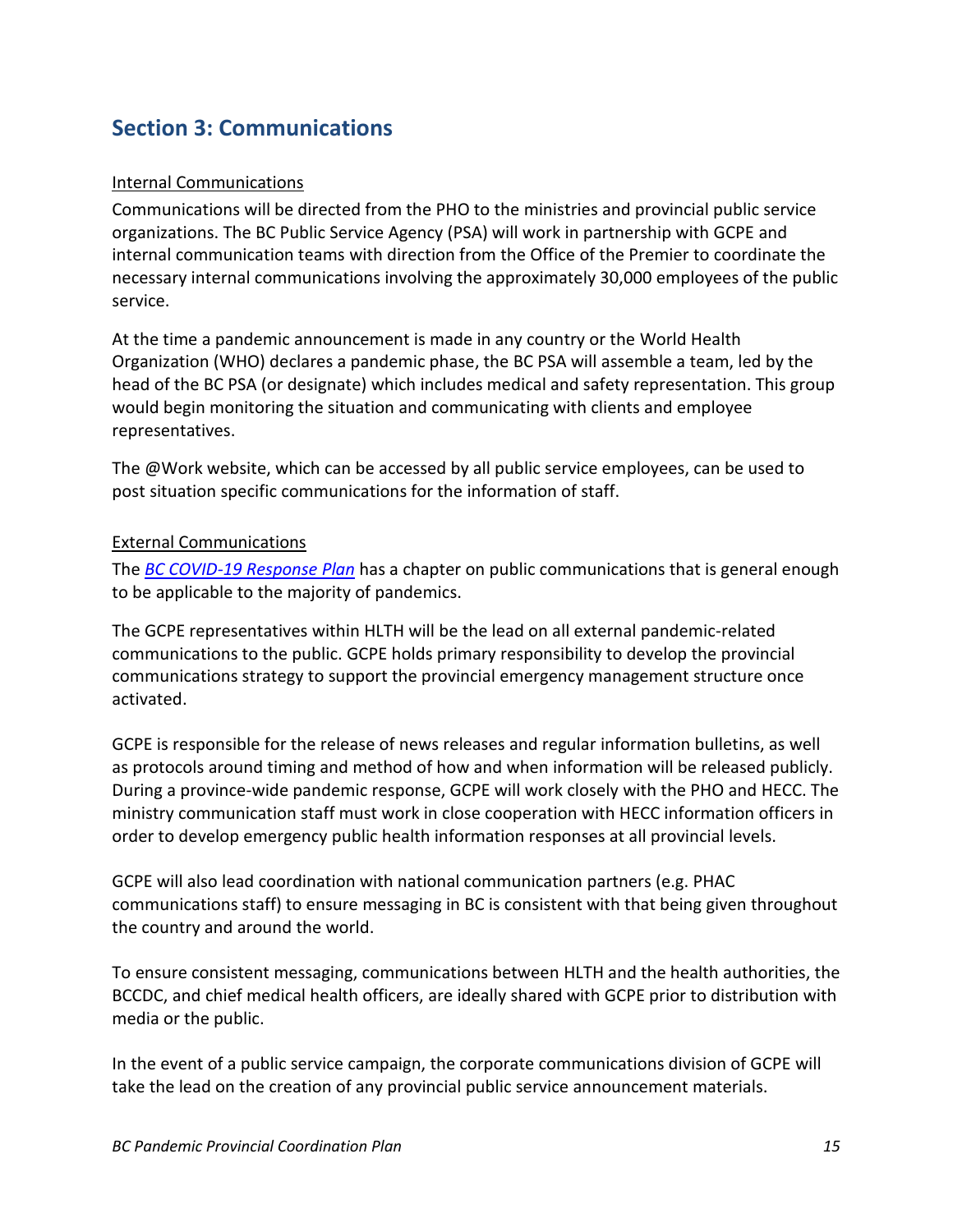GCPE support activities include:

- Assign a senior representative for the provincial communication working group;
- Liaise with HC/PHAC public information office;
- Implement the Province's Crisis Communications Strategy for Major Provincial Emergencies and the *[CEMP Public Information Annex](https://www2.gov.bc.ca/assets/gov/public-safety-and-emergency-services/emergency-preparedness-response-recovery/provincial-emergency-planning/public-information-annex.pdf)*;
- Brief senior government officials on communications issues;
- Provide additional Information Officers to work with the PHO and in PECC, HECC and PREOCs, if activated;
- Liaise with the PHO, BCCDC and health authority communications departments during a pandemic; and
- Liaise with economic ministries.

Examples of the communication tools used for public messaging during a pandemic include, but are not limited to, the following:

- Pandemic specific information;
- Information for schools, colleges and universities;
- Information for employers and employees;
- Tourist or traveller information;
- Guidance for businesses;
- Information for sports teams;
- Questions and answers;
- Fact sheets;
- Informative websites;
- News releases;
- Timed press releases, press conferences;
- Backgrounders;
- Advertisements, public service announcements;
- Toll-free telephone information lines;
- Web sites with links to other critical pandemic-related sites;
- Newsletters;
- Technical briefings;
- Presentations; and
- Social media.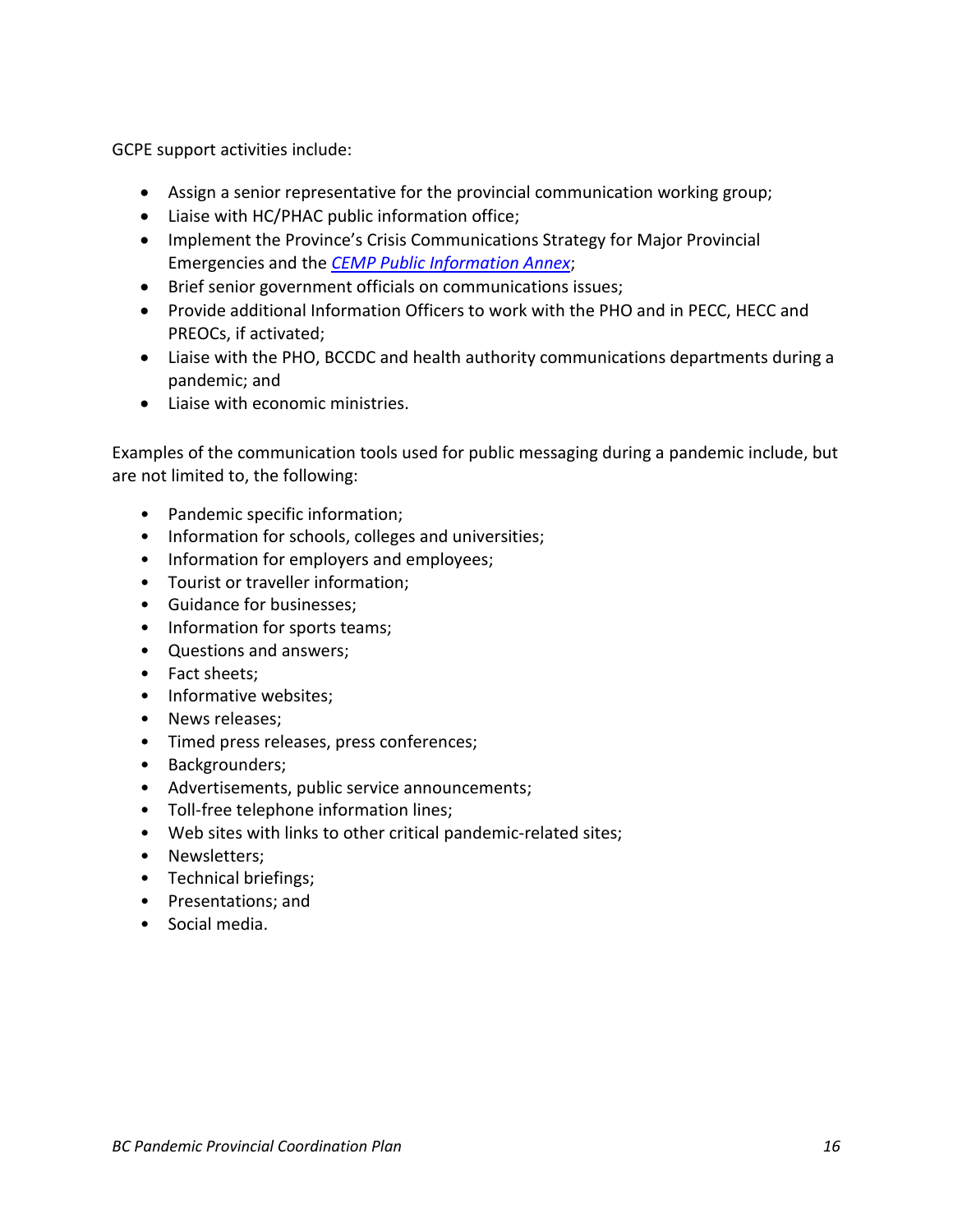## <span id="page-16-0"></span>**Section 4: Government Business Continuity in the Event of a Pandemic**

According to the *[Emergency Program Management Regulation](http://www.bclaws.ca/civix/document/id/complete/statreg/477_94)* and provincial government core policy, all ministries are required to complete a business continuity plan to outline the manner and means by which the ministry will minimize the impact of an emergency or disaster on its provision of essential services. During a pandemic, provincial ministries may need to implement business continuity plans to ensure that critical public services remain in place.

The BCM Program provides a common framework for the development and administration of ministry business continuity programs through the development of cross government policy, the provision of standardized templates and tools, the maintenance of the provincial mission critical list and the monitoring of cross government readiness.

As part of its shared mandate to safeguard the delivery of critical programs and services, the BCM Program provides ministries with the "*Business Continuity Planning Guide for Pandemic Influenza"* and the template "*Appendix P*" for the inclusion of pandemic-specific prevention, mitigation and response strategies in business continuity plans.

#### <span id="page-16-1"></span>The Government Services Branch

During a pandemic the BCM Program will activate the GSB of the PECC to collaborate with the Ministry of Citizens' Services (CITZ) and BC PSA on the development and dissemination of crossgovernment strategies, assist with ministry related advanced planning activities and support MOC activations and requests.

The GSB functions under the Operations Section of the PECC and acts as the central point of contact between MOCs and the PECC, as well as the primary liaison with CITZ and central government agencies for business continuity.

The GSB is responsible for:

- Receiving BCP-related requests for assistance or information from MOCs;
- Receiving and consolidating MOC situation reports for submission to the PECC Planning Section;
- Monitoring overall government ministry business continuity recovery status and assisting with cross-ministry issues;
- Working with CITZ to assist with the prioritization of Ministry business continuity related resource or service requests;
- Disseminating relevant information from the PECC to Ministry MOC Directors and BCP Advisors; and
- Briefing ADMCEM on provincial business continuity issues and potential solutions.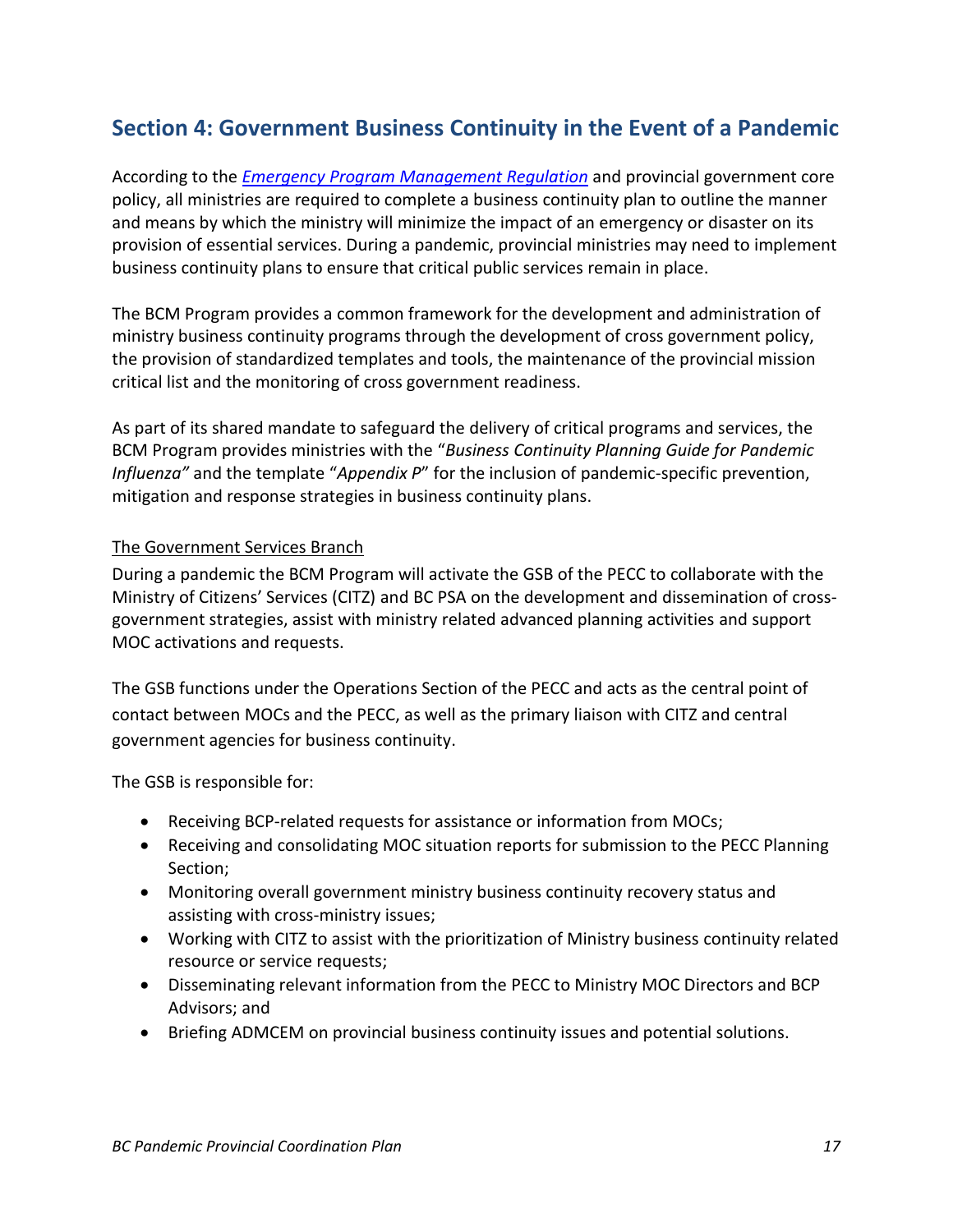#### <span id="page-17-0"></span>Ministry Operation Centres for Business Continuity

MOCs activate to support ministry business interruptions and business continuity plan activations. MOCs are modeled on the BCEMS framework, guided by ministry executive policy groups and integrated with the PECC through the GSB. Activated MOCs provide situational awareness and submit reprioritization or assistance requests to the GSB for processing or ADMCEM escalation.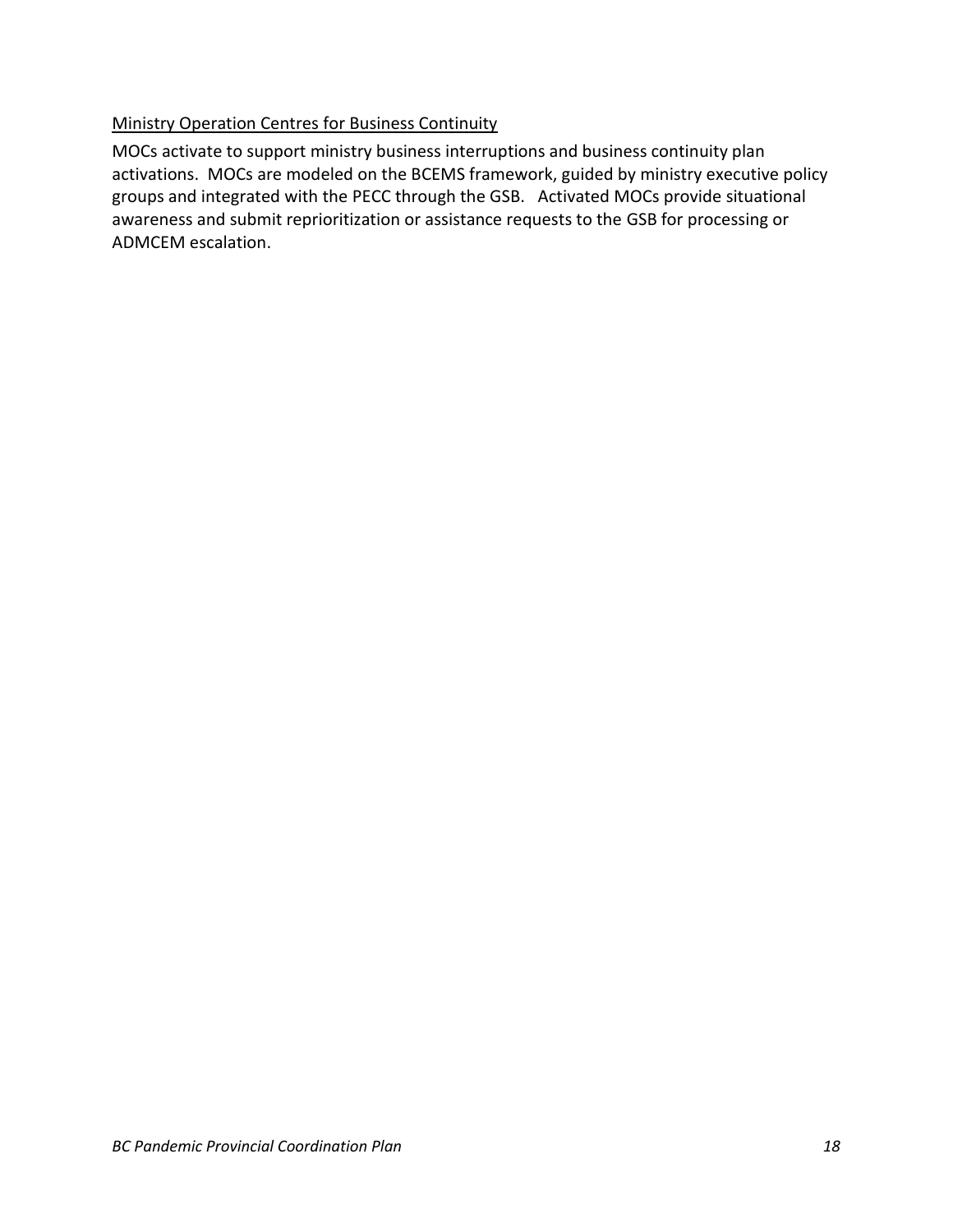## <span id="page-18-0"></span>**Section 5: Provincial Agency Roles and Responsibilities**

This section outlines the roles and responsibilities of provincial agencies as well as potential policy areas that provincial ministries may need to address.

#### <span id="page-18-1"></span>Ministry of Health

The Office of the PHO provides leadership and guidance to pandemic preparedness activities across the health sector. HLTH maintains the *[BC COVID-19 Response Plan](https://www2.gov.bc.ca/gov/content/health/about-bc-s-health-care-system/office-of-the-provincial-health-officer/current-health-topics/pandemic-influenza)* in conjunction with its partners including the BCCDC, Medical Health Officers (MHOs) and health authorities. In addition, the PHO works with other provinces and territories, and the PHAC to ensure consistent approaches to plans, policies and guidelines for pandemic preparedness and response and communicates these policies, plans, and guidelines to provincial health stakeholders. In the event that HLTH activates the HECC, it will act as a support mechanism to the activities of the PHO and Ministry through its pre-established coordination functions.

HLTH is the lead in the province in the event of a pandemic and is responsible for setting out the manner and means by which the province will respond to the hazard of disease and epidemics. These duties are assigned to the PHO, who partners with the BCCDC and the MHOs in the regional health authorities. The PHO is the primary provincial spokesperson and is responsible, with advice from BCCDC, for the decision to declare a pandemic in the province. HLTH is responsible for ensuring the continuity of health services and as such will liaise with all health partners to coordinate available resources in support of the pandemic response.

Depending on the situation the PHO may delegate certain responsibilities to the BCCDC. In 2007, a Memorandum of Understanding was signed to clarify the roles of BCCDC in support of the stewardship responsibilities of HLTH and the statutory and related responsibilities of the PHO. BCCDC's support role relates to the core programs of communicable disease, environmental health, public health laboratories and emergency management.

During a pandemic response, HLTH may:

- In cooperation with BCCDC, participate in national pandemic surveillance and reporting programs;
- Implement, in cooperation with BCCDC, the *[BC COVID-19 Response Plan](https://www2.gov.bc.ca/gov/content/health/about-bc-s-health-care-system/office-of-the-provincial-health-officer/current-health-topics/pandemic-influenza)*;
- Activate the HECC;
- Continue the operation of the 24/7 Provincial Health Duty Officer, to facilitate response and coordination activities;
- Assign a senior ministry representative to act as co-chair of the ADMCEM;
- Provide representatives to the PECC as required;
- Provide public health messaging and guidance;
- Direct the response activities of health sector partners;
- Coordinate the provision of health services, including acute care, home care, long term care, community care, public health and ambulance services; and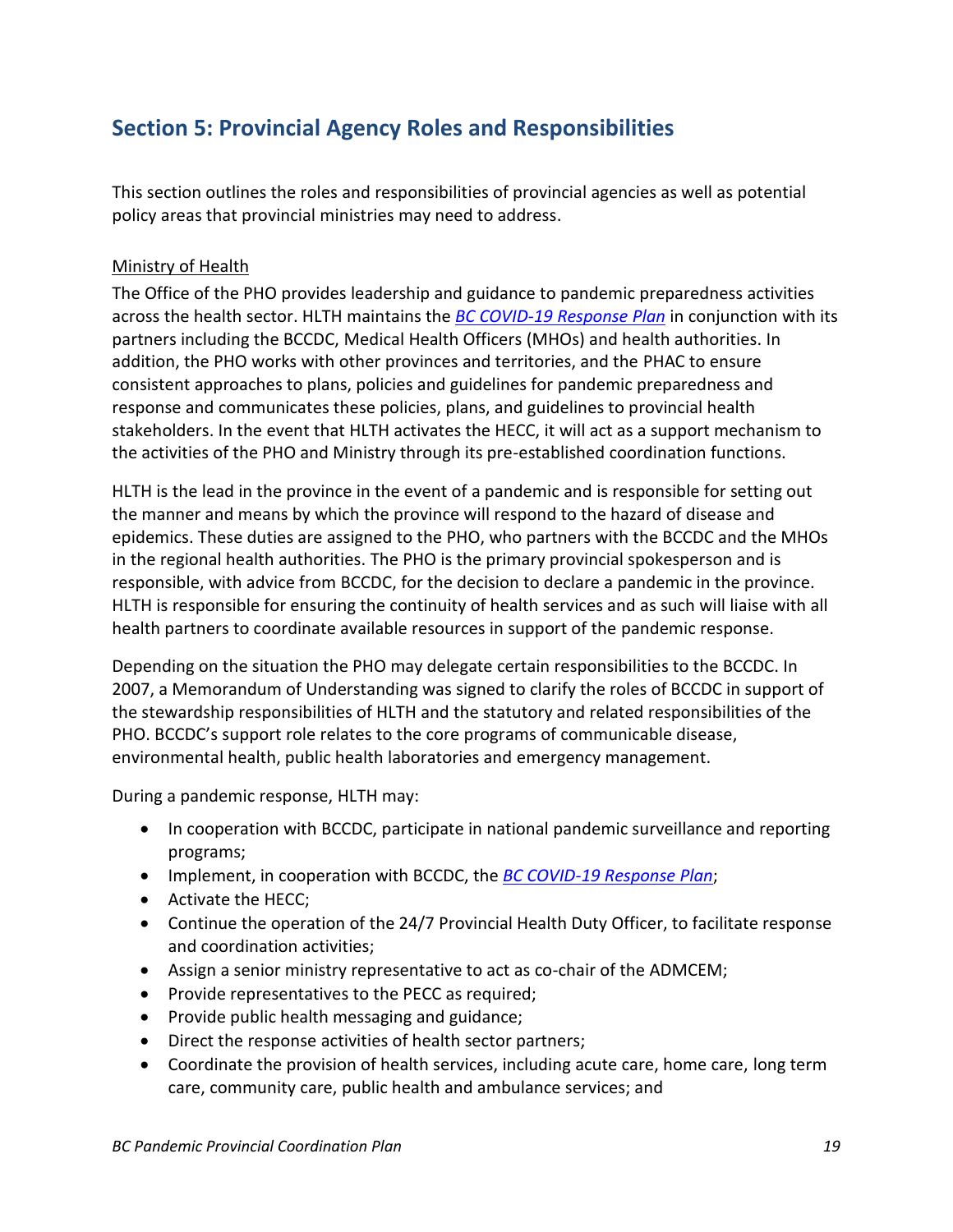• Assist health authorities in emergency procurement and delivery of medical supplies, equipment and pharmaceuticals.

The HLTH Emergency Management Unit (EMU) is responsible for supporting the activation and operation of the HECC. The HECC functions as a central coordinating body for emergency management activities during a pandemic. It provides support to the activities of the PHO, HLTH, health authorities and other health partner organizations, and coordinates provincial health emergency response processes.

HealthLink BC (HLBC) is a tele-health platform that provides multi-disciplinary comprehensive self-care and health system navigation services to British Columbians and health care professionals. In the event of a pandemic, HLBC will provide health related information to the public via 8-1-1 and report to HLTH on service volumes.

#### <span id="page-19-0"></span>Ministry of Public Safety and Solicitor General, EMBC

In conjunction with its partners EMBC maintains and updates the *BC Pandemic Provincial Coordination Plan*.

During a pandemic the role of EMBC is to facilitate cross-government coordination, communications and business continuity. To ensure effective provincial coordination and consistent communications EMBC may:

- Co-Chair ADMCEM;
- Provide strategic advice and event information regarding impacts to government operations to senior officials;
- Activate the PECC or PREOC(s) as required;
- Assist with the distribution of health-related messaging that is developed by the PHO/HLTH;
- Assist with the distribution of other ministry and Crown corporation messaging or policy statements;
- Assist with the dissemination of internal human resource related government policy;
- Coordinate with emergency management stakeholders;
- Facilitate information sharing between local authorities, First Nations, health authorities and key stakeholders;
- Hold coordination calls to inform external stakeholders of the pandemic and anticipated impacts;
- Through the Information Officer position (held by GCPE staff) support communications efforts being led by HLTH;
- Through the GSB in the PECC, support the provincial government's business continuity efforts;
- Implement EMBC business continuity measures as required; and
- Support local authorities by sharing information and advising on policy questions and decisions.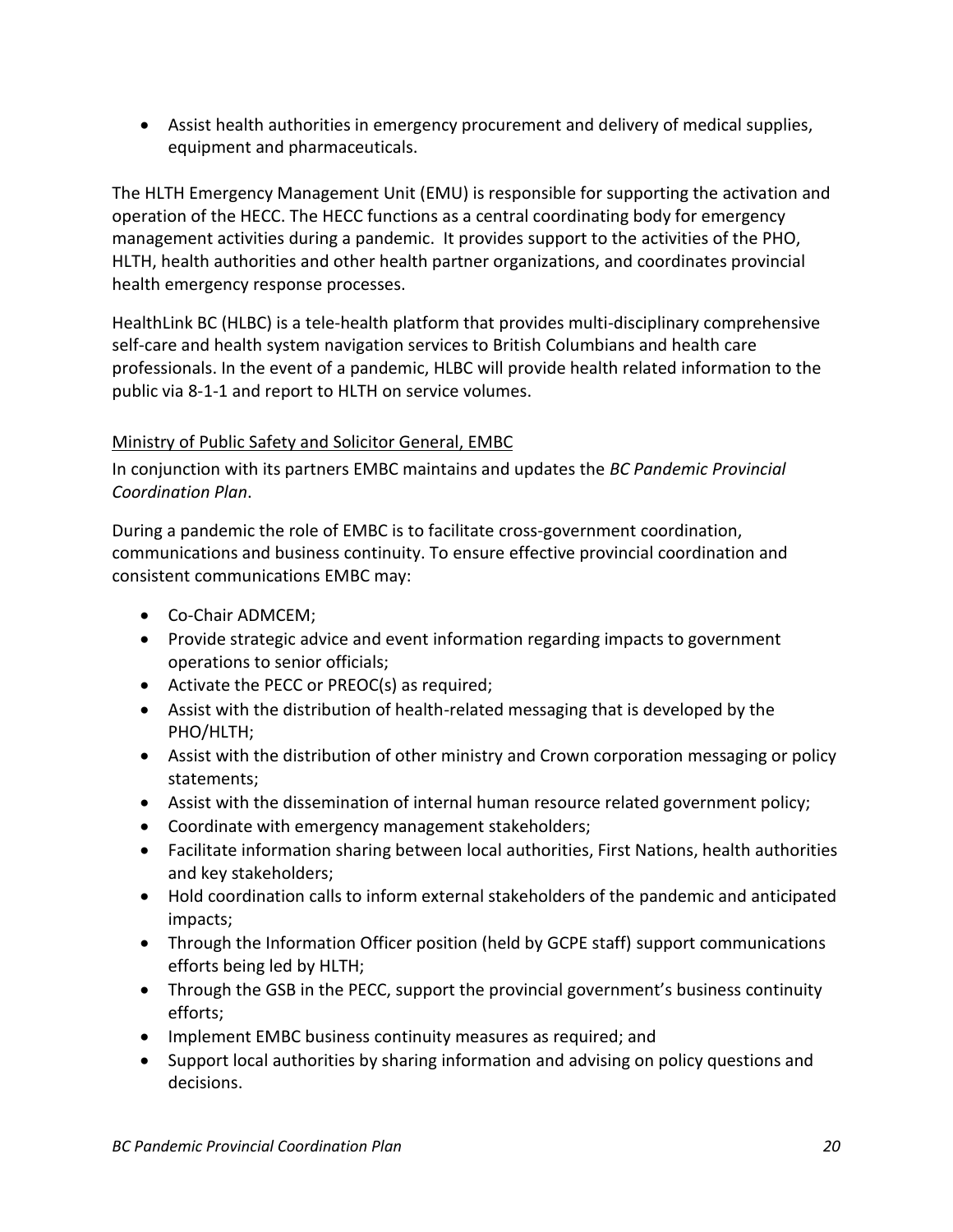In addition, the BC Coroners Service (BCCS) is housed within PSSG. During a pandemic the Chief Coroner will support the PHO, BCCDC, and medical health officers by providing information about any pandemic-related deaths outside of the healthcare setting. The Coroners Service may also assist by establishing temporary mortuaries, as required.

#### <span id="page-20-0"></span>*Business Continuity Management Program*

EMBC's BCM Program will provide business continuity support and expertise to MOCs including assistance in confirming priority rankings for provincial government services. The BCM Program representative in the GSB will assist CITZ, MOCs and PECC Operations in determining resource allocation for the provincial government. It is also responsible for providing evaluation criteria and support for response, recovery, resumption and restoration efforts for mission critical provincial government programs.

During a pandemic, the BCM Program within EMBC works with provincial central agencies and CITZ to coordinate corporate strategies and protocols.

In addition to assisting provincial ministries with the development of templates, strategies and exercises for business continuity plans, EMBC's BCM Program has created and maintains the *Business Continuity Planning Guide for Pandemic Influenza* to assist provincial ministries in preparing and planning for a pandemic. As well, the program provides strategic leadership, coordination, information, tools and assistance to provincial government ministries to increase the preparedness of the province to maintain critical government services during and following a major disruptive event.

#### <span id="page-20-1"></span>Government Communications and Public Engagement

During a pandemic, GCPE and HLTH will have primary responsibility for communications support for the PHO. They will work closely with EMBC to promote the coordination and understanding of roles between health agencies and the agencies responsible for consequence management.

GCPE has the primary responsibility to implement the provincial communications strategy once the provincial emergency management structure is activated. GCPE provides information officers to the HECC and the PECC as needed to provide expertise in media relations and public information activities. Associated activities include:

- Implement the Province's Crisis Communications Strategy for Major Provincial Emergencies and *[CEMP Public Information Annex](https://www2.gov.bc.ca/assets/gov/public-safety-and-emergency-services/emergency-preparedness-response-recovery/provincial-emergency-planning/public-information-annex.pdf)*;
- Ensure the readiness of Temporary Emergency Assignment Management System (TEAMS) information officers;
- Brief senior government officials on communications issues;
- Assign a senior representative to the ADMCEM;
- Liaise with HC and PHAC public information officers;
- Liaise with and support the PHO, BCCDC and health authorities' communications departments;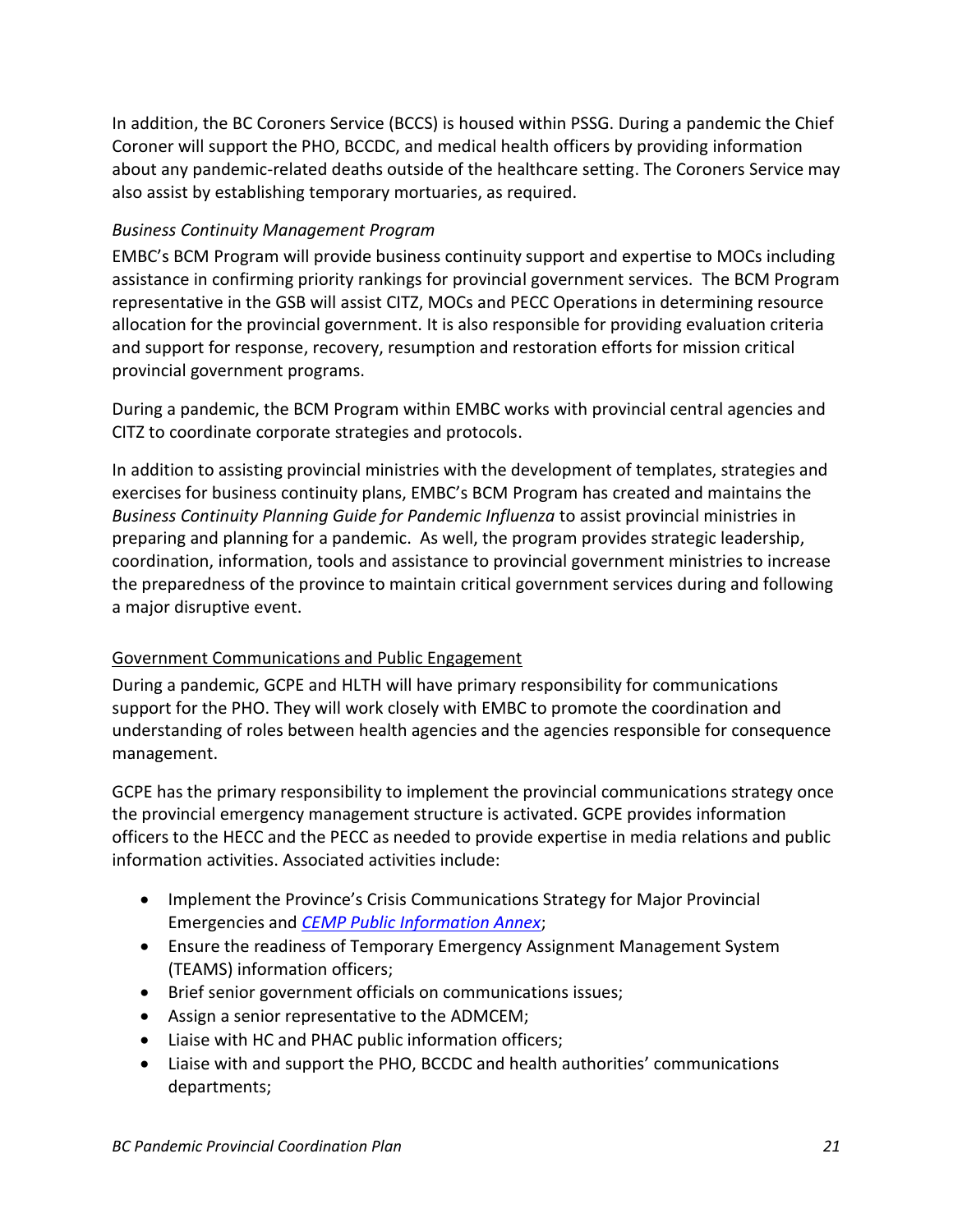- Contribute to or create public education campaigns and media releases during a pandemic including vaccination and hygiene measures;
- Fulfill the Information Officer role in the PECC, HECC and PREOCs (if activated);
- Provide expertise and support regional and local public information campaigns as necessary; and
- Coordinate cross-agency media briefings.

#### <span id="page-21-0"></span>Ministry of Children and Family Development

The Ministry of Children and Family Development (MCFD) supports healthy child development by its commitment to a collaborative professional practice delivered across a range of services that strive to maximize the potential of children and youth and achieve meaningful outcomes for children, youth and families.

Programs and services are delivered through Service Delivery Areas and Provincial Programs offices and facilities. Children in care are the responsibility of the Provincial Director of Child Welfare, and could be living with caregivers such as foster parents, specialized homes, or even with relatives. In the event of a pandemic, the primary impact on the Ministry will be on the children in care. There will also be a greater demand for services, the need to coordinate information for caregivers, and fewer staff and service delivery partners available to provide those services.

MCFD's priorities during a pandemic are to perform the identified mission critical functions and report on the major strategic risks and responses that are essential to maintaining operations. MCFD mission critical functions are:

- Children in care (including Independent Living Agreements for youth):
	- o Ensuring children in care have the services and supports they need to stay healthy
	- o Any necessary direct funding, e.g. Independent Living Agreements
- Youth
	- o Ensuring appropriate information provision
	- $\circ$  Funding and supports for Youth on Agreements and youth receiving Agreements with Young Adults funding
- Caregivers including contracted, foster, and out of care (including post-adoption assistance)
	- o Supporting caregivers with information, services and supports
	- o Payments
- 24-7 Facilities (including for children in care, children in therapeutic settings, youth in custody (open and closed):
	- o Ensuring safety and security
	- o Ensuring health and well-being
	- o Fulfilling court-ordered requirements
- Centralized Screening:
	- o Receiving calls associated with child protection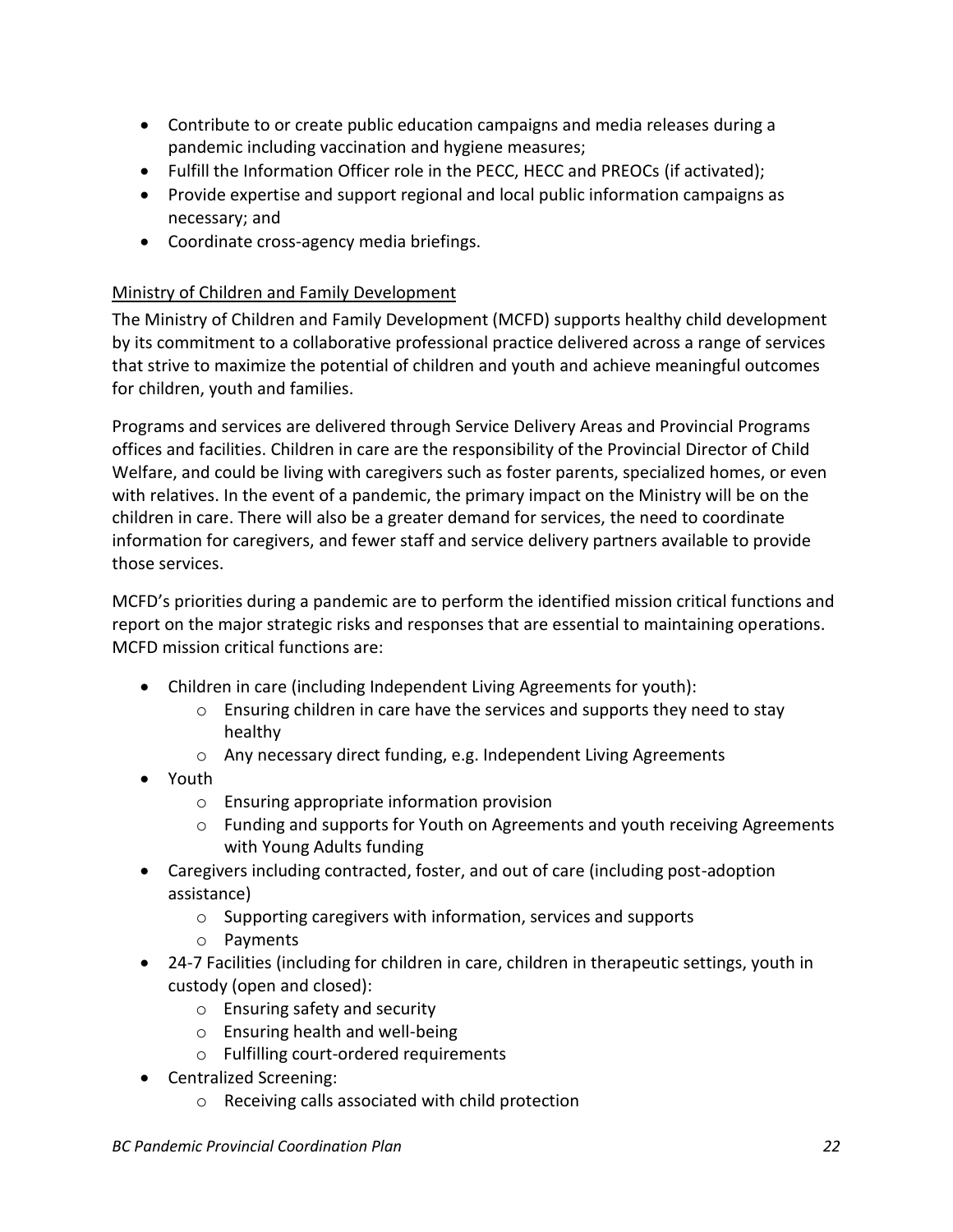- $\circ$  Coordinating information for children, youth and caregivers served by the Ministry
- Centralized telephony and IT:
	- $\circ$  Supports 24-7 phone lines for child protection and helpline for children
	- o Access to electronic records
	- o Coordinates information and supports with offices and caregivers across the Province in times of emergency
- Medical Benefits:
	- o Essential medical equipment, supplies; and
	- $\circ$  MSP coverage for children who have significant disabilities and are dependent in most areas of daily living.
- Child Protection Services:
	- o Intake, assessment and interventions when required; and
	- o Family support services and placement.
- Community Youth Justice Services:
	- o Information and reports required by the Justice System; and
	- o Provincial Director of Youth Justice Reviews.
- Community-based Youth Forensic Psychiatric Services:
	- o Assessment and treatment services under the auspices of the Youth Criminal Justice Act for youth aged 12 – 17 years.
- Child and Youth Mental Health:
	- $\circ$  Community-based, specialized mental health services to children and their families.

Ministry Business Continuity Plans identify the procedures and required resources necessary to continue essential operations. Local Client Service Managers and Team Leads work with those plans and provide a focus on the unique effect a pandemic will have on the province. Ensuring up to date information is provided to youth, and to caregivers for children in care as well as those cared for through the out of care system will assist in supporting the health and welfare of children for whom the Province is the guardian or who are actively receiving supports and services. A centralized unit operates to receive updates from youth and caregivers and to coordinate assistance and support.

As articulated in the *[Emergency Program Management Regulation](http://www.bclaws.ca/civix/document/id/complete/statreg/477_94)*, the primary responsibility of the MCFD in an emergency situation is to care for unattended children.

#### <span id="page-22-0"></span>Ministry of Social Development and Poverty Reduction

The Ministry of Social Development and Reduction (SDPR) provides a system of income and other supports and services to help families and individuals in need. Income assistance supports and services are delivered by over 2,000 staff in 84 locations around the province that offer in-person client services, including at 44 Service BC locations, as well as through on-line and telephone channels. Employment programming is currently delivered through contracted service providers at 102 WorkBC Centres. Community living services across the province for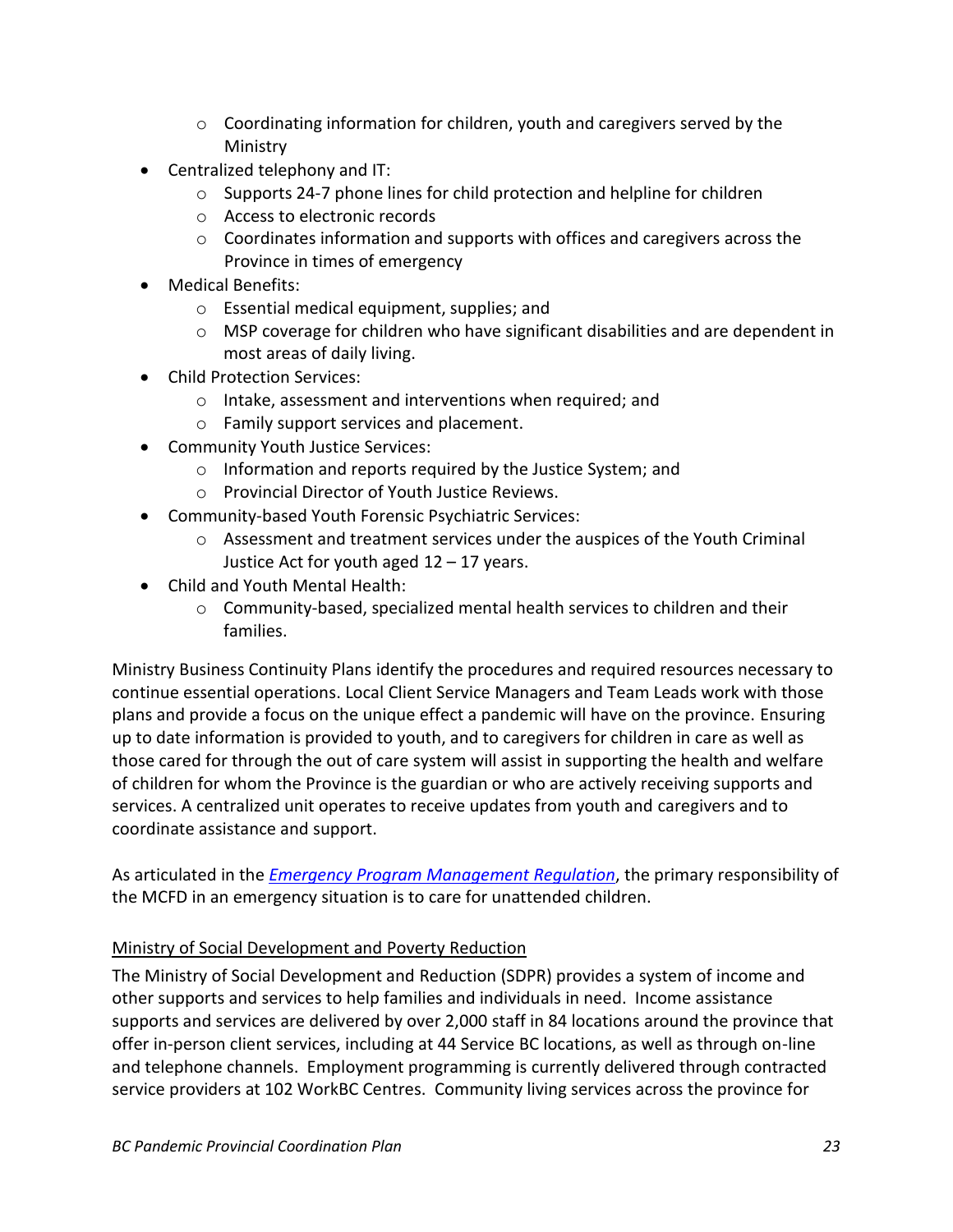people with developmental disabilities and their families are provided through Community Living BC.

The key accountabilities of SDPR include:

- Leading development and implementation of a cross-government, province-wide poverty- reduction strategy – *TogetherBC: BC's Poverty Reduction Strategy*;
- Leading development and implementation of a homelessness action plan to reduce the homeless population through permanent housing and services – in partnership with provincial ministries and agencies, local governments, first responders and service providers;
- Providing income, disability and supplementary assistance for people in need;
- Providing an integrated system of employment programs and services and supports to all British Columbians through WorkBC;
- Through, Community Living BC, supporting community living services for adults with developmental disabilities and their families; and
- Supporting emergency services for vulnerable populations during a catastrophic event.

In the event of a pandemic, SDPR's support network may experience an increase in the demand for ongoing social services, while at the same time experiencing a loss in capacity to meet that demand. SDPR has business continuity plans in place outlining the strategies and resources required to ensure ministry clients and staff are able to meet operational requirements and key ministry accountabilities with minimal disruption of services to the following three overall mission critical SDPR functions.

- Provide financial, housing and other supports for vulnerable SDPR clients, or for those eligible for assistance;
- Recovery of ministry information systems; and
- Provide a network of trained staff and facilities to assist across the province, under the direction of EMBC.

As part of a pandemic response, SDPR is ready to provide information and analysis regarding the status of at-risk populations, as well as implement operational plans to ensure the province's most vulnerable populations have access to financial and other critical resources. A cross-agency team (comprised of senior ministry staff and key stakeholders) will assemble to ensure a consistent and coordinated response across the province. SDPR can also leverage several ongoing programs and outreach services to ensure hard to reach clients are made aware of programs and services available to address a pandemic.

#### <span id="page-23-0"></span>Ministry of Education

Recognizing that in the event of a pandemic BC's education sector may experience temporary interruption or reduction of services, the Ministry of Education (EDUC) is part of the provincial pandemic response.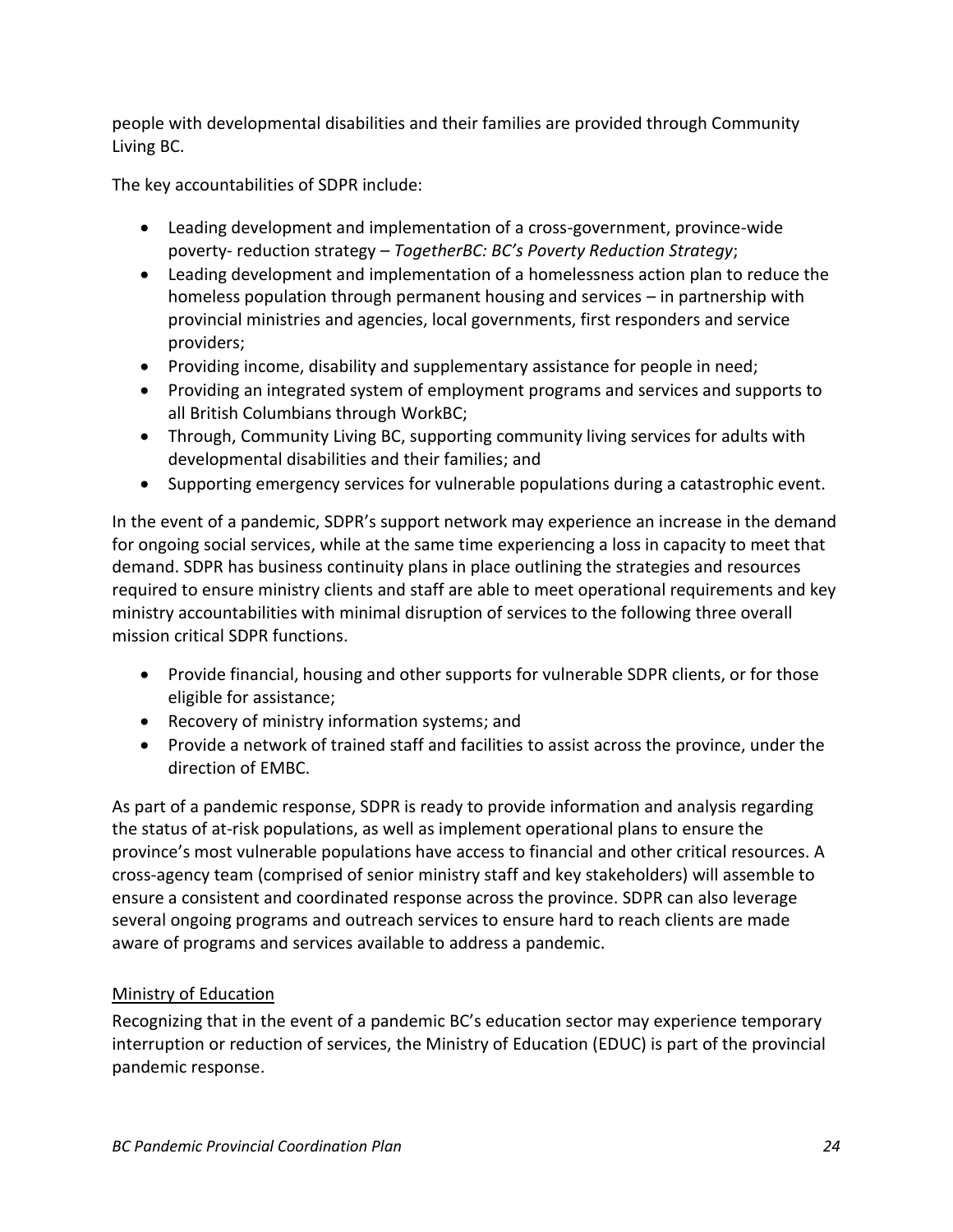To date, the Ministry has been involved in extensive planning to mitigate the risks and address specific challenges to minimize disruption of services provided to students and families while continuing to ensure students' and staff safety.

EDUC has business continuity plans in place with branches responsible for processing payments to ensure schools receive funds to meet operational requirements in case of emergency such as a pandemic.

EDUC's priorities during a pandemic are to minimize disruption of services while ensuring students' and staff safety. Under that goal, three main roles for the EDUC:

- Communications:
	- $\circ$  To assist with the distribution of health-related messaging that is developed by the PHO and HLTH. Consistent and ongoing information will be required for ministry employees, the education sector, and students' families regarding the level of risk and preventative measures.
- Staffing:
	- $\circ$  Ensure adequate staffing in line with the Ministry's Business Continuity Plan. If the emergency situation appears to be long term in nature, develop and implement a staff relief plan.
- Continuity of Instruction:
	- $\circ$  The Ministry will be working with key contacts in each school district to ensure continuity of instruction in the event of prolonged school closures. A number of alternative means are already in place, such as online learning, correspondence, and home schooling.

Boards of education are responsible for the safety of their staff and students at all school district facilities in the event of an emergency, incident or disaster. In the *Pandemic Planning Guidelines for School Districts*, districts are asked to form an Emergency Response Team, develop a communications plan and identify strategies and plans to address a number of areas, including disruptions in continuity of instruction, transportation and janitorial services. *Pandemic Planning Guidelines for School Districts* ensure some consistency in district pandemic plans.

*School Closure Guidelines* have been developed to guide decision-making for public health officials around school closures due to a pandemic. The Guidelines are based on public health criteria and align with national guidelines released by the PHAC. The closure of schools and daycares will result in increased demands on parents and the need for guidance to school boards and independent schools regarding levels of risk and appropriate public health measures.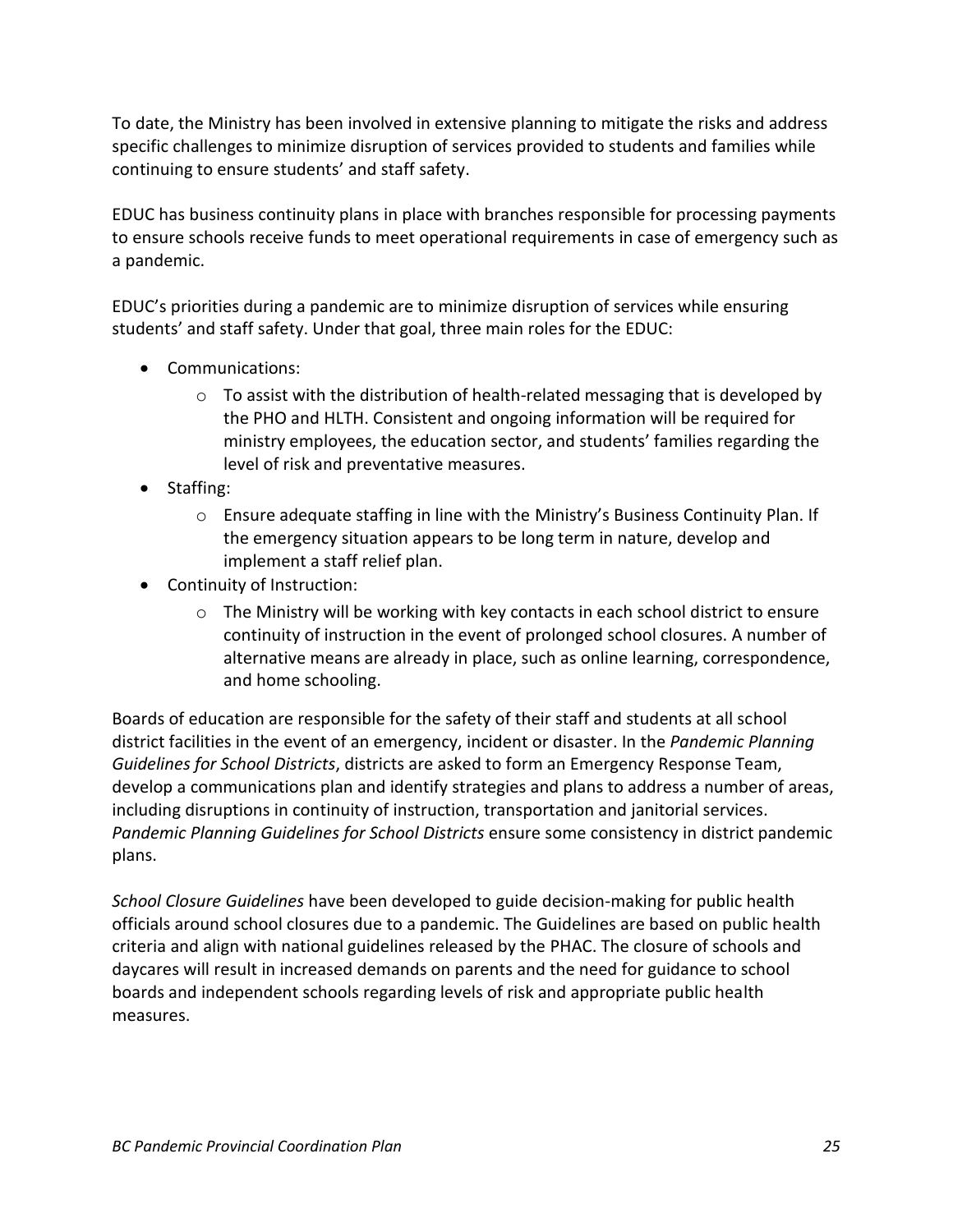#### <span id="page-25-0"></span>Ministry of Advanced Education, Skills and Training

A pandemic has the potential to lead to the suspension of classes and the closure of entire institutions in the public and private post-secondary systems in BC, affecting tens of thousands of students, faculty and staff. Institutions are expected to follow the public health guidelines and instructions set out by their local health authorities, emergency management and public health officials. Administrators will communicate all relevant information to students and employees in a timely manner.

The Ministry of Advanced Education, Skills and Training's (AEST) priorities during an influenza pandemic are to:

- Provide a Post-Secondary Institution (PSI) liaison to the PECC to support the provincial response;
- Disseminate relevant information from the AEST MOC to BC Post-Secondary Emergency Planners or PSI EOCs;
- Request regular updates from the post-secondary sector on impacts on students, staff and services, as well as updates on impacts within the ministry, for submission to the Government Services Branch of the PECC and executive briefings;
- Provide expertise and/or policy direction regarding PSI requirements and accountabilities;
- Distribute health-related communication tools and information developed by the PHO, HLTH, EMBC and GCPE to the post-secondary sector;
- Continue regular funding transfers to public post-secondary institutions;
- Provide support to PSIs in order to meet the immediate needs of students during the emergency; and,
- Advise institutions and students that StudentAid BC has policies in place covering the interruption of studies due to cancellation of classes and/or institution closures.

#### <span id="page-25-1"></span>Ministry of Indigenous Relations and Reconciliation

The Ministry of Indigenous Relations and Reconciliation (IRR) is the BC Government's lead for pursuing reconciliation with the Indigenous peoples of BC. In the event of a pandemic, IRR will provide advice regarding Indigenous Peoples engagement to all other provincial ministries and agencies. In addition, IRR may:

- Work with HLTH and EMBC to develop protocols with their key First Nations partners about information transmission to Indigenous Peoples;
- With HLTH and EMBC, work with Canada/First Nations organizations to address any service or funding gaps that fall outside existing agreements;
- Engage with First Nations communities as a liaison when there is a gap in relationship with any response agencies (provincial or federal) or a lack of regional representation; and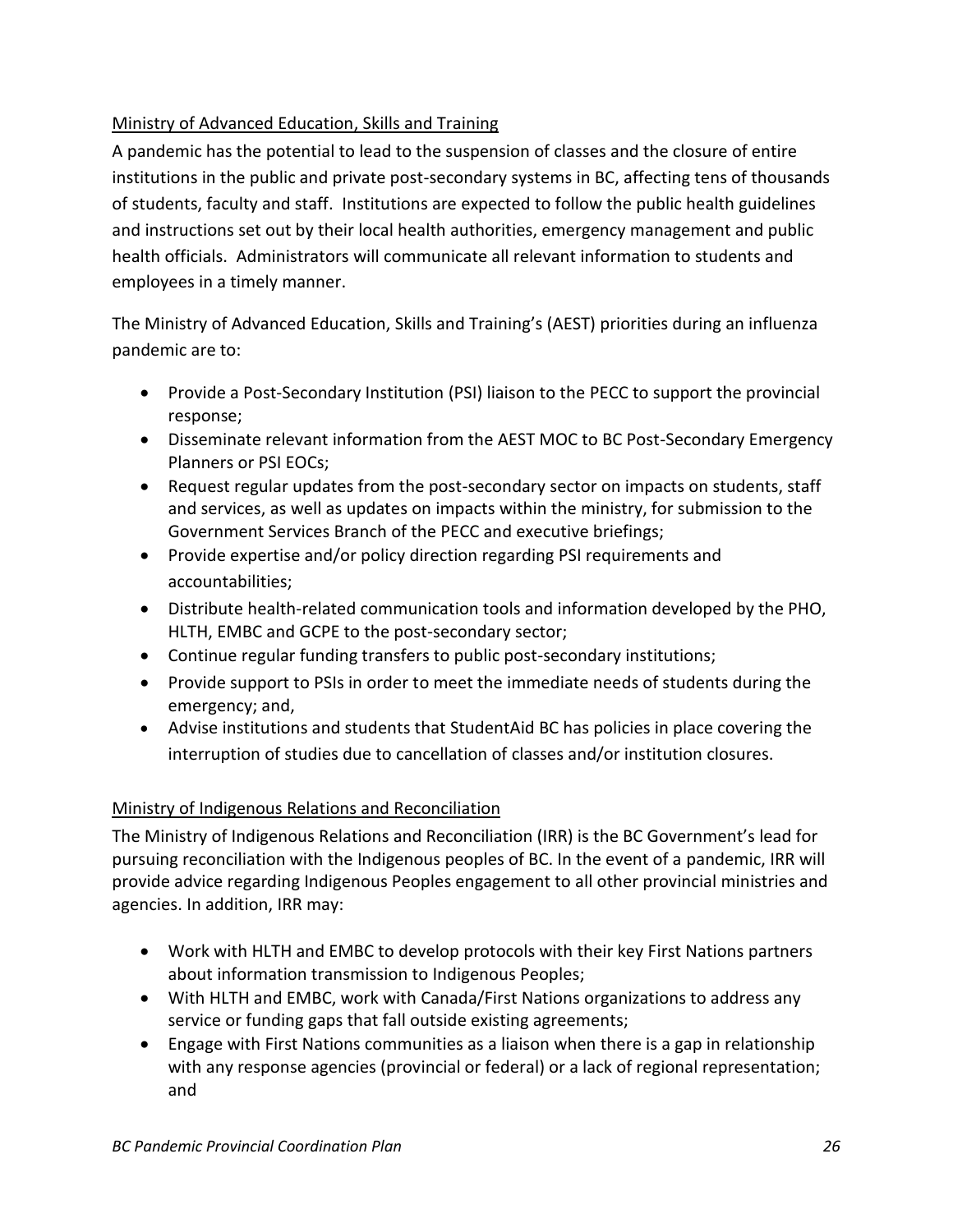• In a larger event, and in partnership with HLTH, EMBC, additional agencies and Indigenous Communities, maintain the "Consultation during Emergencies and Disasters" tracking sheet. The tracking sheet ensures government agencies needing to carry out consultation maintain a high level of awareness of an events' impacts on a given Indigenous group.

#### <span id="page-26-0"></span>Ministry of Transportation and Infrastructure

In the event of a pandemic, BC's multi-modal transportation network may experience a temporary, but significant, impact to the movement of people and goods and/or transportation services.

As part of the pandemic response, the Ministry of Transportation and Infrastructure (TRAN) is ready to provide analyses for the movement of people and goods via highways, ports, airports, railroads, public transit and ferries, as well as prepare operational plans for the implementation of transportation strategies within BC.

Three levels of transportation services have been identified to address emergency operational situations during a pandemic:

- 1. Full service and unrestricted movement of people and goods.
- 2. Partial service restricting the movement of people and goods based on inability to fully staff and/or reduced services restricting movement of people and goods due to a PHO order.
- 3. Temporary cessation of any service that facilitates movement of people and/or goods due to insufficient staffing levels or by PHO order.

TRAN's priorities during a pandemic are to perform the identified mission critical services, and report on the major strategic risks and responses that are essential to maintaining operations of the provincial transportation network. TRAN's four mission critical services are:

- Highways:
	- o Maintain operation of the highway system, including avalanche forecasting and control, and emergency response through the assemblage and deployment of resources necessary to meet pandemic-generated demands.
- Traffic operations:
	- o Program lights and changeable message signs while facilitating safe and effective alternative emergency transportation corridors for emergency operations, authorities, commercial transportation and the general public.
- Radio and electronics:
	- $\circ$  Provide critical communications to ministry staff, contractors, emergency response teams and all highway users.
- Inland ferries: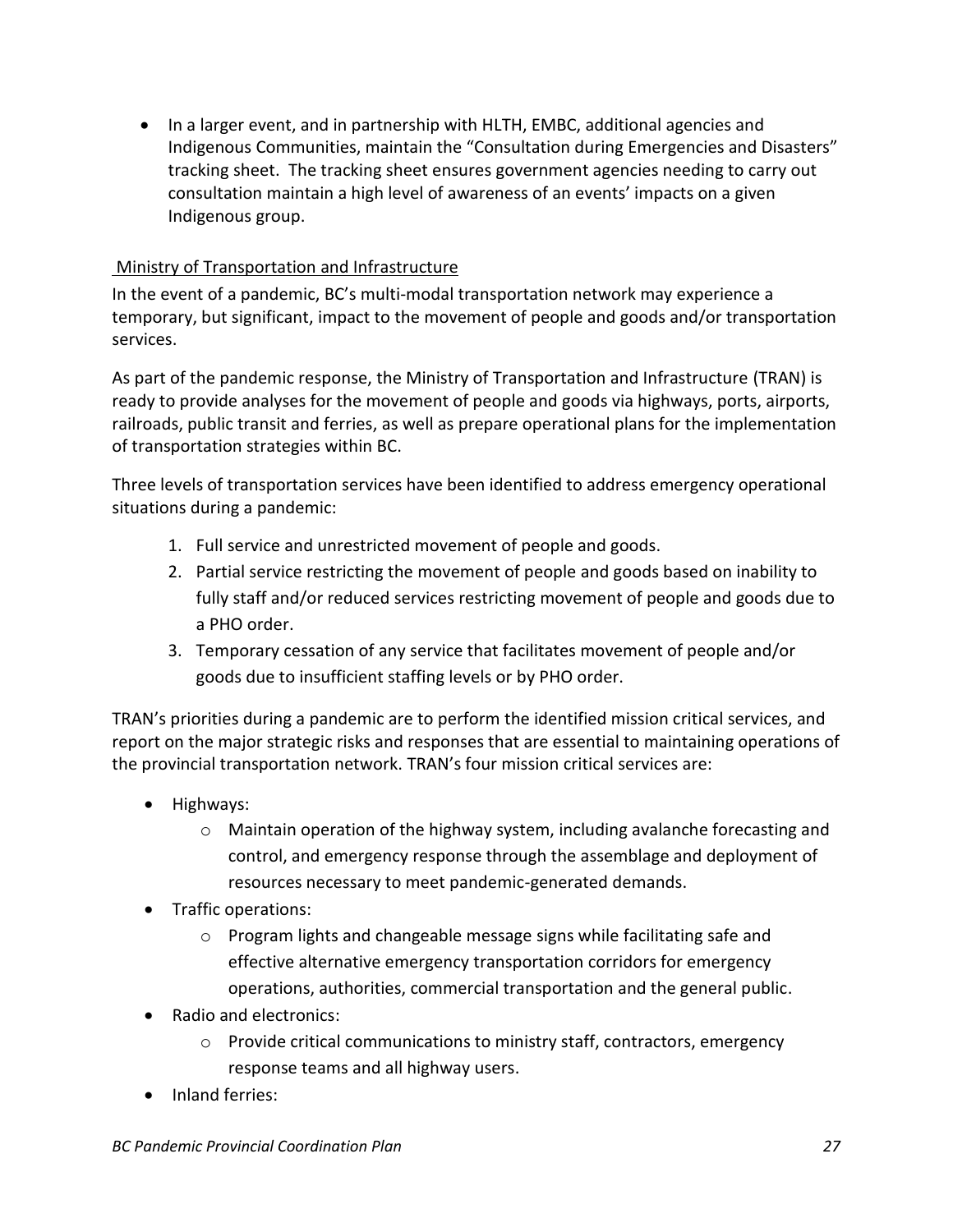o Ensure safe transportation in areas that require an alternate highway system.

A cross-agency transportation team (comprised of senior ministry staff and key stakeholders) will assemble to ensure a consistent and coordinated response across all transportation modes, in order to operationalize the ADMCEM's overall emergency preparedness and response strategies.

TRAN is prepared to establish a Transportation Dispatch Centre in order to provide further assistance in efficiently prioritizing the deployment of essential people, goods and services while utilizing all modes of available transportation. The Ministry is also equipped with public communication tools and infrastructure, such as DriveBC and Dynamic Message Signs (DMS), which may be used as an information dissemination method should critical communication stages emerge during a pandemic.

#### <span id="page-27-0"></span>Ministry of Finance

The Ministry of Finance (FIN) manages revenue and borrowing on behalf of government and makes all government payments. Payments include income assistance, children at risk, health authorities, crowns corporations, refunds and salaries. The Ministry also has the authority to expedite procurement of emergency goods and services.

During a pandemic, there may be a temporary reduction in tax payments and, therefore, revenue to government. However, eTaxBC is available to all citizens and businesses, and is the primary method by which the majority of provincial sales tax (PST) returns and payments are submitted. It provides clients remote and secure 24/7 access to their accounts. This means that the impact on revenue collection during a pandemic will be minimal.

If necessary, the Ministry has the ability to borrow funds to address any temporary shortfall of revenue. During a pandemic, the Ministry will also maintain communication with the banking industry to better understand their preparedness and manage government's ability to operate on a timely basis.

The following are the mission critical business areas for FIN:

- Provincial Treasury,
	- $\circ$  Banking & Cash Management Manage payments on behalf of government.
	- o Debt Management Branch Manage borrowing funds.
	- $\circ$  Risk Management Branch Provide risk management expertise and management of emergency claims.
- Office of the Comptroller General
	- $\circ$  Corporate Compliance & Controls Monitoring Branch Capture, process and redirect payments that have become legally encumbered by court order, or through federal or provincial legislation, and legally served on the province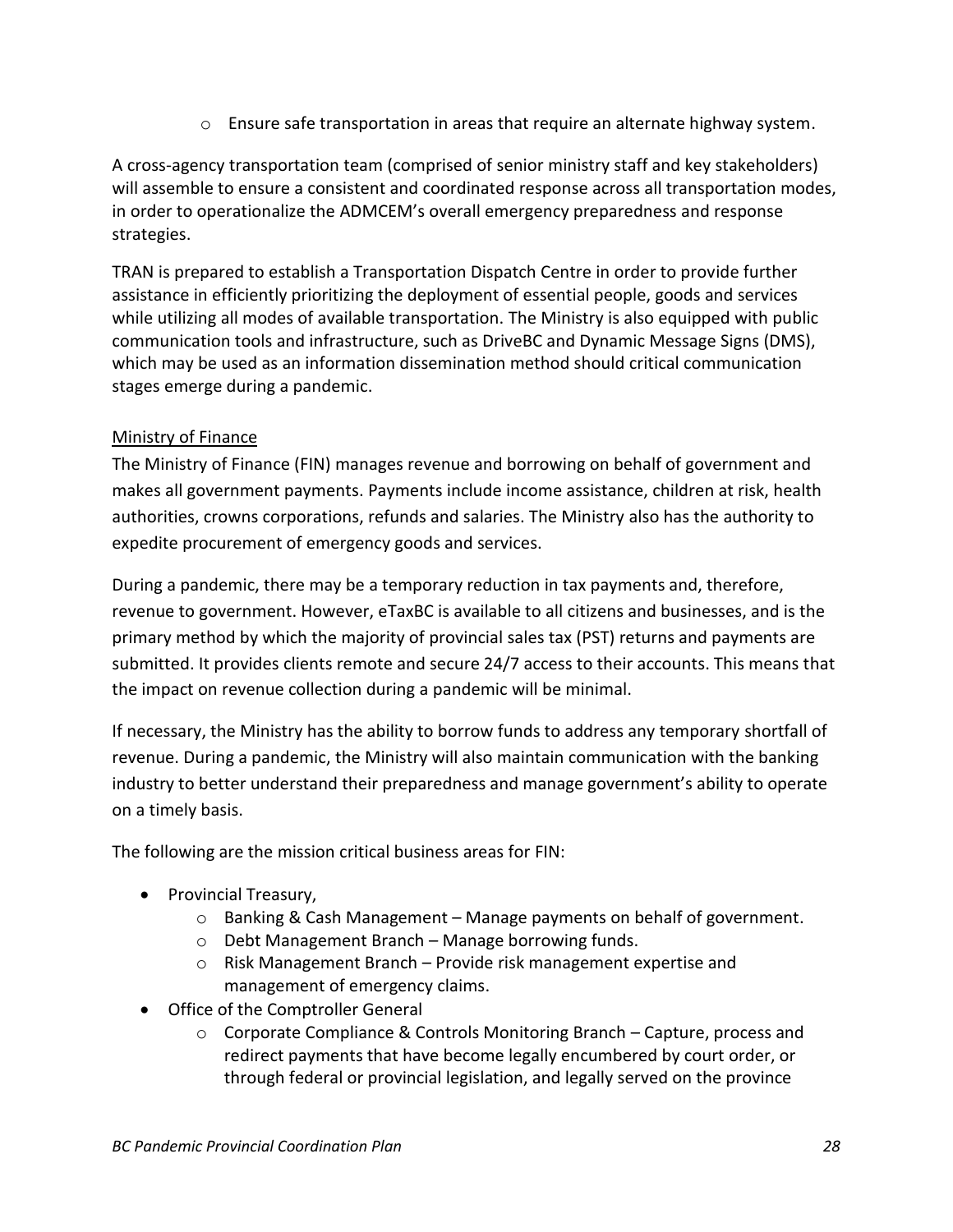- $\circ$  Corporate Accounting Services Ensure electronic payment processing and payment tracking (e.g. accounts payable and general ledger) for BC Government
- Revenue Division
	- $\circ$  Revenue Solutions Branch Process and approve the daily preapproval of student loan disbursement funds
- Corporate Services Division
	- $\circ$  Information Management Branch Provide IT support to Offices of the Premier, including Minister's Office, Intergovernmental Relations Secretariat (IGRS), and Cabinet Operations
- Government House Lieutenant Governor

Provide necessary support for continuance of the Lieutenant Governor's Office and of Government (in the absence of another statutory authority, only the Lieutenant Governor can sign proclamations, Orders in Council or warrants that authorize major extraordinary funding).

During a pandemic, the ministry may temporarily reassign employees to ensure mission critical business functions are maintained.

#### <span id="page-28-0"></span>*Risk Management Branch*

Although Risk Management Branch (RMB) falls under FIN, the Branch works independently in support of all provincial government Ministries, Crown Corporations, and the wider public sector. During a pandemic, the primary role of the RMB is to coordinate and facilitate the development of a multi-Ministry risk register as required. Part of this process includes assisting Ministries in the identification of risks, mitigation strategies and plans. In addition, RMB also assists health authorities in the identification of risks to the provision of health services.

If the PECC is activated, the RMB will provide an individual to fulfill the risk management function. The RMB also advises the ADMCEM regarding the identification of risks within the context of responding to a pandemic.

Refer to the RMB [website](https://www2.gov.bc.ca/gov/content/governments/services-for-government/internal-corporate-services/risk-management) for additional information and supporting materials.

#### <span id="page-28-1"></span>*Public Service Agency*

During the preparedness stage, the BC PSA will have shared responsibility with EMBC's BCM Program for providing human resource advice and employer representation. This includes consultation with public service employee representatives, and partner organizations (e.g. WorkSafeBC).

The BC PSA's labour legislation, collective agreements rights and entitlements will guide the early stages of pandemic planning.

Overall the BC PSA will support Ministries' human resource needs including staff safety, in the event of a local or regional event as defined by the *[Public Health Act](http://www.bclaws.ca/civix/document/id/complete/statreg/08028_01)*. This includes supporting the following critical items: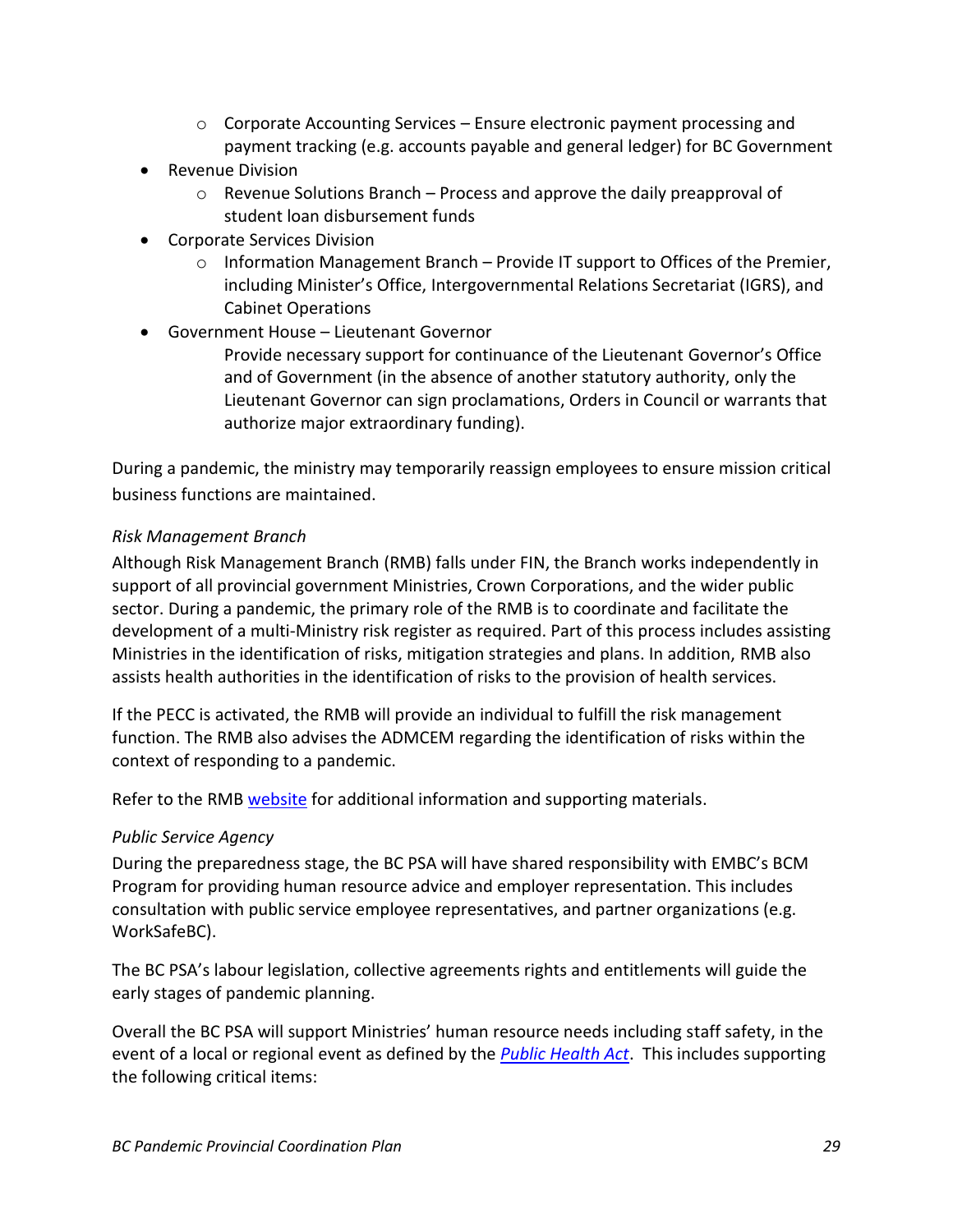- Provide Ministries with safety and occupational disease information, support, protocols and tools to respond to a pandemic thereby ensuring staff safety.
- Help ensure accurate and timely information flow to employees.
- Work with Public Service unions and professional associations to inform them of safety measures, exposure control plans and any policy changes.
- Assess extraordinary policy decisions.
- Provide professional advisory support to all ministries to respond to various questions and issues concerning matters related to terms and conditions of employment, pay and leave provisions.
- Coordinate with WorkSafeBC and any other regulatory agencies as necessary.
- Work to ensure payroll is completed, taking into consideration any changes made due to new or extraordinary policies.

BC PSA services and service levels could be negatively impacted by a lack of capacity during a pandemic. A multidisciplinary inter-agency team will be assembled to ensure the BC PSA has the ability to respond to critical issues. This team is equipped to work remotely if necessary. The team will be directly linked into the ADMCEM and the Pandemic Cross-Ministry Policy Group through the BC PSA representative on those teams.

In the event of a pandemic the BC PSA will focus its resources on priority services that are needed to address Ministries' high priority needs.

#### <span id="page-29-0"></span>Ministry of Agriculture

During provincial response to a pandemic the Ministry of Agriculture (AGRI) will:

- Assign a senior representative to the ADMCEM;
- Provide advice on the protection and health of livestock and poultry;
- Provide a representative to the appropriate PREOC, if activated;
- Provide agriculture related information to local governments and First Nations as required;
- Advise on the management of flocks/herds affected by a pandemic;
- Provide laboratory services for the surveillance and diagnosis of zoonotic diseases (including influenza) that could be spread to or from livestock and poultry;
- Communicate to agricultural producers and stakeholders through agriculture industry associations; and
- Participate in regional planning as required.

In addition, AGRI's response to a pandemic will be directed by the Ministry's Business Continuity Plan – Pandemic Influenza. AGRI mission critical activities include:

- Emergency Planning and Response:
	- o Provide advice to farmers on protection of crops and livestock;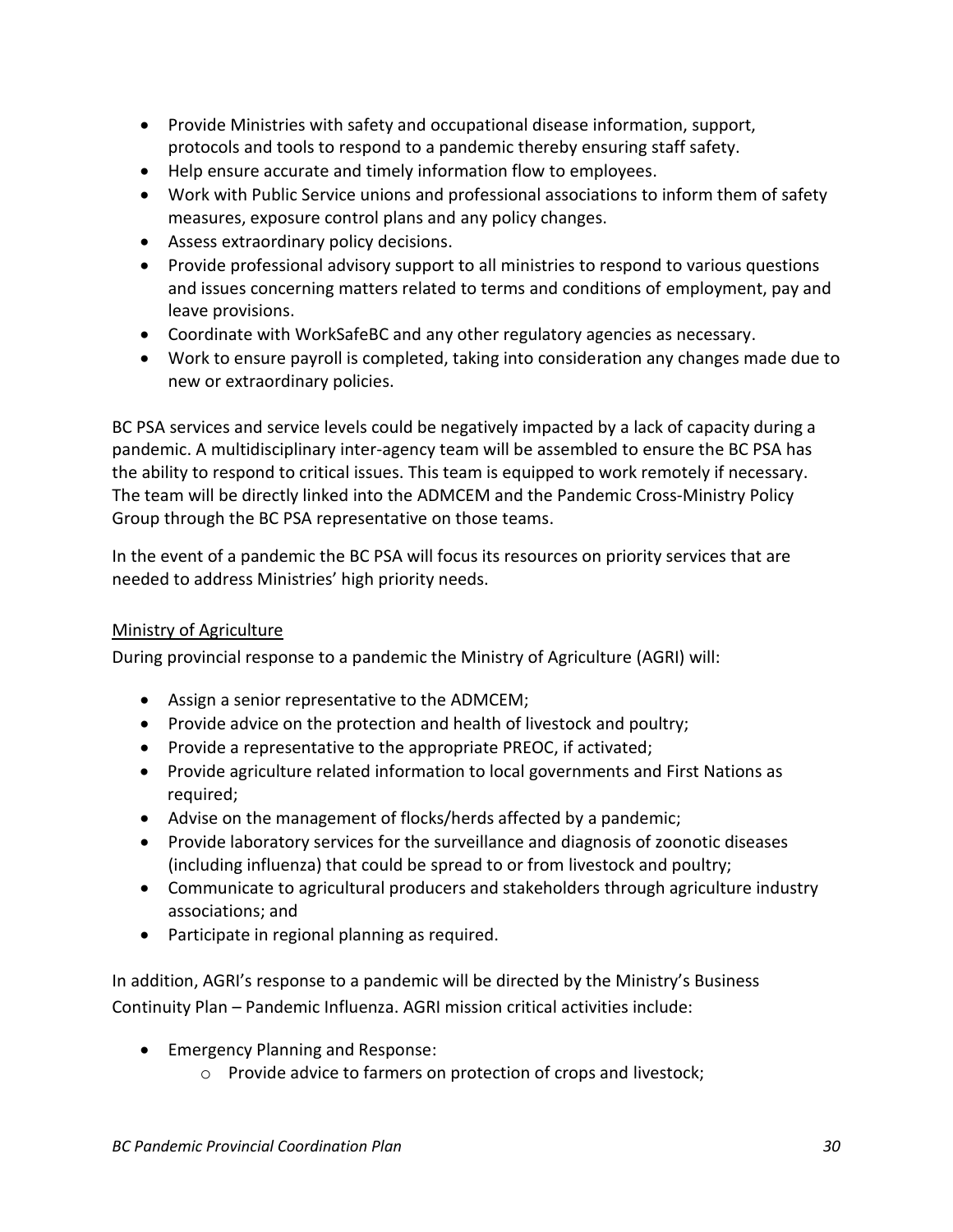- o Provide agriculture-related information through EMBC regional offices/PREOC, local governments, industry associations and direct communications/website;
- o Coordinate emergency relocation of poultry and livestock as required;
- o Establish the Ministry EOC, as required;
- o Identify food and potable water supplies with HLTH; and
- o Assist HLTH with food safety.
- Monitor and Diagnose Animal Diseases, with emphasis on foreign animal diseases.
- Milk Production and Testing.

The ministry's Director of Emergency Management is responsible for the pre-planning and coordination of AGRI Emergency Responder support to a local government, First Nation or EMBC regional offices/PREOCs/PECC. Ministry responders will be activated when the Ministry receives a direct request for assistance from the EMBC Regional Manager, PREOC, PECC, local government, or First Nation. The Ministry's Animal Health Center in Abbotsford is responsible for the ongoing surveillance and diagnoses of animal diseases, including zoonotic diseases. Zoonotic diseases, such as some influenza viruses, can be transmitted from livestock and poultry to humans or vice-versa. The Ministry has an agreement in place for information exchange with the health sector to ensure timely information sharing regarding zoonotic diseases.

#### <span id="page-30-0"></span>Ministry of Jobs, Economic Development and Competitiveness

The Ministry of Jobs, Economic Development and Competitiveness (JEDC) plays key roles in supporting a strong economy, through trade, economic development, support for the small business sector and broad awareness of BC's opportunities for investment. The ministry also plays a role in supporting in-bound immigration through the Provincial Nominee Program, in partnership with the federal government.

During provincial response to a pandemic, the ministry will:

- appoint a representative to the ADMCEM;
- advise on the viability and risks associated with inward and outward-bound trade missions in partnership with IGRS;
- support the small business sector in adapting to pandemic related impacts (and eventual recovery) working closely with Ministry of Labour and Ministry of Tourism, Arts and Culture;
- support policy and procedural changes associated with in-bound immigration should it be necessary (working closely with the federal government);
- advise on trade policy should shifts in international trade policy have an impact on BC trade interests; and
- work across ministries to support effective economic analysis and mitigation strategies to minimize the impact and support recovery of BC's economic development, trade and investment.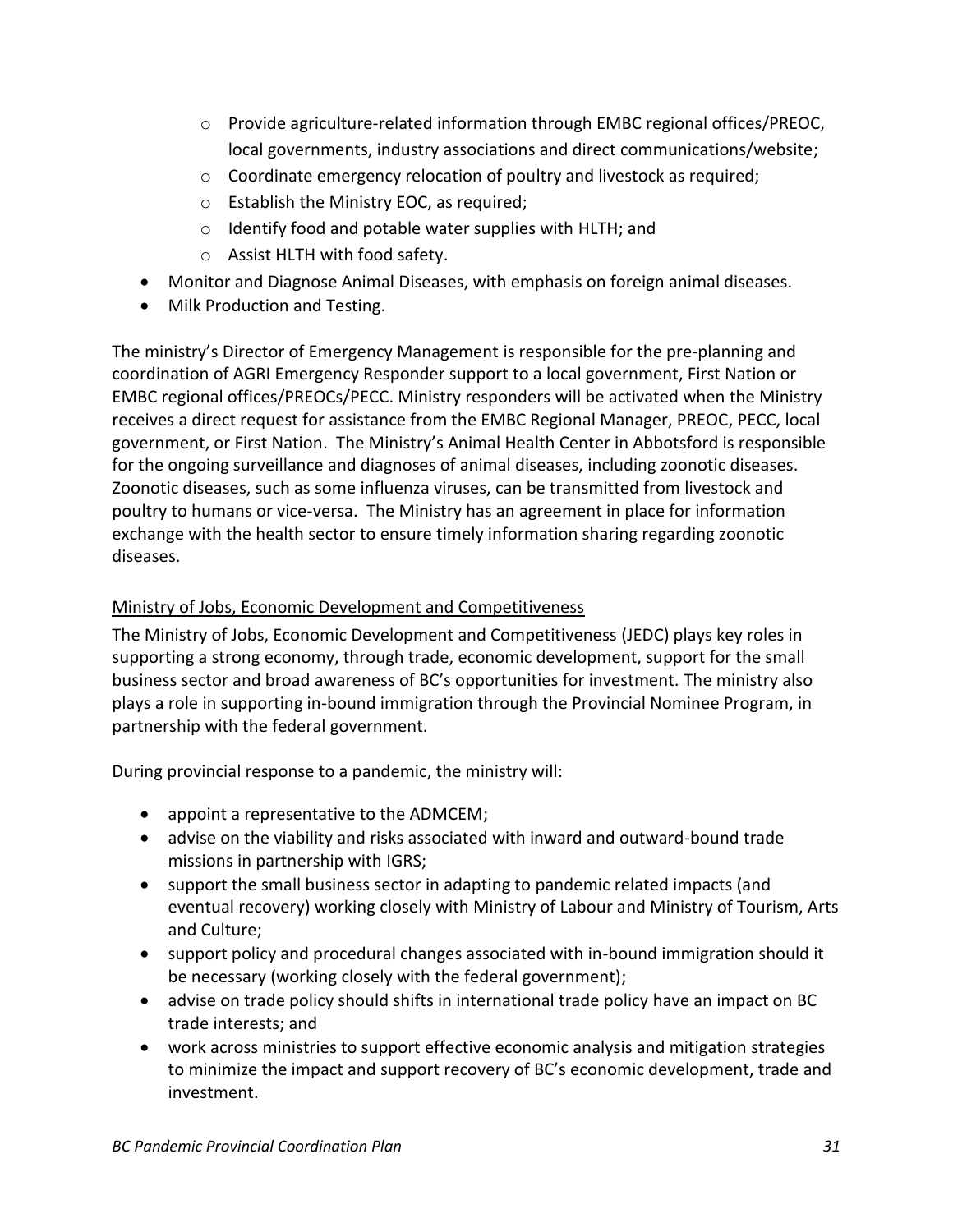#### <span id="page-31-0"></span>Ministry of Labour

The Ministry of Labour (LBR) would play a key role should the province be impacted by a pandemic or similar widespread event.

It is anticipated that a pandemic may increase demands on labour advisory services to the public (i.e. providing advice to workers and employers respecting the workers compensation system and minimum employment standards). In the event of an extended pandemic, key Ministry services can be maintained at a reasonable level in accordance with the Ministry's business continuity plan, as many of the services can be offered remotely (e.g., electronically, by telephone).

In terms of government's overall response to a pandemic, LBR will be available to provide analysis and advice to government on labour policy and legislation. This will ensure that the current legislative provisions continue to adequately address the economic and social imperatives related to the workplace. During a pandemic, WorkSafeBC would continue its work to promote workplace health and safety for BC workers and employers, develop and enforce the Occupational Health & Safety Regulation (OHSR), and administer the workers' compensation system.

#### <span id="page-31-1"></span>Ministry of Tourism, Arts and Culture

The Ministry of Tourism, Arts and Culture (TAC) is responsible for, through its Crown corporations, a number of public gathering places: BC Place, Vancouver Convention Centre and the Royal BC Museum. Should it be required, TAC will provide direction regarding phased response strategies (e.g. access, closures) and possible redeployment as relief centres.

In the event of a pandemic, BC's tourism industry may experience a temporary, but potentially economically significant impact. As part of the pandemic response, TAC is ready to provide analysis and policy direction as well as ensure tourists and tourism businesses are informed and aware. TAC will draw from tourism market protection and recovery strategies from previous international health issues.

#### *International Travel*

The threat of a pandemic can prompt other nations to issue travel advisories recommending against non-essential international travel, causing individuals to cancel international travel, and triggering immediate (and potentially longer-term) tourism declines. TAC will work with Destination British Columbia (DBC), GCPE, IGRS and other stakeholders to monitor international travel advisories and develop a communication strategy geared to accurate information and positive tourism messages about travel to and within BC.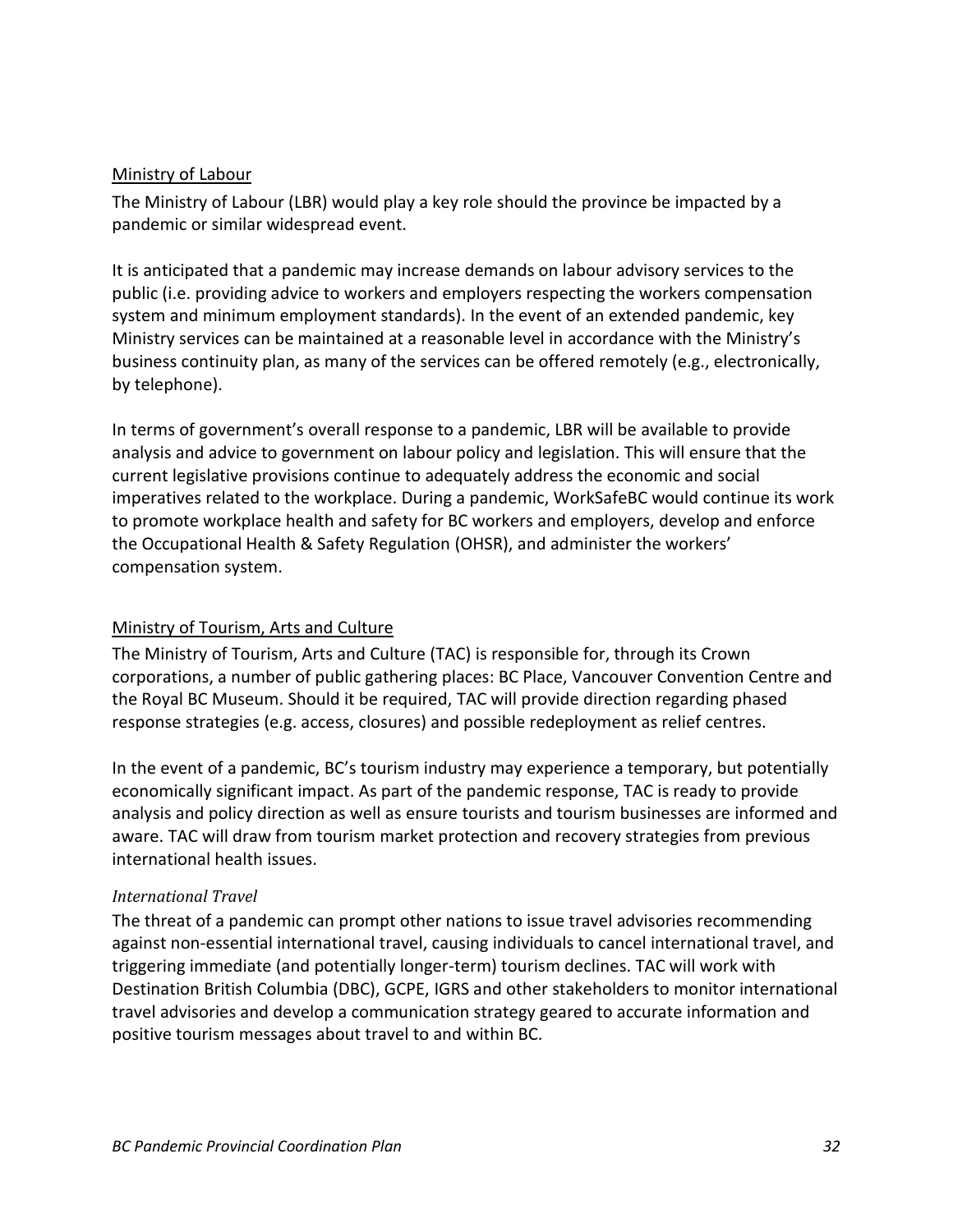#### *Services for Tourists*

TAC will work with EMBC and TRAN to coordinate the needs of travellers moving within the province on cruise ships, public transportation (buses and ferries), planes, trains, border crossings, etc. Accurate messaging, consistent with the PHO and GCPE, will be developed for social media and web-based communication such as HelloBC, DriveBC and Dynamic Message Signs. These tools may also be useful in disseminating critical information to tourists if needed during a pandemic.

Through DBC, the provincial network of Tourist Visitor Centres may also be utilized for communication or traveler referrals for needed services during a pandemic.

During and following a pandemic, a cross-agency tourism team (comprised of senior ministry and DBC staff and appropriate key stakeholders) will engage with tourism businesses to ensure they are providing appropriate messaging to their clients and are prepared to accept tourists again when safe to do so.

#### Ministry of Municipal Affairs and Housing

In the event of a pandemic, the Ministry of Municipal Affairs and Housing (MAH) would provide an advice and support function and act as a liaison between local governments and provincial agencies, as well as with key system partners, such as the Union of BC Municipalities (UBCM), the Local Government Management Association (LGMA), and BC Housing to ensure accurate information is conveyed across local governments and the housing community. Supports would focus on activities listed below.

#### *BC Housing*

A pandemic has the potential to impact the operation of emergency shelters and supportive housing where staff work on-site. A pandemic could also interrupt the provision of housing outreach services. BC Housing will provide pandemic planning information to service providers of emergency shelters, supportive housing, homeless outreach, and other BC Housing-funded programs, if required. BC Housing will coordinate communications and actions via the MAH Housing Policy Branch.

#### *Residential Tenancy Branch*

The Residential Tenancy Branch (RTB) provides information and dispute resolution services to the public. A pandemic has the potential to impact the following services:

- Face-to-face interaction with citizens at the Burnaby RTB Office;
- Decreased availability of employees due to illness could cause increased wait times for both hearings and information services; and
- Decreased availability of employees could cause hearings to be rescheduled.

In the event of a pandemic, the RTB will rely heavily on its digital workflow tools to ensure employees are able to work remotely while still having access to all necessary case files,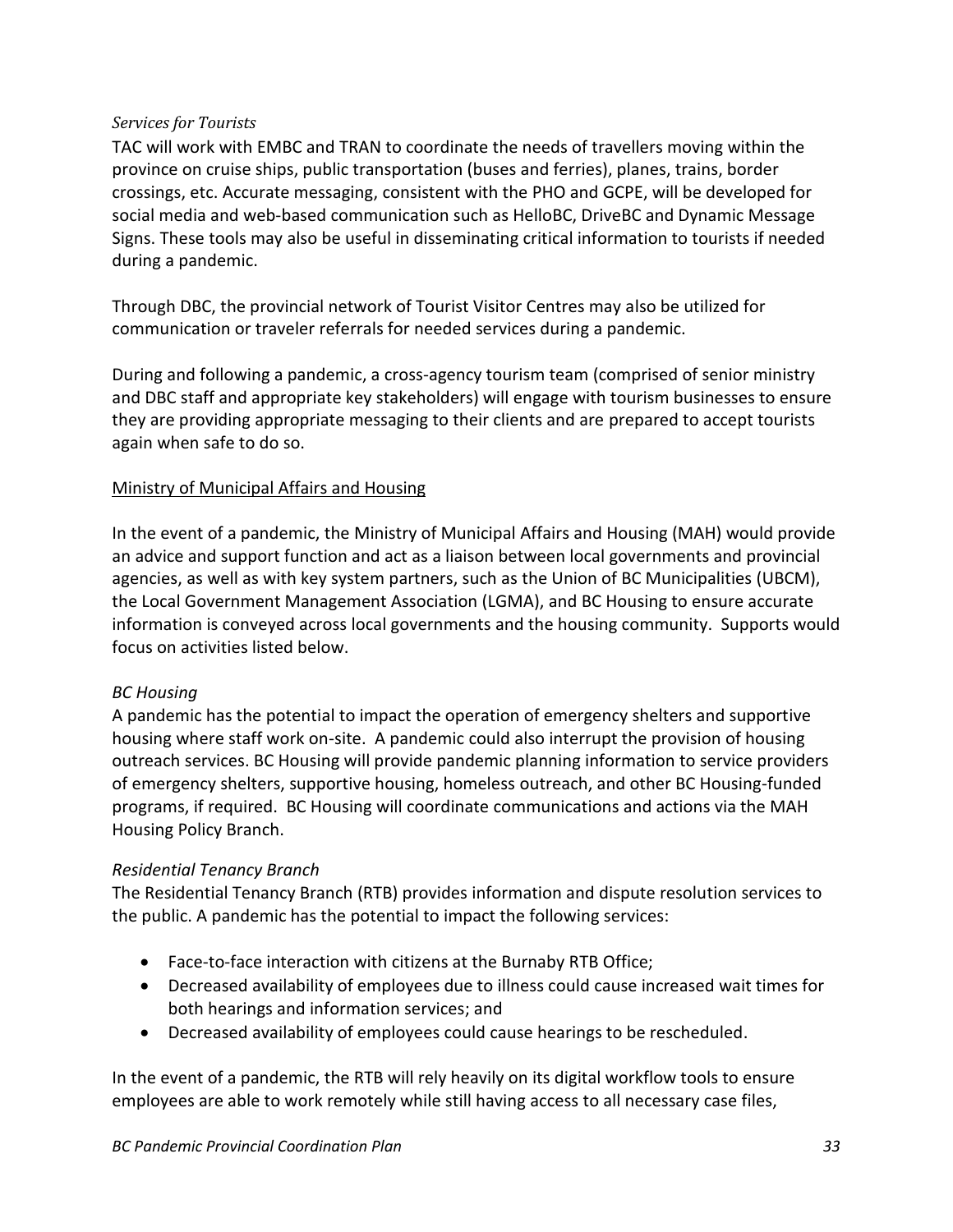evidence and related information. This can limit exposure and even allow individuals with very light symptoms to continue working.

Key projects could also be impacted; however, virtually all of RTB's project management and continuous improvement architecture allows remote work from any location with internet service (this assumes government VPN services are functioning effectively or not overwhelmed by increased volume of remote work).

#### *TransLink*

A pandemic event has the potential to impact the operation of Lower Mainland transportation system services as well as employees and passengers. MAH will understand TransLink's pandemic plan and liaise with TransLink in the event of an outbreak that warrants regional or Provincial coordination.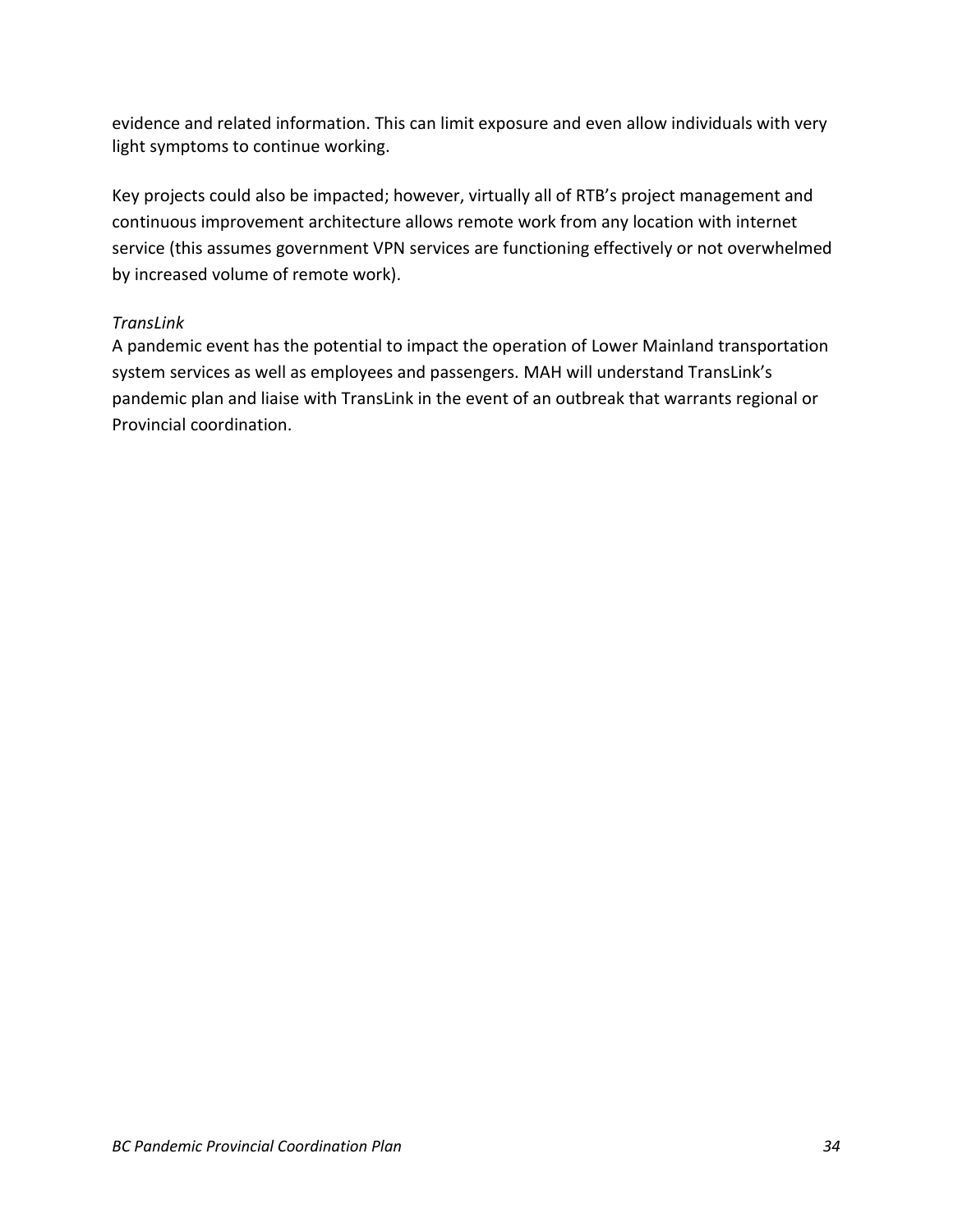## <span id="page-34-1"></span><span id="page-34-0"></span>**Section 6: Roles of Key External Agencies**

#### British Columbia Centre for Disease Control

During a pandemic, the BCCDC (an agency of the Provincial Health Services Authority) will provide technical scientific support to the PHO, Medical Health Officers and regional health authorities. BCCDC will implement an enhanced Public Health surveillance system to monitor pandemic activity when appropriate. The BCCDC also bears responsibility for providing guidelines for the distribution and use of vaccines (if available) in BC and the equitable distribution and use of anti-viral medications (if available). Public information regarding these issues will be distributed via the news media. The BCCDC will collect and share updated information on vaccine coverage, and the overall number of cases and deaths related to the pandemic. BCCDC also develops provincial guidelines to minimize the spread of a pandemic in the community including guidelines on detection and management of cases and contacts of the biologic agent, community measures such as social distancing and public health rapid response research and investigation.

On behalf of the Office of the PHO, the BCCDC provides administration of provincial vaccine and antiviral supplies including:

- Distribution to regional health authorities;
- Guidelines and protocols for use;
- Secure storage and transportation;
- Information for public and healthcare providers regarding proper use; and
- Refinements to the priority of vaccine recipient groups according to the nature of the virus and consequence management plans.

BCCDC will work with HLTH and the PHO to evaluate the use and effectiveness of vaccines and antiviral medications in reducing the number of severe cases and deaths.

#### <span id="page-34-2"></span>Regional Health Authorities

Health authorities are responsible for planning the health system response to a pandemic within their region with direction from both the PHO/HLTH. Health authorities liaise with local partners to facilitate a coordinated response. Each regional health authority is responsible for their pandemic response plan. These plans may include the:

- Command structure and operational procedures;
- Prioritized delivery of health services;
- Protocols for vaccine and anti-viral use and inventories of stockpile supplies;
- Plans for mass vaccination delivery;
- Identification of alternative care locations and resources;
- Protocols for continued delivery of acute and residential care services;
- Risk communication strategies for internal and external stakeholders;
- Human resource plans for managing staff and providing safety considerations; and
- Education plans for health care providers and the public.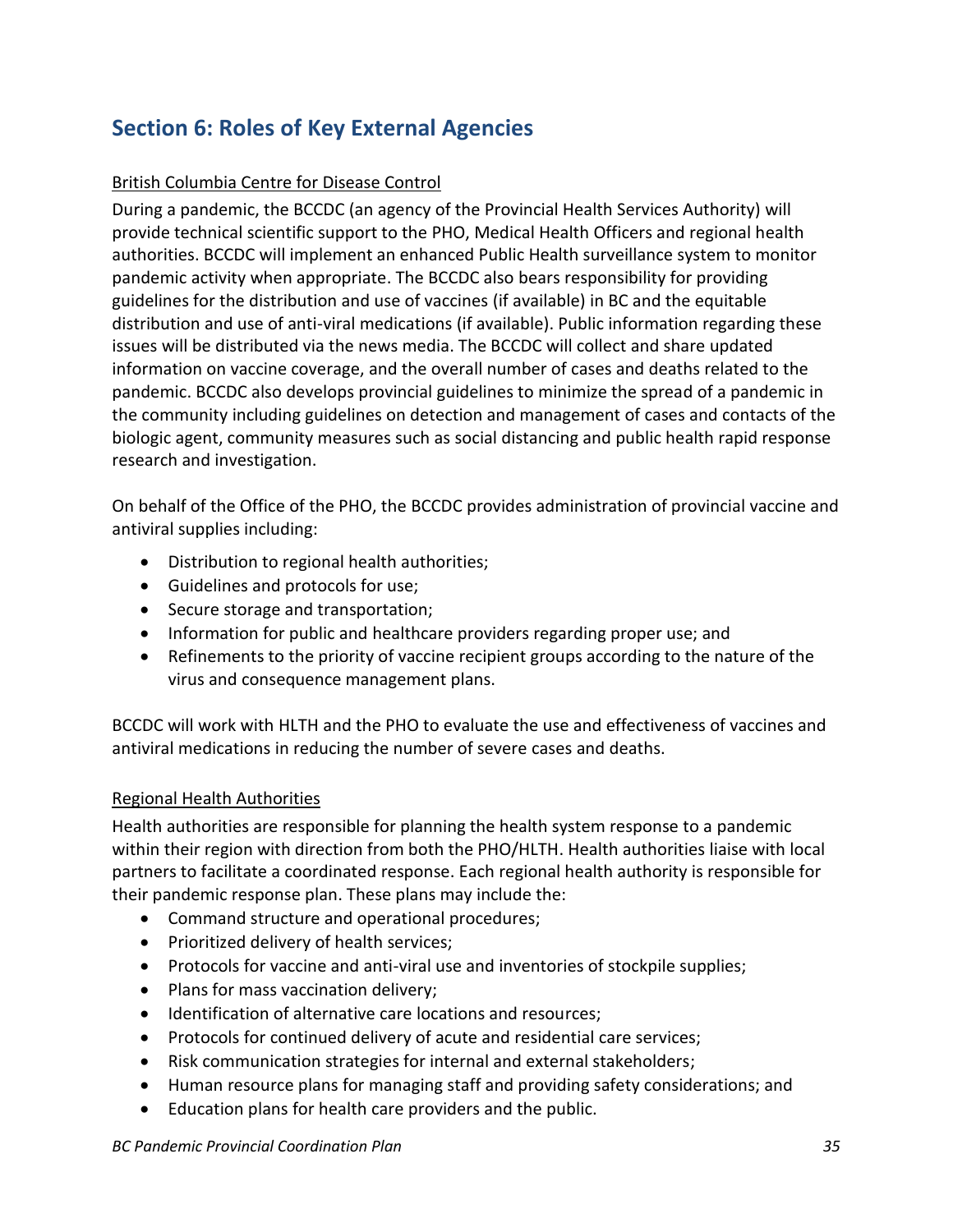Health authorities are also responsible for participating in disease and public health surveillance as per the *[BC COVID-19 Response Plan](https://www2.gov.bc.ca/gov/content/health/about-bc-s-health-care-system/office-of-the-provincial-health-officer/current-health-topics/pandemic-influenza)*. This includes reporting exceptional disease incidents to the BCCDC and the PHO and providing briefings and status reports to partner agencies.

The operational structure within each regional health authority varies but it is likely that during a pandemic response, regional health authorities will activate a health authority EOC. Potential activities of the EOC include:

- Implement the regional health authority pandemic response plan and support the continuity of operations;
- Implement public health and infection control measures to reduce the spread of the disease;
- Coordinate the dissemination of medication and supplies;
- Coordinate immunization clinics once/if vaccines become available;
- Deploy personnel to act as the agency's representative(s) in the PREOC if activated;
- Implement the *[Psychosocial Plan for Health Care Workers](https://www2.gov.bc.ca/assets/gov/health/about-bc-s-health-care-system/office-of-the-provincial-health-officer/reports-publications/bc-pandemic-influenza-psychosocial-support-plan-hcw-ps-2012.pdf)*; and
- Coordinate information sharing and public messaging with the, MHO and local governments.

MHOs in each health authority are responsible for directing the public health response, and have wide-ranging authority under the *[Public Health Act](http://www.bclaws.ca/EPLibraries/bclaws_new/document/ID/freeside/00_08028_01)*. This legislation allows MHOs to restrict and monitor activity in their region that can potentially increase the spread of a pandemic, in consultation with the PHO. For example, an MHO may give orders to minimize gatherings in public centres, limit public travel and the use of transit systems, and assist with federal screening of travellers at ports of entry. In addition, the MHO may direct the provision of care for those infected with a pandemic and order isolation and/or quarantine measures of individuals or groups. It is common for MHOs to act as a spokesperson concerning public health issues in consultation with the PHO and GCPE.

There are five regional health authorities in BC (Information regarding the First Nations' Health Authority is located below) and one provincial health services authority. For detailed information regarding the activities of each regional health authority see the following links.

*[Fraser Health Authority](http://www.fraserhealth.ca/) [Interior Health Authority](http://www.interiorhealth.ca/Pages/default.aspx) [Northern Health Authority](http://www.northernhealth.ca/) [Island Health Authority](https://www.islandhealth.ca/) [Vancouver Coastal Health](http://www.vch.ca/)  [Provincial Health Services Authority](http://www.phsa.ca/default.htm)*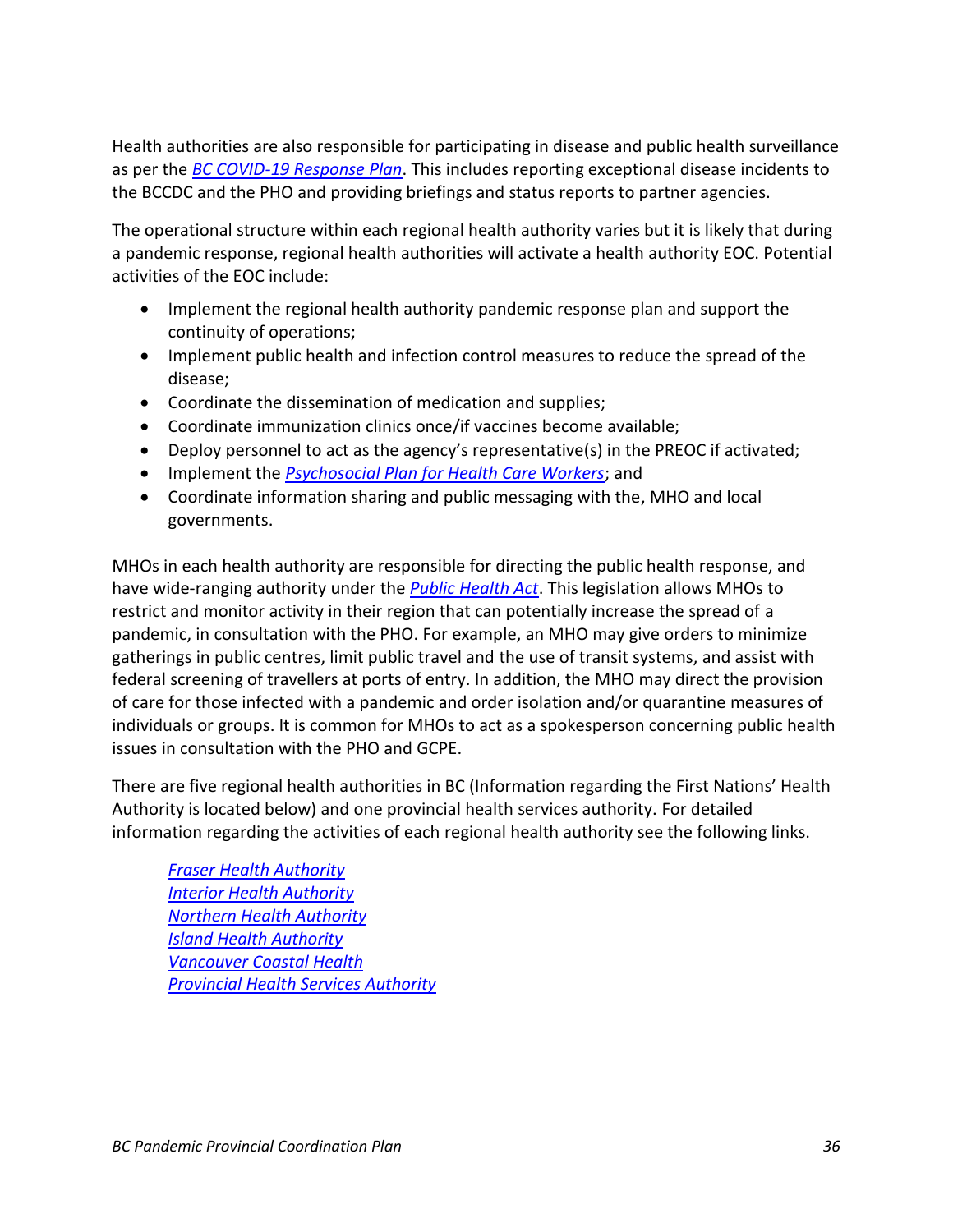#### <span id="page-36-0"></span>First Nations Health Authority

The First Nations Health Authority (FNHA), a tripartite arrangement between BC First Nations, the Province of BC, and the Government of Canada, aims to reform the way health care is delivered to BC First Nations. This health authority administers federal health programs and services previously delivered by Health Canada's First Nations Inuit Health Branch – Pacific Region. FNHA works with the province and First Nations to address service gaps through partnerships, close collaboration, and health systems innovation.

The Communicable Disease Emergencies (CDE) initiative is responsible for ensuring that the special considerations and needs of First Nation communities are reflected in overall pandemic planning, for which the PHAC is the lead. In First Nation communities, the initiative supports the development, strengthening and testing of community pandemic plans. In the event of a pandemic, it also supports communities' responses.

With respect to pandemics, the FNHA role is to:

- Support communities in preparing for a pandemic by facilitating testing and revision of community level plans as needed;
- Facilitate communities' response to a pandemic (e.g., support mass immunization clinics, provide training, guidance documents, etc.);
- Ensure health facilities have aaccess to personal protective equipment (e.g., masks, gloves, gowns) during a pandemic; and
- Ensure that First Nations circumstances are reflected in overall pandemic planning at all levels of government.

#### <span id="page-36-1"></span>BC Emergency Health Services

BC Emergency Health Services (BCEHS) oversees BC Ambulance Service (BCAS) and the BC Patient Transfer Network (PTN).

During a pandemic, the BCAS remains a key first responder and is the main provider of provincial pre-hospital care including the treatment and transport of the sick and injured by air and ground ambulance services. The principal roles and responsibilities of BCAS during a pandemic include the provision of prioritized ambulance services in cooperation with regional health authorities as well as liaising with health authorities and the BC PTN regarding bed availability throughout the province. BCAS helps to facilitate inter-facility patient transfers and takes part in pandemic surveillance activities. BCAS also plays a key role in the protection of hospital staff and patients from potential exposure by notifying health facilities of patients suffering from severe respiratory illness that are being transported to their facility.

The BC PTN is a provincial service that coordinates inter-facility transfers and communication between sending/receiving healthcare sites across the province. In addition, BC PTN provides 24/7 clinical oversight to patient transfers.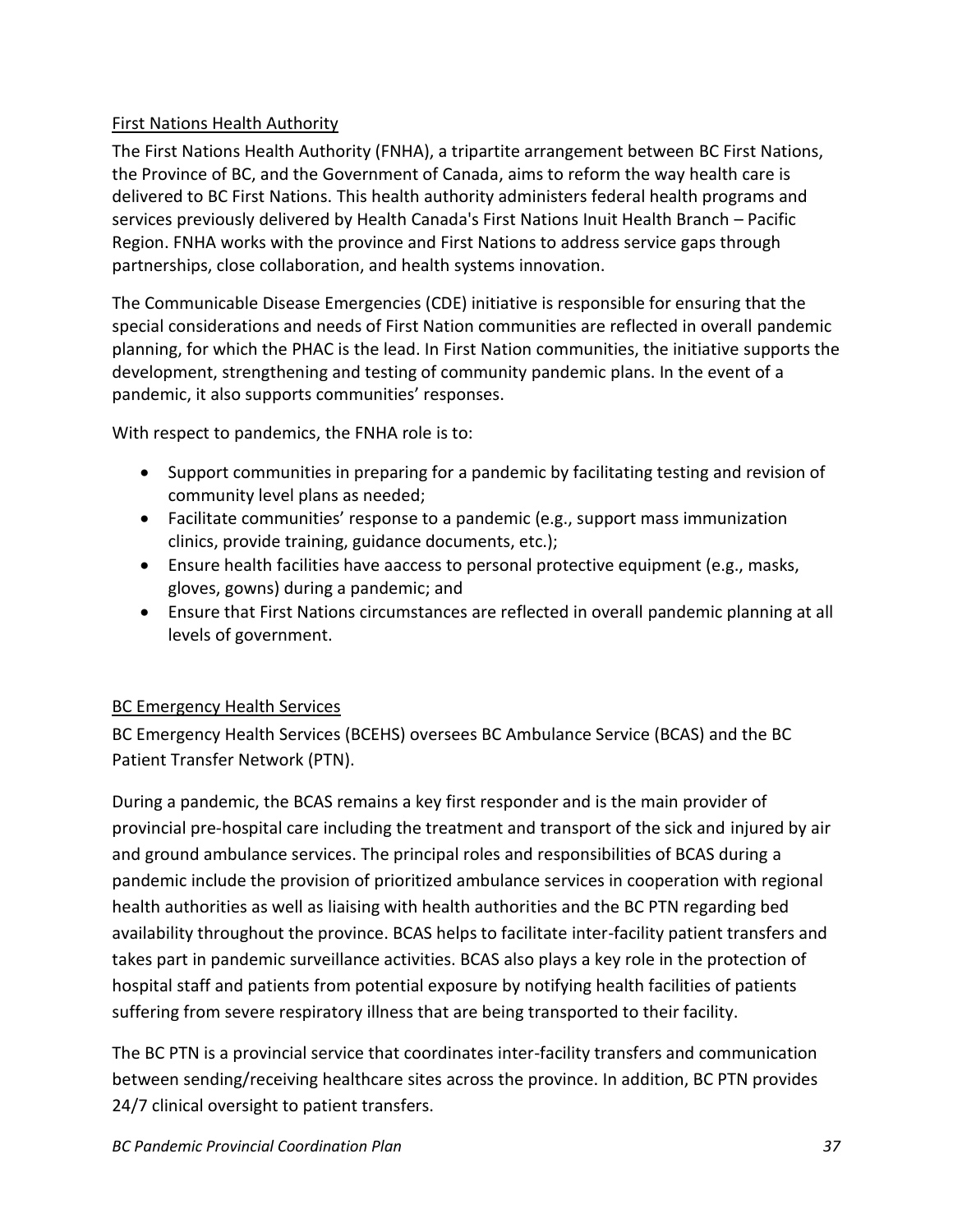#### <span id="page-37-0"></span>Local Governments

During a pandemic, local governments are required to maintain essential services for their community. Local authorities may achieve this through day-to-day structures or by establishing an EOC. Some potential activities include:

- Managing local government business continuity;
- Setting priorities for maintaining public safety;
- Maintaining essential community services;
- Liaising with the EMBC regional office/PREOC, health authority and other support agencies for situational awareness;
- Working with local businesses to maintain a level of service in the community for critical services;
- Initiating prevention measures in local authority/First Nations work places to reduce staff infection and exposure to a pandemic; and
- Planning for local government re-establishment of normal business.

In addition to business continuity, some of the activities that local governments/First Nations may undertake to reduce the spread of a pandemic in their communities include:

- Working collaboratively with EMBC regional offices and regional health authorities regarding public health campaigns;
- Supporting the regional health authorities, according to existing arrangements and/or discussions during the pandemics; or
- Holding public education and planning sessions with key stakeholders in the community including business owners and school districts.

Note: The *[Emergency Program Act \(1996\)](http://www.bclaws.ca/Recon/document/freeside/--%20E%20--/Emergency%20Program%20Act%20%20RSBC%201996%20%20c.%20111/00_96111_01.xml)* and the *[Compensation and Disaster Financial](http://www.bclaws.ca/Recon/document/freeside/--%20E%20--/Emergency%20Program%20Act%20%20RSBC%201996%20%20c.%20111/05_Regulations/10_124_95.xml)  [Assistance Regulation](http://www.bclaws.ca/Recon/document/freeside/--%20E%20--/Emergency%20Program%20Act%20%20RSBC%201996%20%20c.%20111/05_Regulations/10_124_95.xml)* do not recognize a pandemic outbreak as a disaster or emergency. Therefore, local authority costs for response activities related to a pandemic are not eligible for reimbursement under the *Compensation and Disaster Financial Assistance Regulation (1995)*.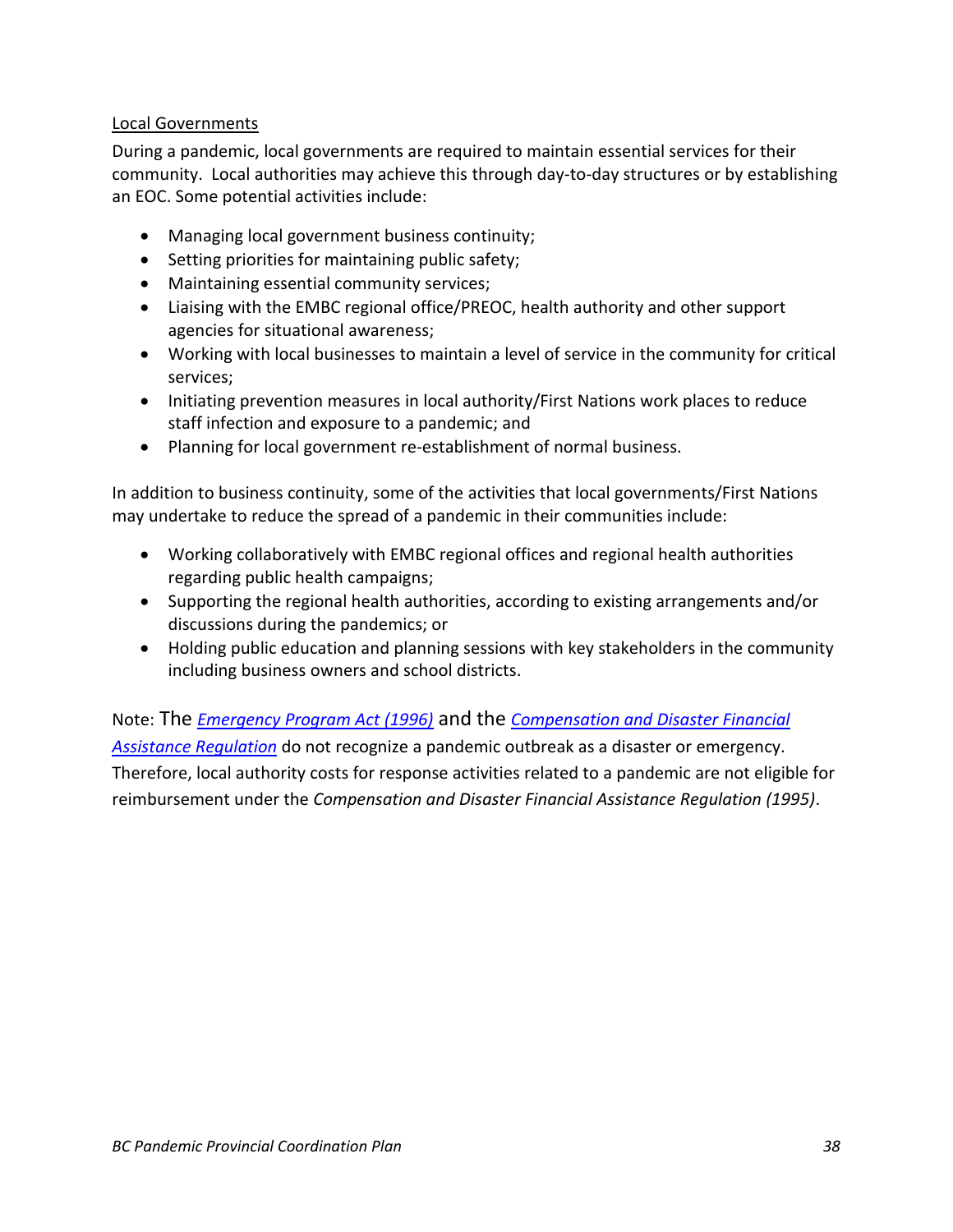#### <span id="page-38-0"></span>Federal Government

#### <span id="page-38-1"></span>*Health Canada*

In the event of a pandemic, Health Canada is responsible for:

- Providing occupational health care for federal government employees; and
- Approving new drugs and vaccines to treat Canadians and minimize the spread of disease in the event of an outbreak.

Health Canada, in partnership with the provinces and territories, has a plan in place to ensure appropriate steps are taken to protect Canadians including that, once produced, an influenza vaccine will be available to Canadians at the earliest possible time.

#### <span id="page-38-2"></span>*Public Health Agency Canada*

PHAC is the lead federal department with primary responsibility for the surveillance, prevention and control of infectious diseases and the minimization of serious illness and fatalities at the national level. See the Federal/Provincial/Territorial (FPT) Public Health Response Plan for Biological Events for further information.

PHAC also assists in developing national guidelines and planning tools for health services, accessing federal resources and implementing federal responses to minimize the spread of disease during a pandemic. Public education and federal communication strategies are developed in advance of the pandemic.

The federal government through the PHAC is responsible for acquiring and distributing vaccines to the provinces and territories. Federal agencies will also be responsible for implementing health mitigation strategies at international points of entry as well as liaising with international actors regarding medical supplies. PHAC may also work with port authorities and border services to monitor individuals entering and exiting the country.

The federal government holds responsibility for the nationwide coordination of pandemic response, including national surveillance, international liaison, and coordination of the vaccine response (infrastructure procurement, vaccine allocation etc.). PHAC will link with PHOs and the WHO to receive nation-wide and international level information regarding the pandemic outbreak. PHAC is also the liaison with the WHO under the International Health Regulations.

For further details regarding the activities of the PHAC, please see the *[Canadian Pandemic](http://www.phac-aspc.gc.ca/cpip-pclcpi/index-eng.php)  [Influenza Plan.](http://www.phac-aspc.gc.ca/cpip-pclcpi/index-eng.php)*

#### <span id="page-38-3"></span>*Public Safety Canada (PS)*

Public Safety Canada (PS) is responsible for coordinating the whole of federal government response to an emergency. In the event of a pandemic, PS will support PHAC in coordinating the overall federal public health response and medical emergency response effort, the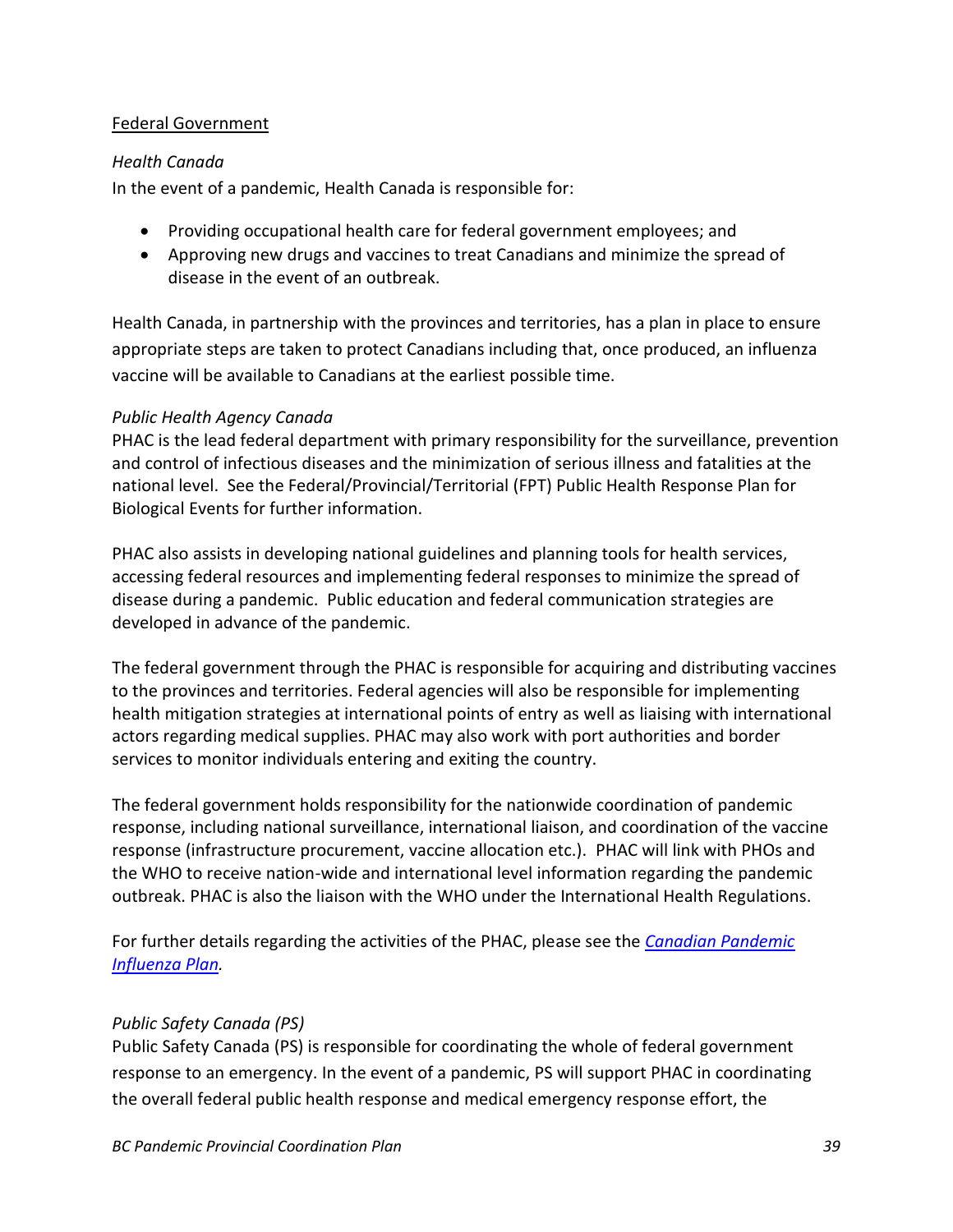communications response of the federal government, stakeholder efforts to maintain critical services in their areas of responsibility and coordinate federal provision of assistance to the Province if required (health related issues or support requests will go from HLTH to PHAC). In addition, PS will provide situational awareness, daily briefs and consolidated situation reports to all stakeholders. When a pandemic begins to affect the BC Region, a Federal Coordination Group (FCG) will convene and activate the federal regional emergency management structure.

#### <span id="page-39-0"></span>World Health Organization

The World Health Organization (WHO) performs global public health surveillance and disseminates surveillance information. The WHO also provides recommendations on composition of influenza virus vaccines. The following is an excerpt from the *[Pandemic](http://www.who.int/influenza/preparedness/pandemic/GIP_PandemicInfluenzaRiskManagementInterimGuidance_Jun2013.pdf?ua=1)  [Influenza Risk Management WHO Interim Guidance](http://www.who.int/influenza/preparedness/pandemic/GIP_PandemicInfluenzaRiskManagementInterimGuidance_Jun2013.pdf?ua=1)*.

"WHO is responsible for providing leadership on global health matters, shaping the health research agenda, setting norms and standards, articulating evidence-based policy options, providing technical support to Member States and monitoring and assessing health trends. WHO promotes health as a shared responsibility, involving equitable access to essential care and collective defence against transnational threats.

As the directing and coordinating authority for health within the United Nations (UN) system, WHO has a mandate for global pandemic influenza risk management, which is reflected at all levels of the Organization. Key mechanisms by which WHO fulfils this obligation are summarized below.

- Convening of an Emergency Committee, declaration of a Public Health Emergency of International Concern and issuance of IHR (2005) temporary recommendations. The IHR (2005) provide the regulatory framework for the timely and effective management of international public health risks. In addition, the Regulations provide a basis for collective global action for certain rare events of particular importance...
- Provision of information and support to affected States Parties. The IHR (2005) also provide a mandate to WHO to perform public health surveillance, risk assessment, support States Parties and coordinate the international response to significant international public health risks....
- WHO regularly issues advice on trade and travel measures related to public health events where such measures are likely or relevant."

Activities of the WHO include the promotion of global and national capacity to detect and respond to early reports of new influenza strains and to encourage and assist comprehensive national pandemic influenza planning. The WHO also coordinates global surveillance networks and provides information to partners at the international, national and sub-national levels.

During the pandemic phase WHO activities may include: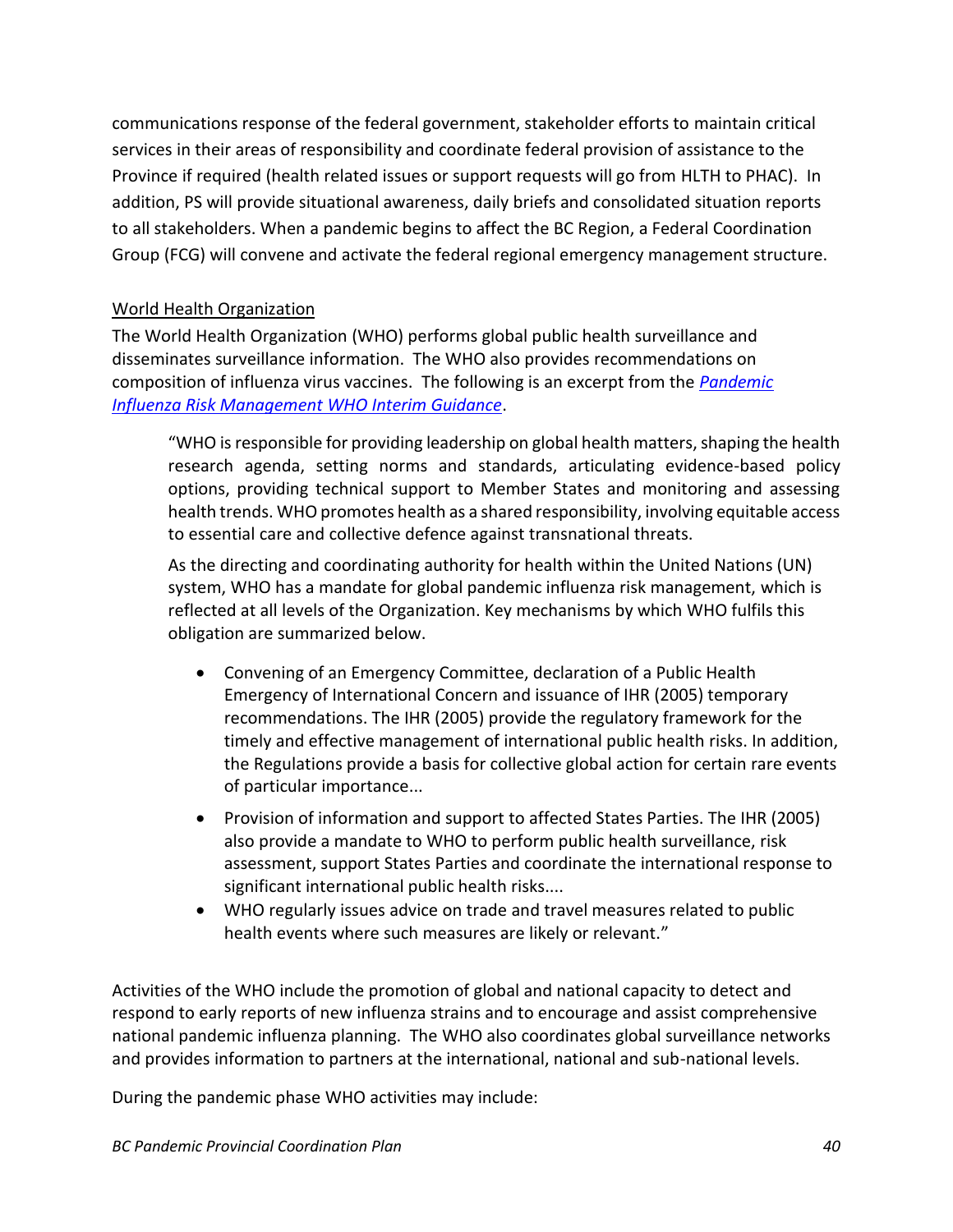- Establish a WHO pandemic information and coordination centre;
- Coordinate the global strain surveillance;
- Recommend/update the composition of pandemic influenza vaccine(s);
- Monitor global spread of the disease;
- Assist with national reporting;
- Reiterate appropriate and inappropriate public health measures for affected and unaffected countries;
- Coordinate international assessment of vaccine and antiviral susceptibility, effectiveness and safety; and
- Regularly brief international organizations, national authorities, other stakeholders and the public of the situation.

For further details regarding the WHO refer to [www.who.org.](http://www.who.org/)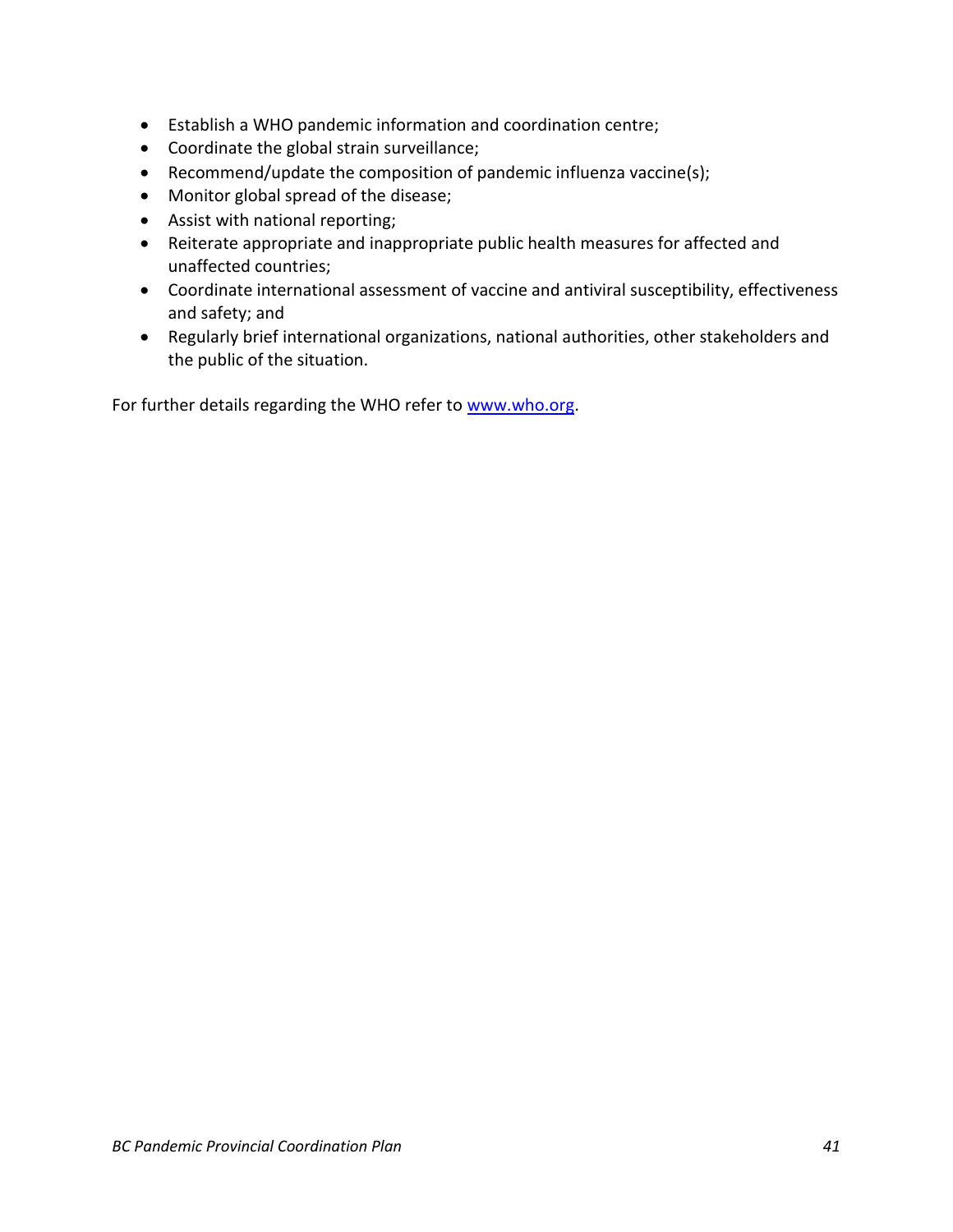## <span id="page-41-0"></span>**Appendix A: Acronyms**

| <b>AEST</b>   | Ministry of Advanced Education, Skills and Training        |
|---------------|------------------------------------------------------------|
| <b>AGRI</b>   | Ministry of Agriculture                                    |
| <b>ADMCEM</b> | Assistant Deputy Ministers' Committee on Emergency         |
|               | Management                                                 |
| <b>BC</b>     | <b>British Columbia</b>                                    |
| <b>BCAS</b>   | British Columbia Ambulance Service                         |
| <b>BCCDC</b>  | British Columbia Centre for Disease Control                |
| <b>BCEMS</b>  | British Columbia Emergency Management System               |
| <b>BCM</b>    | <b>Business Continuity Management</b>                      |
| <b>BCPSA</b>  | British Columbia Public Service Agency                     |
| <b>CDE</b>    | Communicable Disease Emergencies                           |
| <b>CEMP</b>   | Comprehensive Emergency Management Plan                    |
| <b>DBC</b>    | <b>Destination British Columbia</b>                        |
| <b>DMCEM</b>  | Deputy Ministers' Committee on Emergency Management        |
| <b>EDUC</b>   | Ministry of Education                                      |
| <b>EMBC</b>   | <b>Emergency Management British Columbia</b>               |
| EMU           | <b>Emergency Management Unit</b>                           |
| EOC           | <b>Emergency Operation Centre</b>                          |
| <b>FIN</b>    | Ministry of Finance                                        |
| <b>FNHA</b>   | First Nations Health Authority                             |
| <b>GCPE</b>   | Government Communications and Public Engagement            |
| <b>GSB</b>    | <b>Government Services Branch</b>                          |
| HC            | <b>Health Canada</b>                                       |
| <b>HECC</b>   | Health Emergency Coordination Centre                       |
| <b>HLBC</b>   | <b>Health Link BC</b>                                      |
| <b>HLTH</b>   | Ministry of Health                                         |
| <b>HSSBC</b>  | <b>Health Shared Services BC</b>                           |
| <b>IRR</b>    | Ministry of Indigenous Relations and Reconciliation        |
| <b>JEDC</b>   | Ministry of Jobs, Economic Development and Competitiveness |
| LG            | Lieutenant Governor                                        |
| <b>MAH</b>    | Ministry of Municipal Affairs and Housing                  |
| <b>MCFD</b>   | Ministry of Children and Family Development                |
| M-DEC         | Ministers-Deputies Emergency Committee                     |
| <b>MHO</b>    | <b>Medical Health Officer</b>                              |
| <b>MOC</b>    | <b>Ministry Operation Centre</b>                           |
| <b>NESS</b>   | National Emergency Stockpile System                        |
| <b>OHSR</b>   | Occupational Health and Safety Regulation                  |
| <b>PECC</b>   | <b>Provincial Emergency Coordination Centre</b>            |
| <b>PHAC</b>   | Public Health Agency Canada                                |
| PHO           | Provincial Health Officer                                  |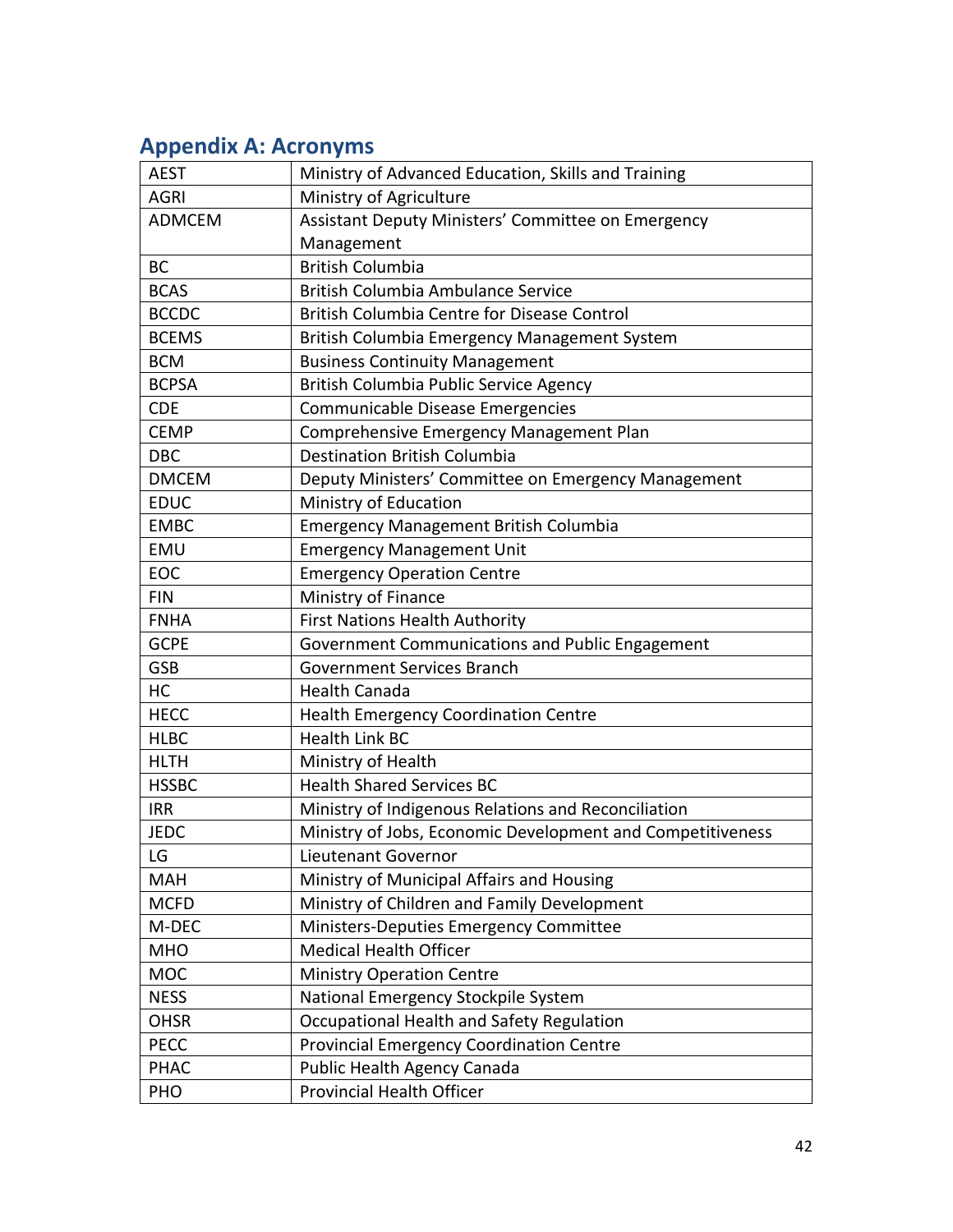| <b>PPE</b>   | Personal Protective Equipment                        |
|--------------|------------------------------------------------------|
| <b>PREOC</b> | Provincial Regional Emergency Operation Centre       |
| <b>PS</b>    | <b>Public Safety Canada</b>                          |
| <b>PSA</b>   | <b>Public Service Agency</b>                         |
| <b>PSSG</b>  | Ministry of Public Safety and Solicitor General      |
| <b>SDPR</b>  | Ministry of Social Development and Poverty Reduction |
| <b>TAC</b>   | Ministry of Tourism, Arts and Culture                |
| <b>TEAMS</b> | Temporary Emergency Assignment Management System     |
| TRAN         | Ministry of Transportation and Infrastructure        |
| <b>WHO</b>   | World Health Organization                            |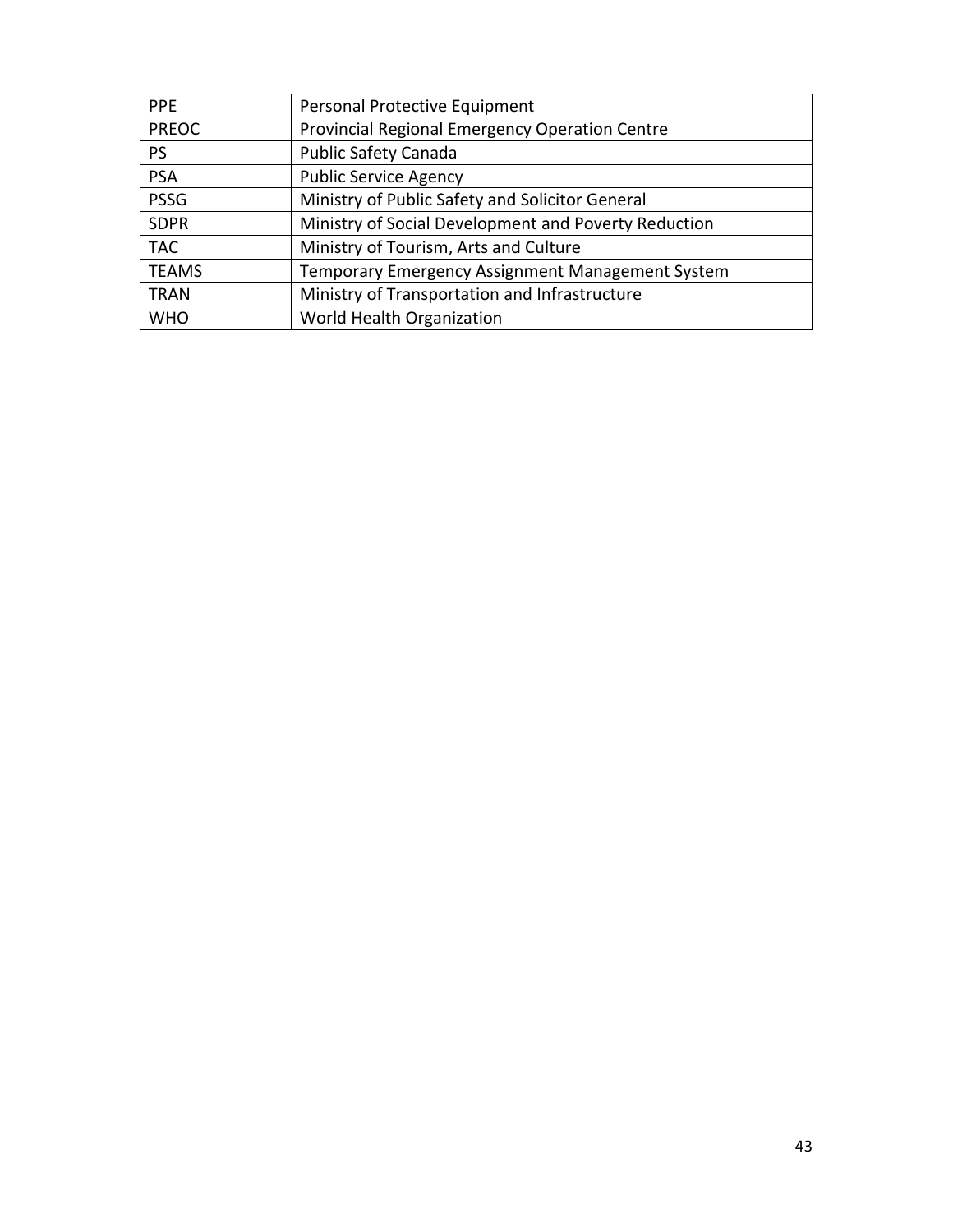## <span id="page-43-0"></span>**Appendix B: Definitions**

*Antiviral:* Medicine taken to reduce the severity of a viral infection (e.g. influenza). BC has stockpiled enough antiviral medications used to treat influenza to provide early treatment for those persons who present symptoms of pandemic influenza to their healthcare providers. Antiviral stockpiles are limited and distribution will be prioritized for early treatment in the event of a pandemic based on the characteristics of the disease and national direction.

*Business Continuity Plan (BCP):* A set of approved procedures and advance arrangements to ensure continuity of the organization's critical business due to a disruption to normal business operations. (In this case, the disruptive event is a pandemic that results in the need for plans to contain influenza spread, maintain critical services and manage high absentee rates).

*Chief Medical Health Officers (CMHO):* Are appointed by Regional Health Authorities to coordinate activities of Medical Health Officers, within the health authority area of operations.

*Critical service disruption:* Impact of illness on critical services for example, police services, fire protection, or water management.

*Medical Health Officer (MHO):* In the event of a threat to the health of the public, within his/her appointed area, Medical Health Officers are empowered to take the steps necessary to protect public health within that area.

*Mission Critical Services:* Those functions and processes that, should they not be performed, could lead to loss of life or injury, personal hardship to citizens, major damage to the environment, or significant loss of revenue or assets.

*Pandemic:* A pandemic is defined as an epidemic occurring worldwide, or over a very wide area, crossing international boundaries and usually affecting a large number of people. Pandemics can be said to occur annually in each of the temperate southern and northern hemispheres, given that seasonal epidemics cross international boundaries and affect a large number of people. However, seasonal epidemics are not considered pandemics.

*Pandemic influenza:* Pandemic influenza, as defined by WHO, occurs when a known influenza virus changes into a new and virulent strain that is readily transmitted from human to human and against which people have little to no immunity.

*Provincial Health Officer (PHO):* In the event of a threat to the health of the public, the Provincial Health Officer has the authority to direct the response to protect the public and works with Medical Health Officers in the health authorities and any other agencies as required.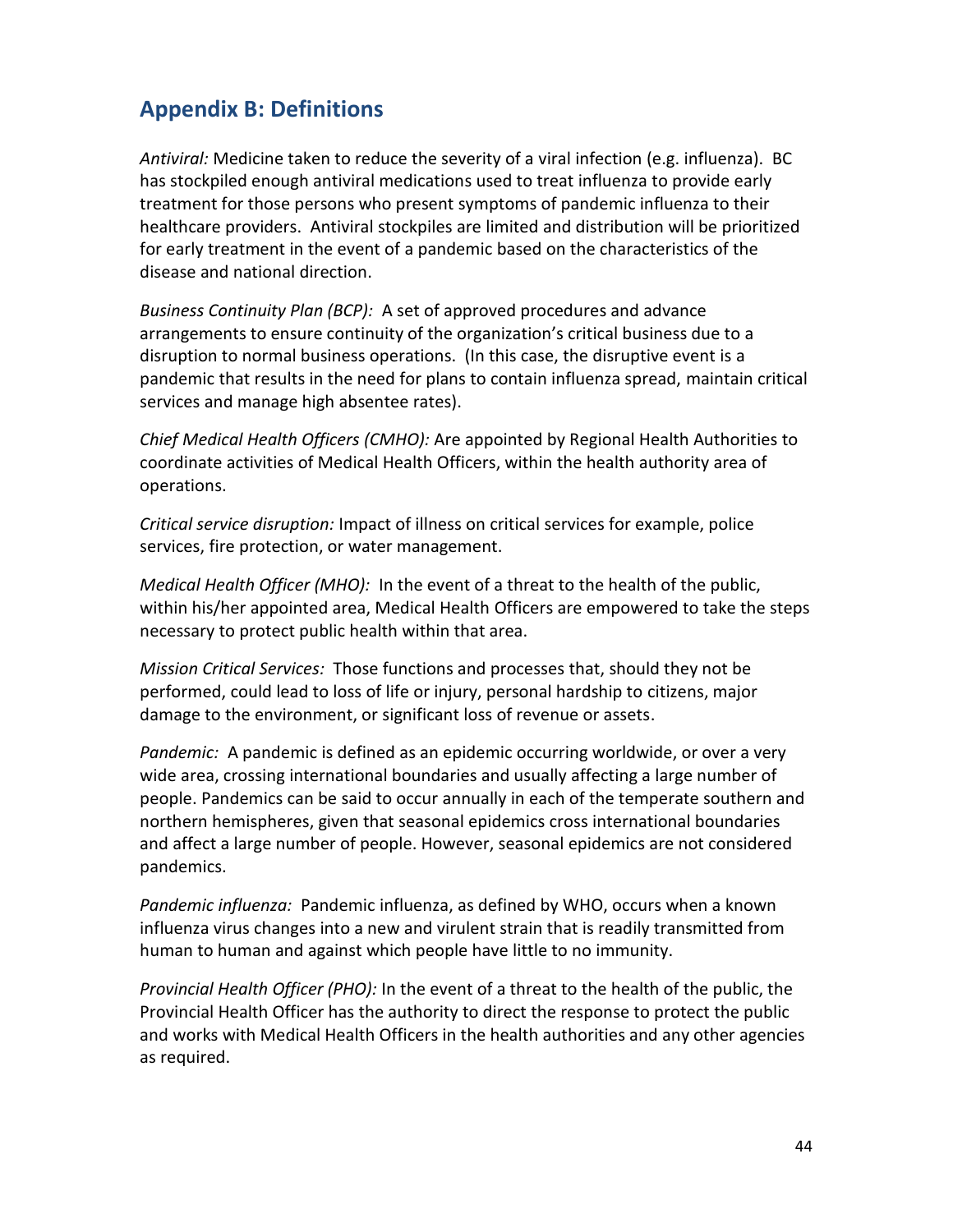*Surveillance:* A process of the ongoing collection, analysis, interpretation and dissemination of health-related data and information to guide the public health response to the biologic event.

*Vaccine:* A product which generates a protective immune response, administered by injection to a person by a medical or public health professional, to prevent infection by an infectious agent (e.g. influenza virus). An effective vaccine can only be produced once the virus responsible for the vaccine has been identified and isolated. This could take between four to six months for influenza but may be much longer for other new viruses or bacteria.

*Zoonotic Diseases:* Are infectious diseases that are transmitted from animals to humans. Some Influenza viruses, like the H1N1 pandemic flu strain, are zoonotic as well. Many of these diseases may start with animals, but can be transmitted between people or from people to animals.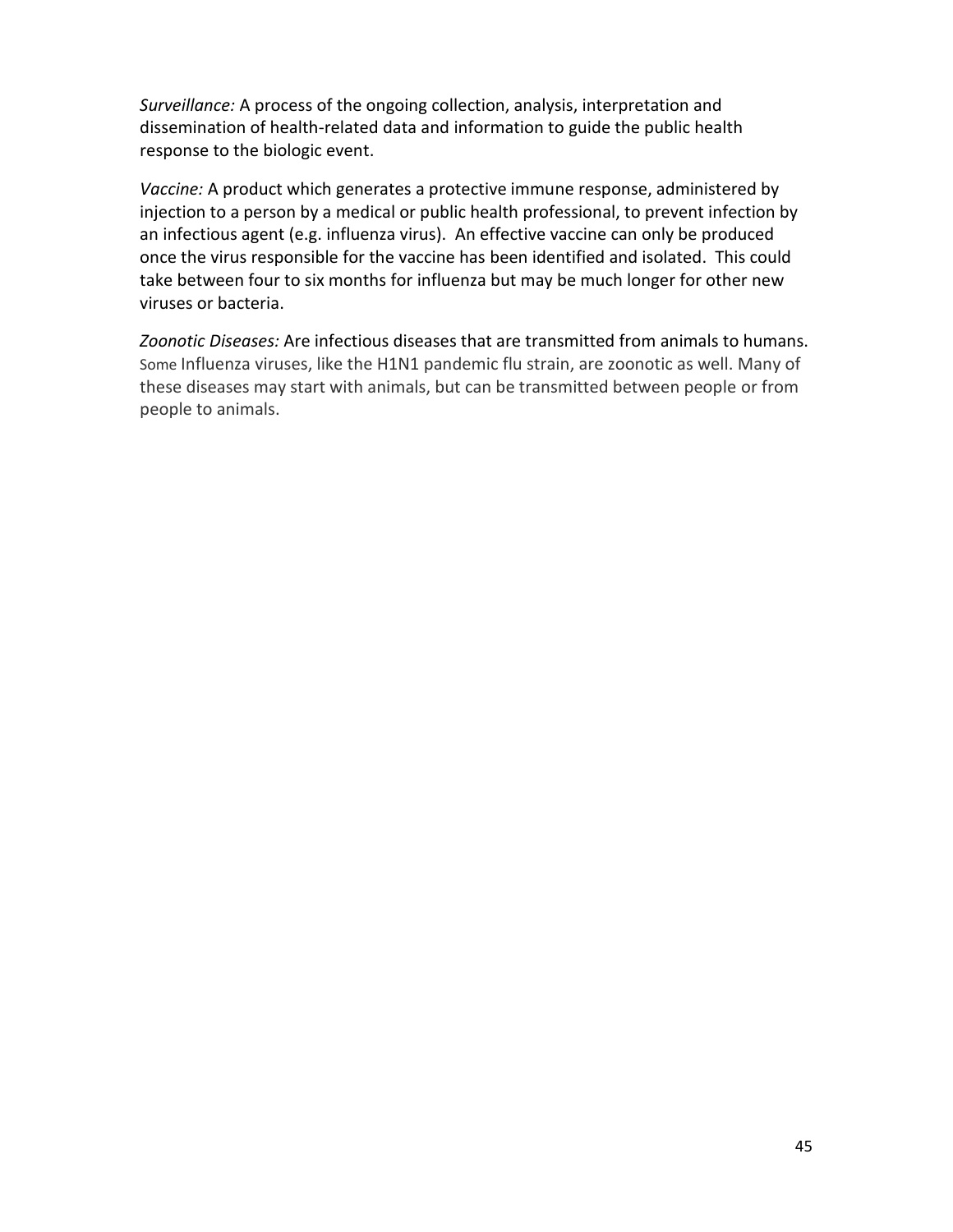

## <span id="page-45-0"></span>**Appendix C: BC Health Emergency Response Management Structure**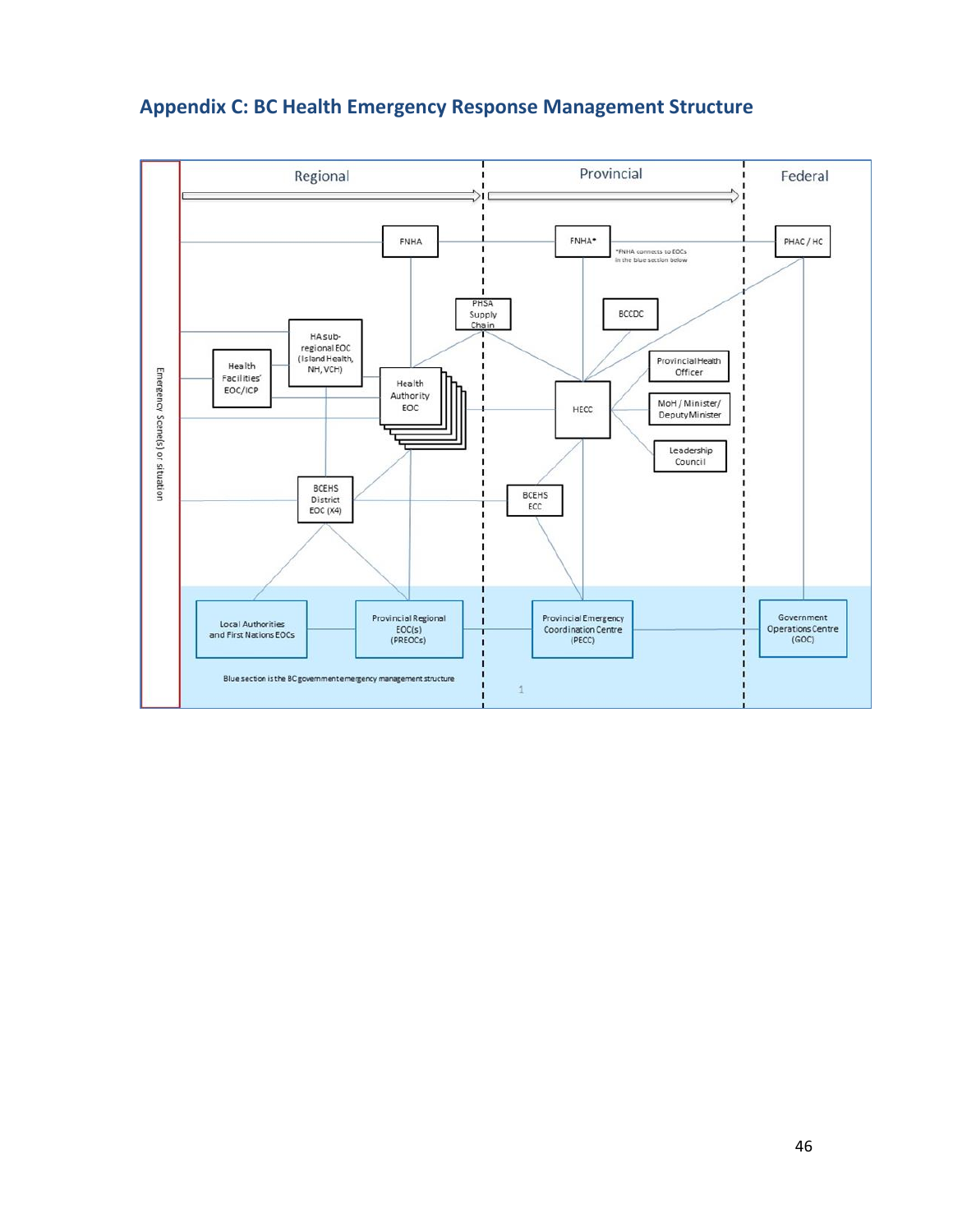## <span id="page-46-0"></span>**Appendix D: Pandemic Cross-Ministry Policy Group**

#### **TERMS OF REFERENCE**

#### **Introduction**

During an emergency event, such as a pandemic, the Assistant Deputy Ministers' Committee on Emergency Management (ADMCEM) engages subject matter experts to provide research and analysis on legislation and policies as well as technical knowledge to support cross-ministry coordination and resolution of complex issues. The ADMCEM will report to the Deputy Ministers' Committee on Emergency Management (DMCEM).

As a sub-component of the ADMCEM, the Pandemic Cross-Ministry Policy Group ("the Policy Group") can be activated to address specific pandemic policy issues that may arise.

#### **Purpose**

The Policy Group will assist the ADMCEM with:

- 1. Decision support relating to the management/resolution of unresolved policy issues pertaining to or caused by a pandemic;
- 2. Development of processes and policies that support a consistent and equitable resolution to issues that fall outside established policies and protocols; and
- 3. Recommendations for decisions on issues management where crossgovernment involvement is required.

#### **Guiding Principles**

All members of the Policy Group will be governed by the following guiding principles:

- Constructive The parties will foster constructive working relationships:
	- o Each member will undertake the necessary internal steps to ensure the commitment of member's ministry to the work of the Policy Group.
- Proactive Members will work to ensure that any potential concerns regarding inter-agency cooperation are identified in a proactive manner and that steps are taken to avoid them, or to address them as soon as possible.
- Information sharing Each member will share information relevant to the issues being discussed by the Policy Group. This will include:
	- $\circ$  sharing of information respecting the development or amendment of legislation, policy, practices (in advance where possible);
	- $\circ$  sharing relevant information from ministry committees with Policy Group members; and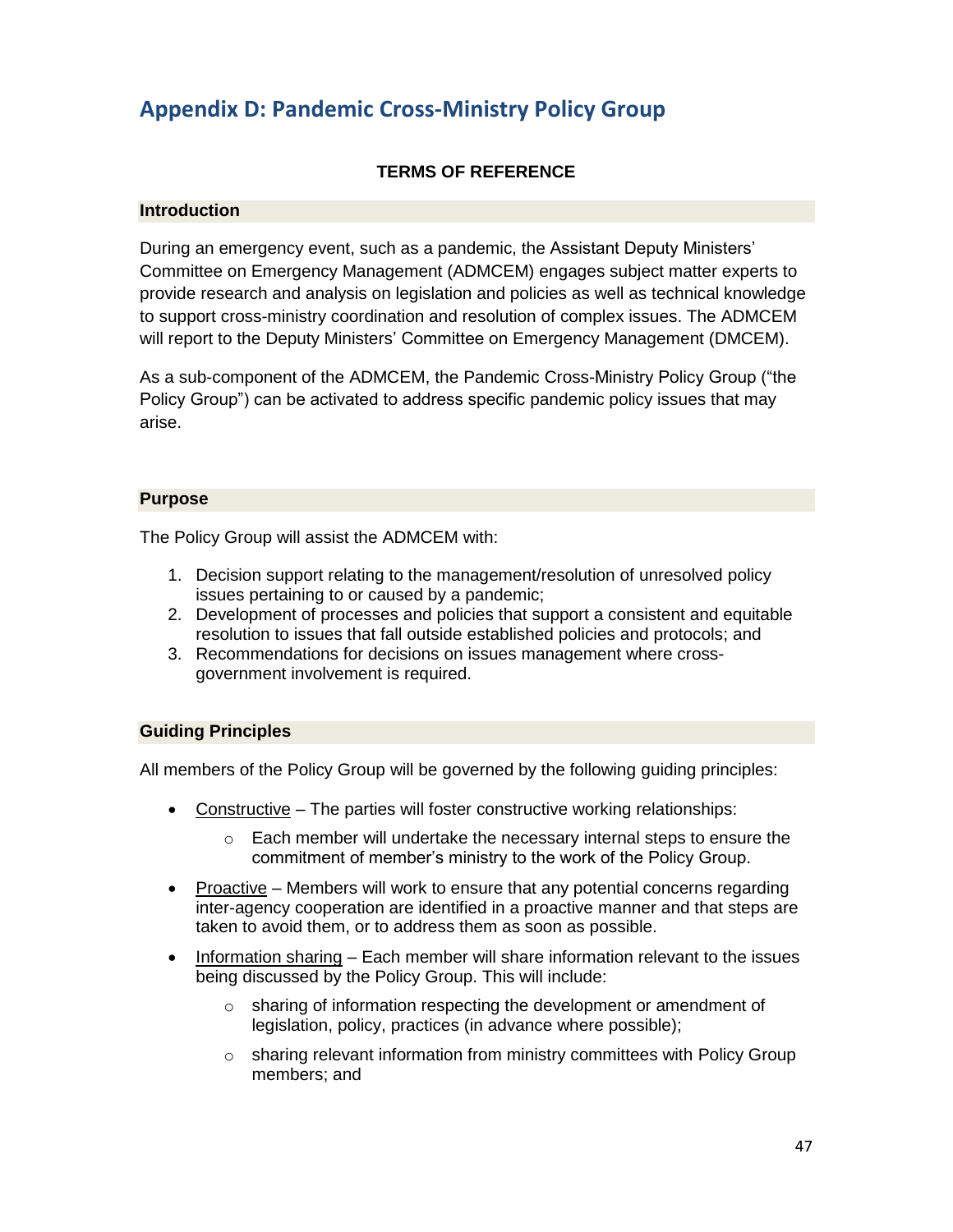- o clearly communicating the goals and purposes of the Policy Group to others.
- Confidentiality In some instances, members may be privy to materials and/or information that may be confidential in nature or not for wider distribution. Members will maintain confidentiality when and as appropriate.
- Respect for mandates All members will recognize and respect the mandates and statutory decision-making functions of the other members of the Policy Group:
	- o Recommendations, policies, and protocols developed by the Policy Group should not limit or constrain the exercise of discretion of any ministry represented within the group in respect to a statutory power or decision.
- Partnership The parties will give credibility to the work of the Policy Group that reflects a sense of partnership and shared responsibility for responding to the issues posed by a pandemic.
- Efficiency and Practicability Members seek to ensure that the goals of the Policy Group are achieved in a manner that:
	- $\circ$  minimizes the need for the development of additional referral systems and other activities that will impose significant resource requirements on staff; and
	- o supports an appropriate degree of flexibility implementing regional protocols, where present, so as to reflect the particular needs and circumstances of the various regions.

#### **Membership**

The Policy Group may be composed of membership from the following Ministries/Agencies, depending on the issues posed by the pandemic**:**

- Ministry of Public Safety and Solicitor General, EMBC (co-chair);
- Ministry of Health (co-chair);
- Public Service Agency;
- Government Communications and Public Engagement;
- Ministry of Attorney General, Corrections;
- Ministry of Transportation and Infrastructure;
- Ministry of Education;
- Ministry of Citizens' Services;
- Ministry of Advanced Education, Skills and Training;
- Ministry of Social Development and Poverty Reduction;
- Ministry of Children and Family Development;
- Ministry of Indigenous Relations and Reconciliation;
- Ministry of Finance;
- Ministry of Jobs, Economic Development and Competitiveness;
- Ministry of Labour;
- Ministry of Tourism, Arts and Culture;
- Ministry of Agriculture; and
- Ministry of Municipal Affairs and Housing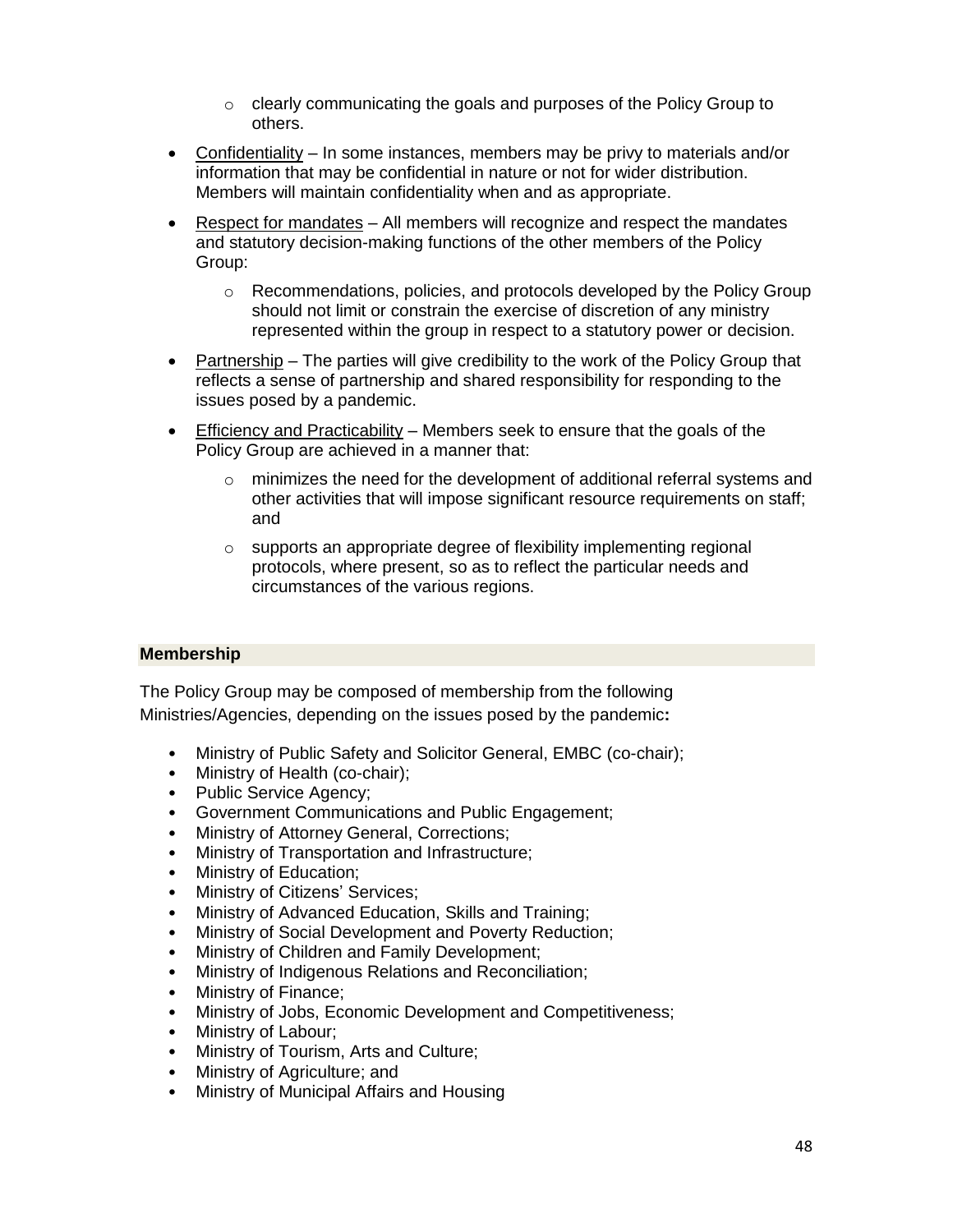Ministries may choose to identify members at the time of the event, based on the specific issues to be addressed.

**Note:** Other Ministries/agencies will be brought in to provide specific agency information, identify priorities and consult on options as required.

#### **Responsibilities**

Members of the Policy Group will be responsible for:

- Providing recommendations for the resolution of complex policy issues brought on by a pandemic;
- Researching past practices and legal opinions;
- Coordinating and collaborating with subject matter experts;
- Ensuring that their ministry is adequately represented;
- Making recommendations to the ADMCEM, DMCEM and/or MDEC; and
- Determining other issue-specific participation in the group.

#### **Pandemic Cross-Ministry Policy Group - Procedures**

Chairperson –

The Policy Group is co-chaired by Emergency Management BC (EMBC) and the Ministry of Health (HLTH).

#### Meeting Frequency –

Once convened, the Policy Group will determine a meeting schedule based on the particular needs of the event.

#### Status reporting –

The Policy Group Co-Chairs will report to the ADMCEM, DMCEM and/or MDEC as required. The reporting format to be used will be verbal briefings and Ministry Briefing Notes, when appropriate.

An organization chart depicting the relationship between key entities is attached in Annex A.

#### **Disagreements or Unresolved Issues**

If any disagreements or unresolved issues arise during the work of the Policy Group, the Co-Chairs must seek guidance from the ADMCEM. In the event that the ADMCEM is unable to resolve the disagreement in a mutually acceptable manner, the disagreement or issue must be brought forward to the DMCEM for resolution by the ADMCEM chairs.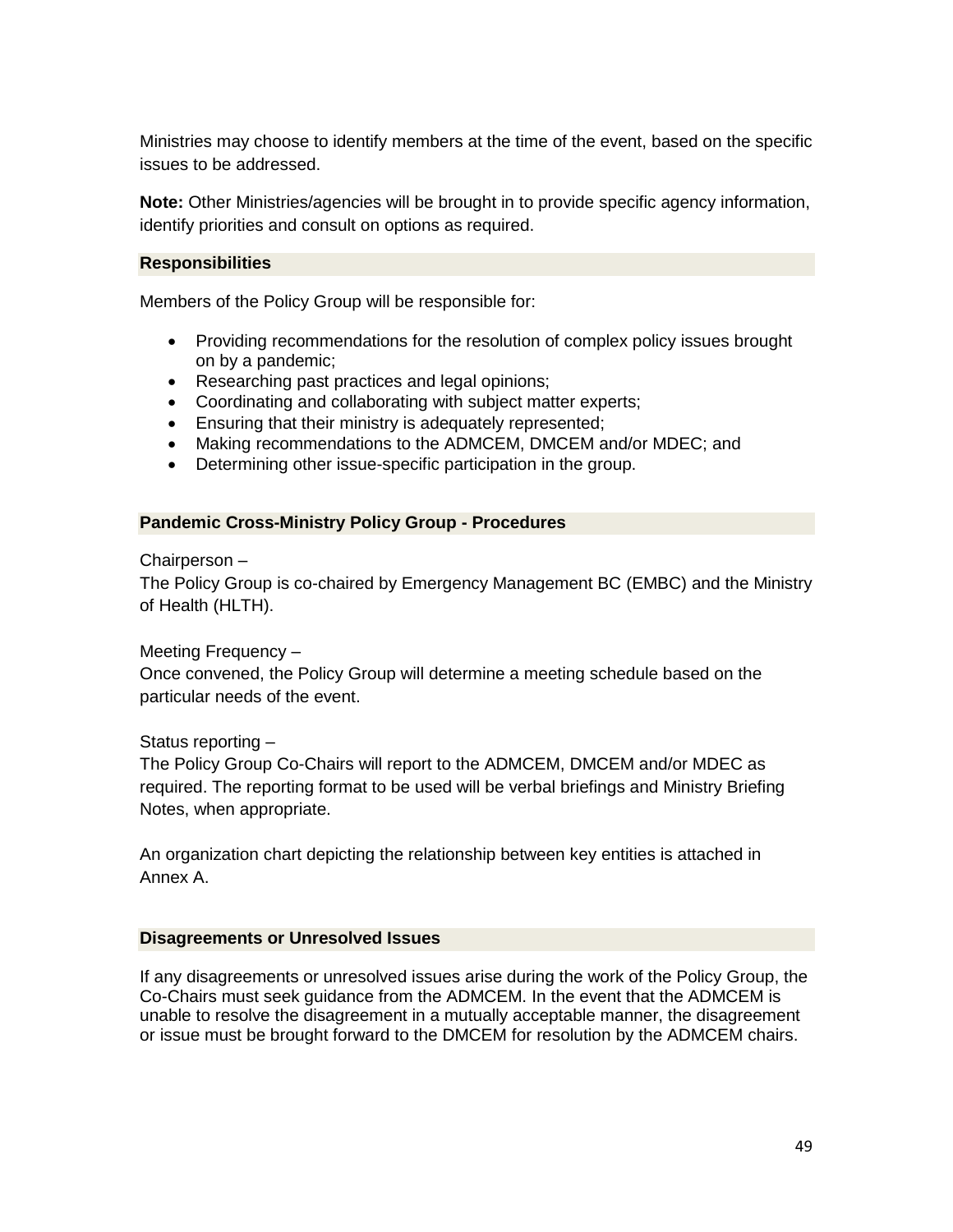#### **Annex A**

#### **Pandemic Provincial Coordination Plan Organizational Structure**

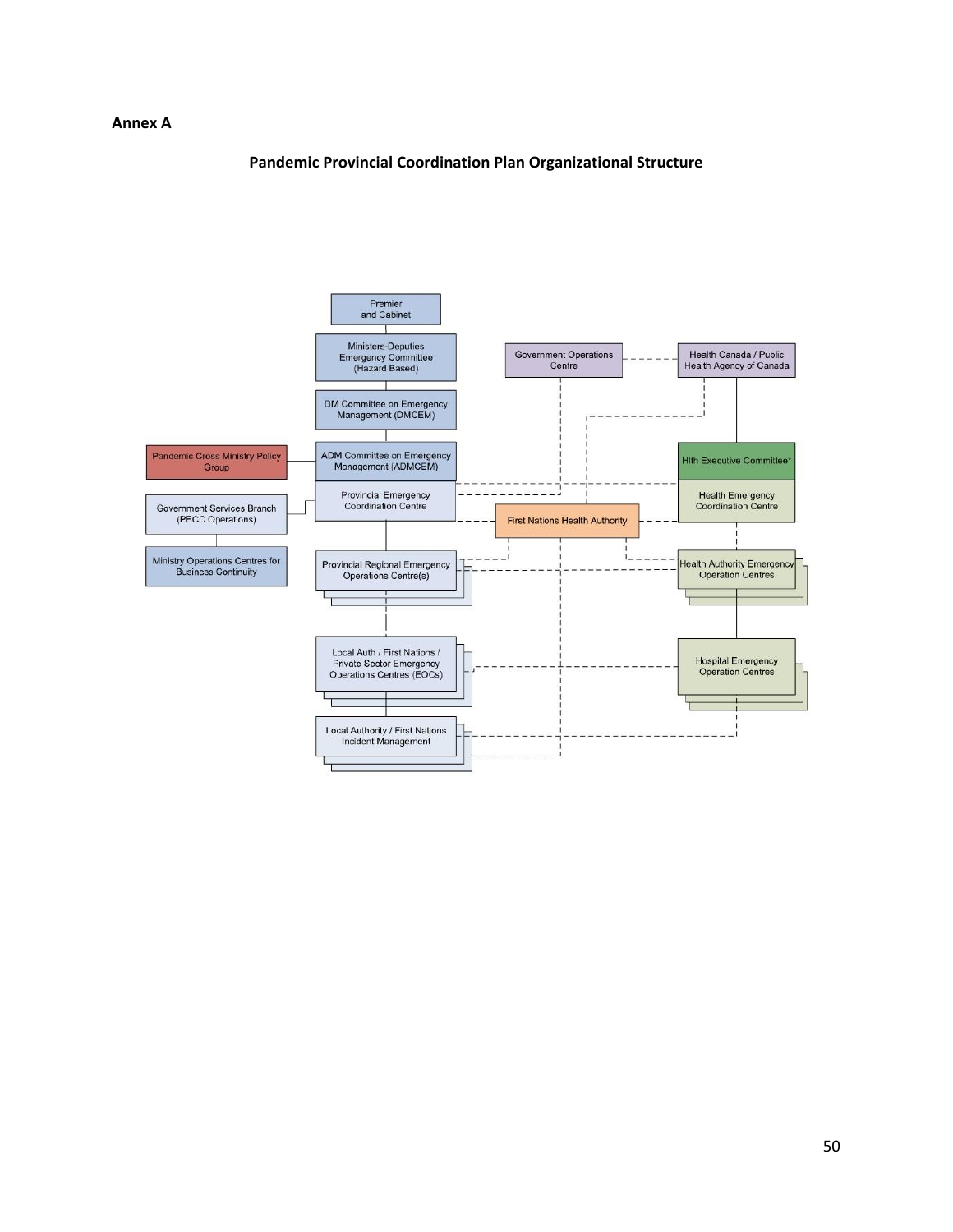## <span id="page-50-0"></span>**Appendix E: Agreements and Policies**

#### • **Canada-United States Civil Emergency Planning and Management**

 $\circ$  The 1986 Canada-United States Civil Emergency Planning and Management Agreement was reaffirmed in 1998. The agreement establishes the means for bilateral cooperation in comprehensive emergency management and facilitates planning for the development of mutual cooperation for comprehensive civil emergency management by provinces, states and municipalities, including the exchange of information relative to prevention, mitigation and assistance.

#### • **Pacific Northwest Emergency Management Arrangement**

- o The *Pacific Northwest Emergency Management Arrangement (PNEMA)* was signed by Alaska, Idaho, Oregon, Washington, British Columbia and the Yukon Territory and was approved by Congress and the President in 1998. Washington State has been leading an effort to add an annex to PNEMA which specifically addresses issues related to public health that occur in emergencies. In particular, the dissemination of health data and licensing and liability of healthcare personnel are among the topics addressed by the annex.
- **Memorandum of Understanding (MOU) on Public Health Emergencies between the Province of British Columbia and the State of Washington**
	- $\circ$  In June 2006 a MOU on Public Health Emergencies was signed by the BC Minister of Health and Washington State Secretary of Health in response to the recognized need to formalize existing informal communication/collaboration through agreements between public health partners. In developing the MOU, the partners agreed to continue to undertake a collaborative approach on the use of available health service resources to prepare for, respond to and recover from public health emergencies.

#### • **Pacific North West Border Health Alliance**

- o The *Pacific Northwest Border Health Alliance (PNWBHA)* was endorsed at the 2008 Cross Border Public Health Workshop (Bellingham). The alliance encompasses the Provinces of British Columbia and Saskatchewan, the Yukon Territory, and the States of Alaska, Idaho, Montana, Oregon and Washington. The PNWBHA formalized the current informal cross border working groups at the 2011 Cross Border Public Health Workshop to ensure sustainability of the collaborations and provide a framework for further collaborative work, including mutual assistance and interagency and interdisciplinary collaboration.
- **Memorandum of Understanding (MOU) on Public Health Emergencies between British Columbia and Alberta**
	- $\circ$  In October 2006, the BC Minister of Health Services and AB Minister of Health and Wellness signed an MOU on Public Health Emergencies. The agreement calls for a collaborative approach between the provinces to respond to surge capacity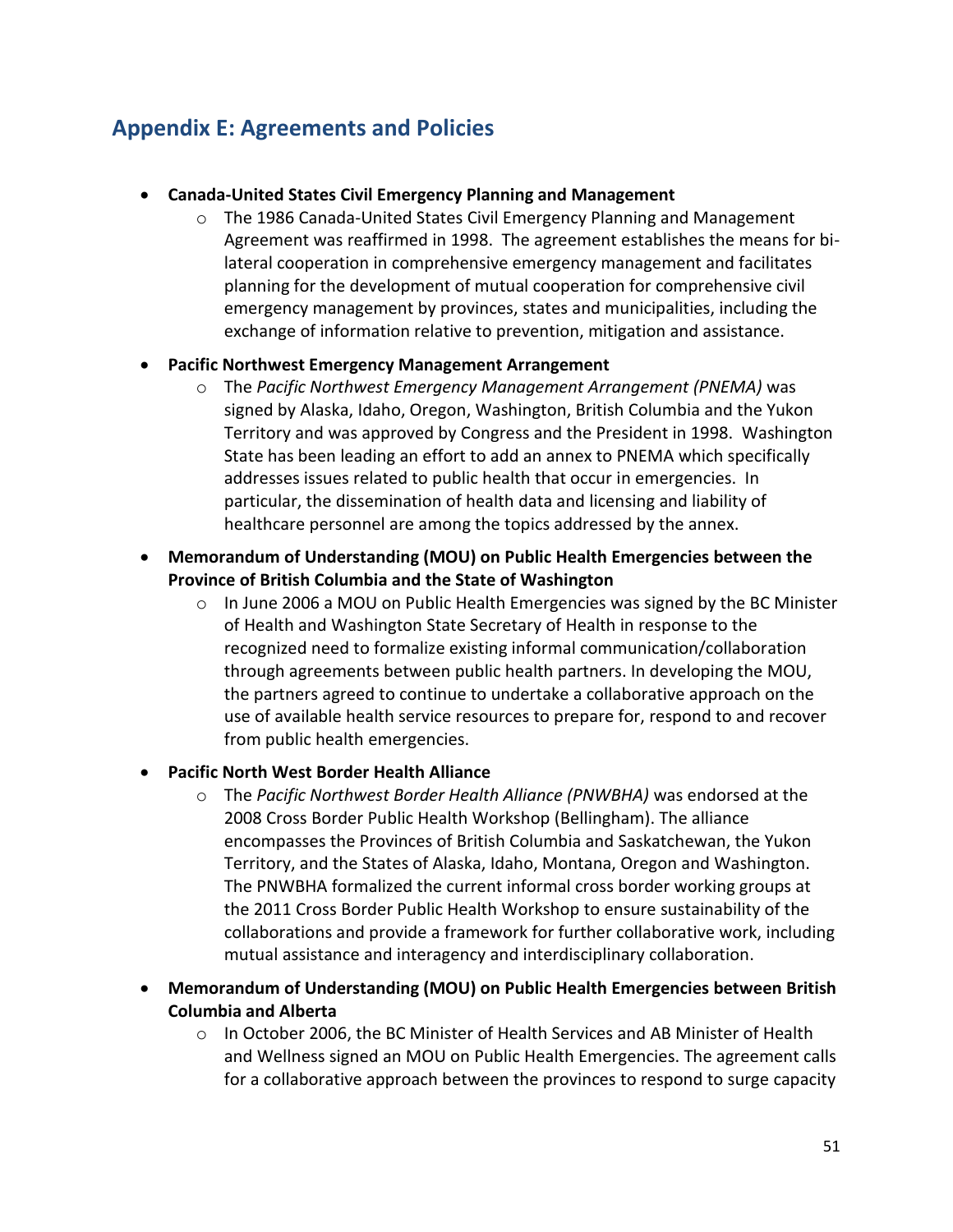demands on health systems and resources when public health emergencies arise in Alberta or British Columbia.

#### • **National Plan for the Management of Shortages of Labile Blood**

o In 2009, the National Advisory Committee on Blood and Blood Products, in collaboration with Canadian Blood Services (CBS) and stakeholders across Canada, produced the National Plan. The specific purpose of the Plan is to maximize the effectiveness of a national response to any crisis which impacts the adequacy of the blood supply in Canada, with primary emphasis on the jurisdictions served by CBS, but also in contemplation of close collaboration with participants of the blood system in Québec. The Plan assumes that all efforts to increase the available supply of blood components have been exceeded and addresses the allocation of the available scarce blood supply. The Plan addresses labile blood components; however, many of the principles would also be applicable to a shortage of fractionated or recombinant plasma protein product.